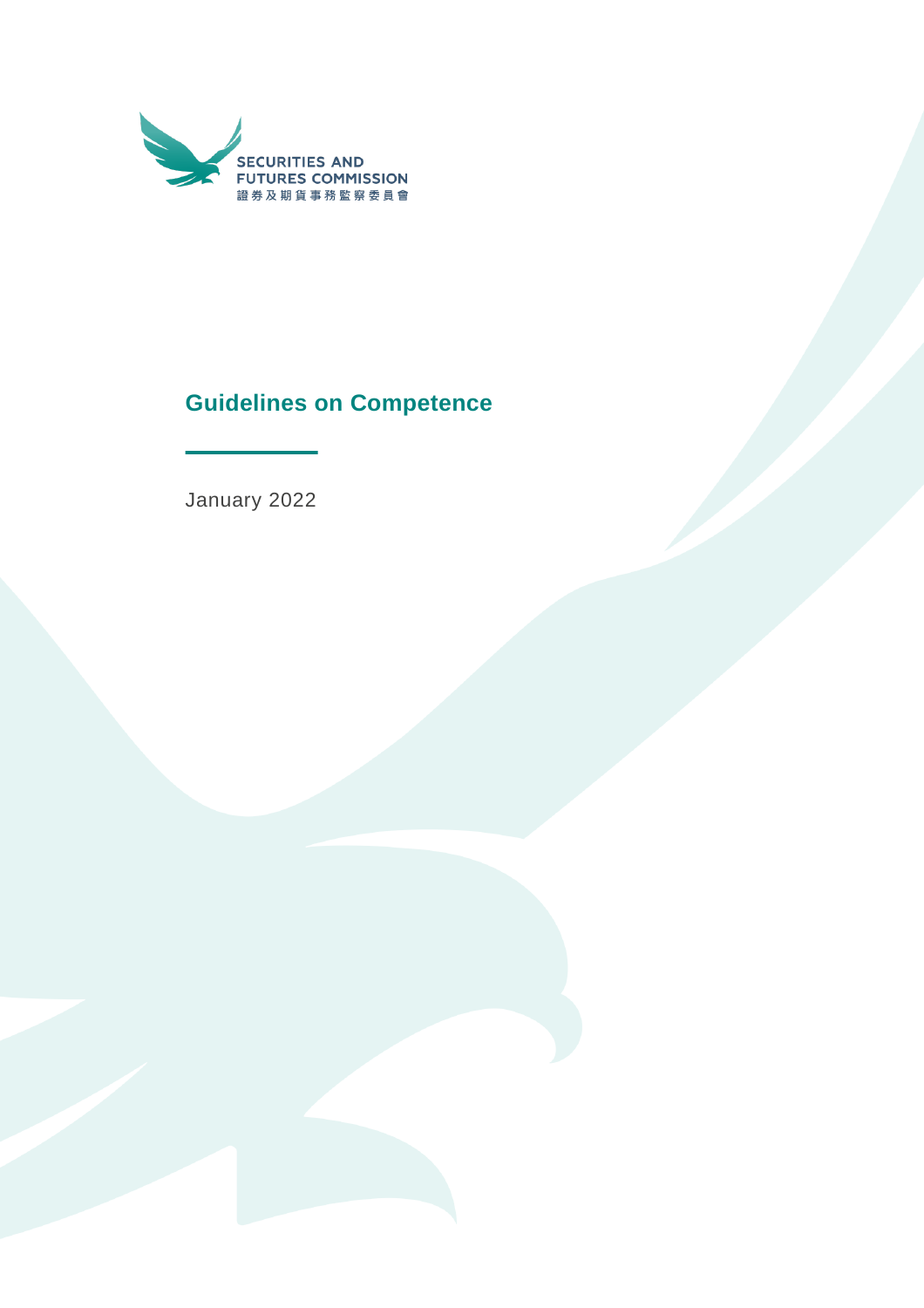# **Table of Contents**

| 1. Introduction                   | 3  |
|-----------------------------------|----|
| 2. Application and interpretation | 4  |
| 3. Requirements for corporations  | 6  |
| 4. Requirements for individuals   | 11 |
|                                   |    |

| Appendix A | Additional competence requirements for corporations and individuals     |  |  |
|------------|-------------------------------------------------------------------------|--|--|
|            | engaging in sponsor and compliance adviser work (Sponsor Guidelines) 33 |  |  |

Appendix B Additional competence requirements for corporations and individuals which undertake activities in connection with matters regulated by the Codes on Takeovers and Mergers and Share Buy-backs (TC Adviser Guidelines) 42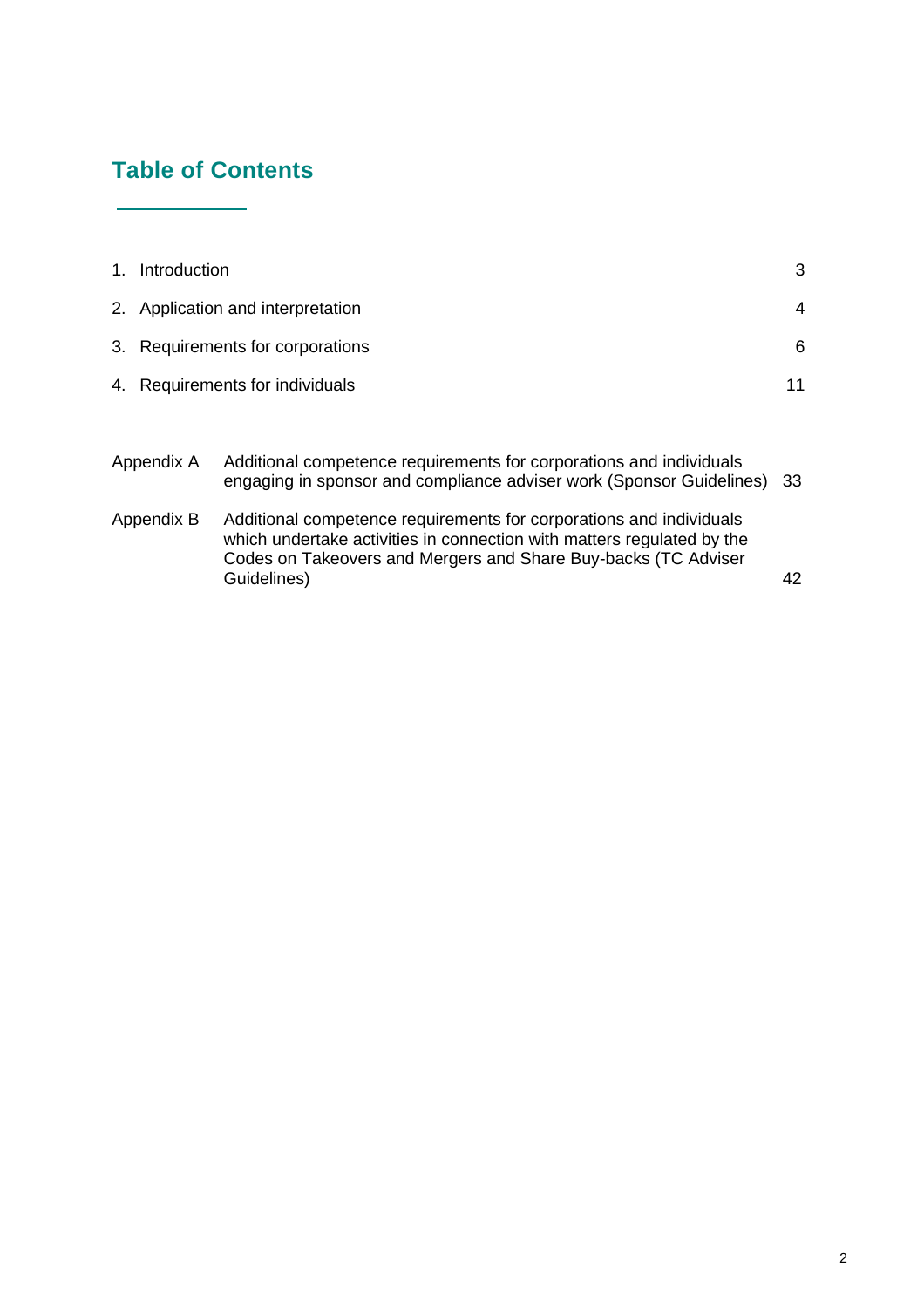

# **1. Introduction**

- 1.1 The Fit and Proper Guidelines set out the general expectations of the Securities and Futures Commission (SFC) of what is necessary to satisfy the licensing or registration requirements that a person is fit and proper. Among the requirements are paragraphs 5.1.1, 6.1.1 and 6.1.2 which state that individuals and corporations will generally not be considered fit and proper unless they can demonstrate that they have the ability to carry on the regulated activity  $(\mathsf{RA})^1$  competently.
- 1.2 The competence requirements stem from the fitness and properness requirements. The objective is to ensure a person is equipped with the necessary technical skills and professional expertise to be "fit", and is aware of the relevant ethical standards and regulatory knowledge to be "proper" in carrying on any RA.
- 1.3 The SFC's Academic and Accreditation Advisory Committee (AAAC), which is comprised of representatives from the SFC, the industry and academic institutions, will consider and approve industry based qualifications and local regulatory framework papers for meeting the competence requirements. The AAAC will from time to time amend the list of approved qualifications and local regulatory framework papers that it has endorsed for meeting the competence requirements. The list will be updated on the SFC's website as and when changes occur.
- 1.4 The Guidelines on Competence (Guidelines) are published under section 399 of the Securities and Futures Ordinance (Cap. 571) (SFO). They are an elaboration of the Fit and Proper Guidelines and set out the matters that the SFC will normally consider in assessing whether a person is competent to carry on any RA. The expectations set out in the Guidelines are not exhaustive.
- 1.5 The Guidelines do not have the force of law and should not be interpreted in a way that would override the provisions of any applicable laws, codes or other regulatory requirements. Failure to follow the Guidelines may reflect adversely on the fitness and properness of a person to carry on any RA.
- 1.6 The Guidelines should be read in conjunction with the Fit and Proper Guidelines and the Guidelines on Continuous Professional Training (CPT).

For RA 11 and RA 12, effective upon the commencement of the new licensing regime for these RAs.

<sup>1</sup> Any of the regulated activities specified in Part 1 of Schedule 5 to the Securities and Futures Ordinance. This includes:

Type 1: dealing in securities (RA 1)

Type 2: dealing in futures contracts (RA 2)

Type 3: leveraged foreign exchange trading (RA 3)

Type 4: advising on securities (RA 4)

Type 5: advising on futures contracts (RA 5)

Type 6: advising on corporate finance (RA 6) Type 7: providing automated trading services (RA 7)

Type 8: securities margin financing (RA 8)

Type 9: asset management (RA 9)

Type 10: providing credit rating services (RA 10)

Type 11: dealing in OTC derivative products or advising on OTC derivative products (RA 11)

Type 12: providing client clearing services for OTC derivative transactions (RA 12)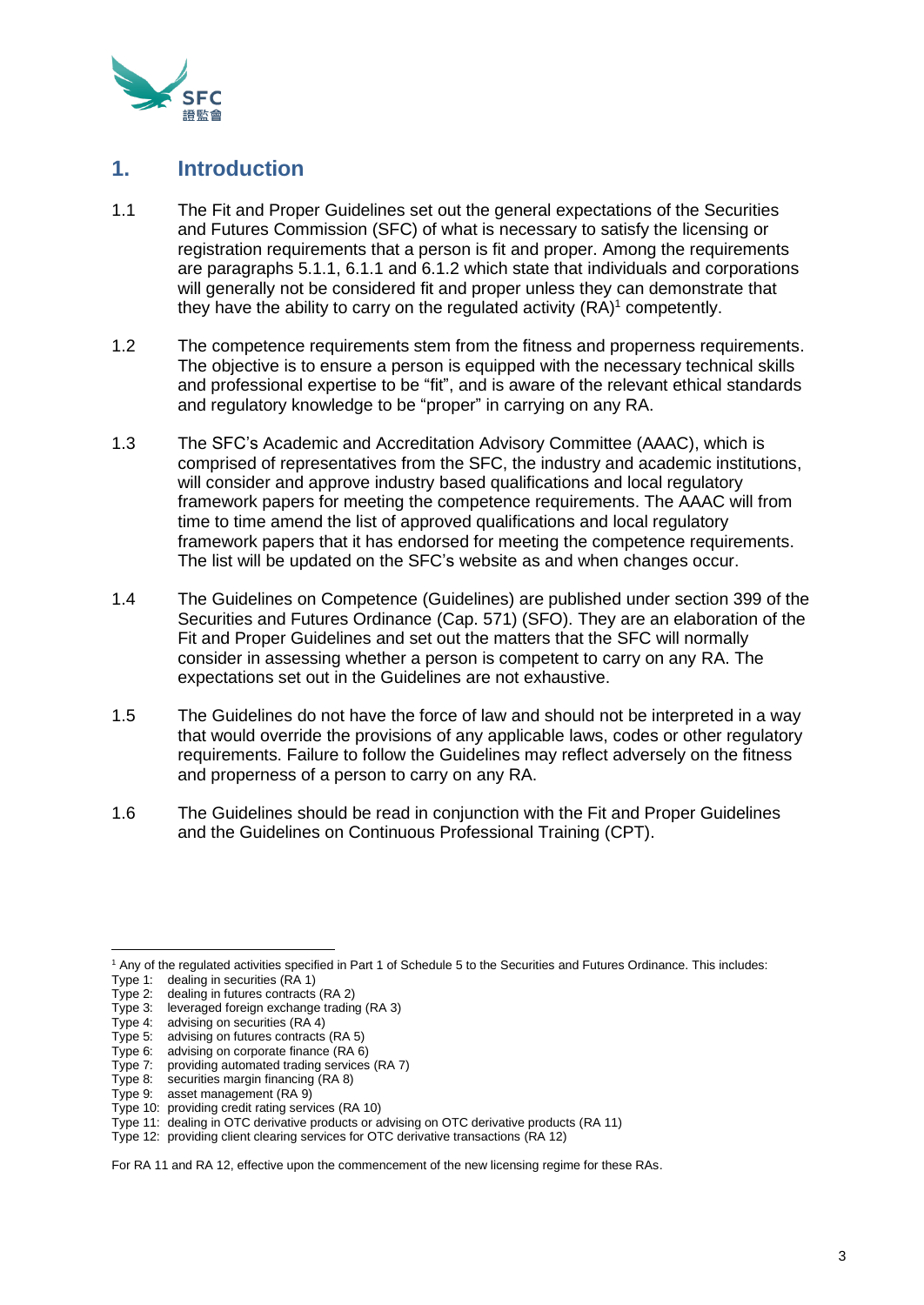

# **2. Application and interpretation**

- 2.1 The Guidelines are applicable to the following persons carrying on any RA under Part V of the SFO:
	- (a) a corporation which applies for a licence or is licensed as a licensed corporation (LC);
	- (b) an authorized financial institution which applies for a registration or is registered as a registered institution (RI);
	- (c) an individual who applies for a licence or is licensed as a representative (LR);
	- (d) an LR who applies for an approval or is approved as a responsible officer (RO);
	- (e) a relevant individual whose name is to be or is entered in the register maintained by the Hong Kong Monetary Authority (HKMA) under section 20 of the Banking Ordinance (ReI); and
	- (f) a person who applies to the HKMA for consent or who has been given consent to act as an executive officer of an RI under section 71C of the Banking Ordinance (EO).
- 2.2 An EO and an ReI have to meet the same competence requirements as an RO and an LR respectively. It is the responsibility of an RI to ensure that an ReI meets the same competence requirements as those applicable to an LR before the submission of his or her name to the HKMA for the purpose of entering it in the register. The HKMA will also take the Guidelines into account when considering whether to grant consent to an individual to act as an EO.
- 2.3 For the purposes of the Guidelines, corporate licensees and applicants in paragraphs 2.1(a) and 2.1(b) above are named as "corporations"; while individual licensees and applicants in paragraphs 2.1(c) to 2.1(f) above are named as "individuals".
- 2.4 Throughout the Guidelines, unless otherwise stated, where references to "LC" are made, the term covers "RI"; similarly, where references to "RO" are made, the term covers "EO" of an RI and references to the term "LR" cover "ReI" of an RI.
- 2.5 For paragraphs 4.1 to 4.3 of the Guidelines, unless otherwise stated, regarding the SFC's requirements and procedures for an individual to demonstrate compliance with a certain requirement:
	- (a) the HKMA will adopt the same requirements and procedures for an EO of an RI; and
	- (b) for ReIs, the RI concerned has to ensure that such individuals comply with the corresponding requirements, and that sufficient records (with supporting documents, where applicable) of how these requirements are satisfied should be maintained and made available for inspection upon request from the HKMA.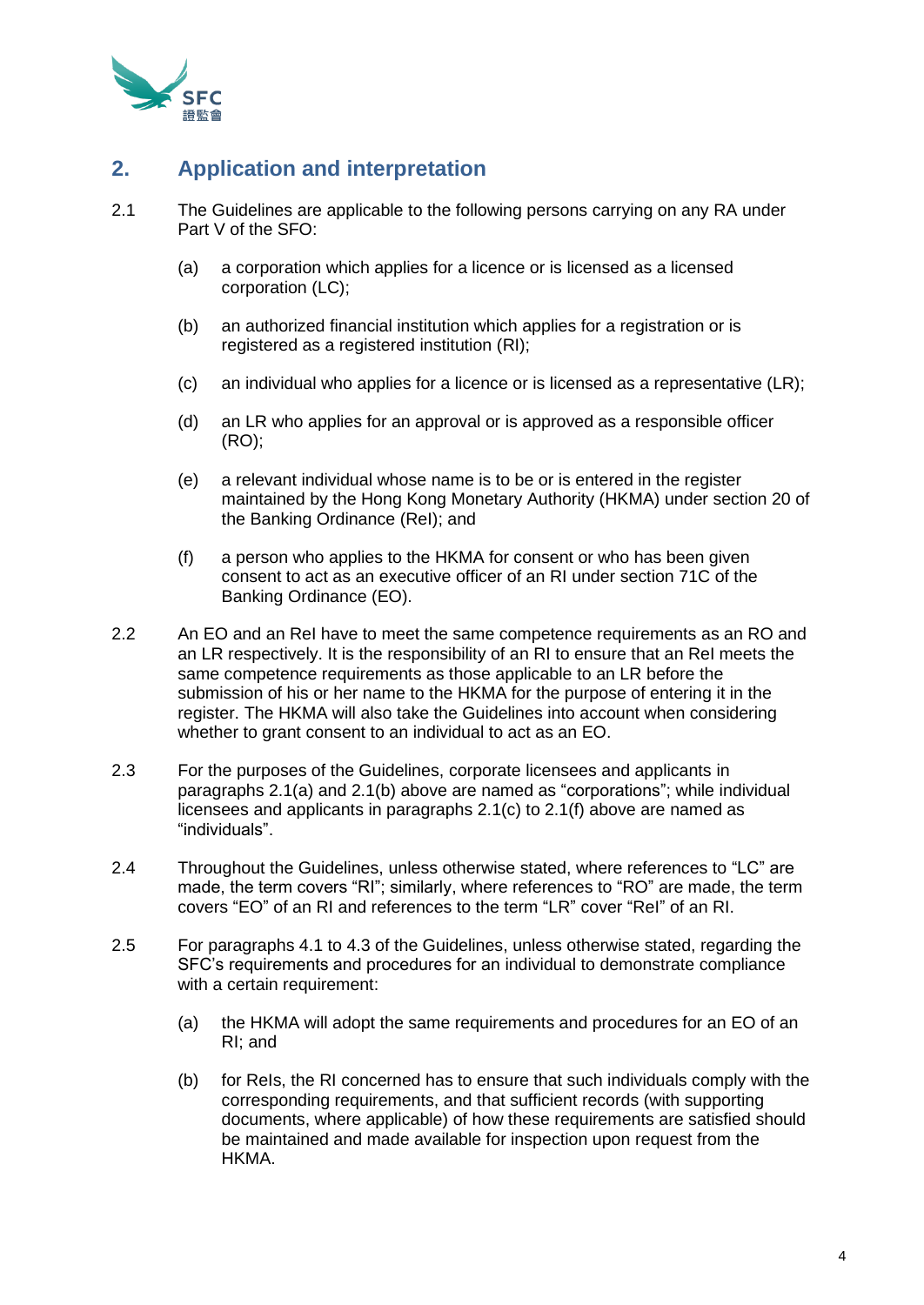

- 2.6 For the avoidance of doubt, the exemptions in paragraph 4.4 of the Guidelines are available to all individuals (including existing ROs, EOs, LRs and ReIs as well as individual applicants) where applicable. Regarding the SFC's requirements and procedures to seek an exemption or the provision of a confirmation or undertaking:
	- (a) the HKMA will adopt the same requirements and procedures for an EO of an RI; and
	- (b) for ReIs, the RI concerned has to ensure that such individuals comply with the corresponding requirements and that sufficient records (with supporting documents, where applicable) of how these requirements are satisfied should be maintained and made available for inspection upon request from the HKMA. While an RI does not have to provide a confirmation or undertaking to the HKMA in relation to an ReI seeking exemption from the initial competence requirement, it will be held responsible for ensuring that the actions covered under such confirmation or undertaking are taken in the required manner.
- 2.7 The key elements for the competence requirements of corporations and individuals set out in paragraphs 3 and 4 of the Guidelines are high-level. The SFC is cognisant of the fact that the application of these elements would be different, taking into account a corporation's business model, the complexity of its business lines and an individual's particular circumstances, amongst other factors. The SFC will administer the competence requirements in a pragmatic manner.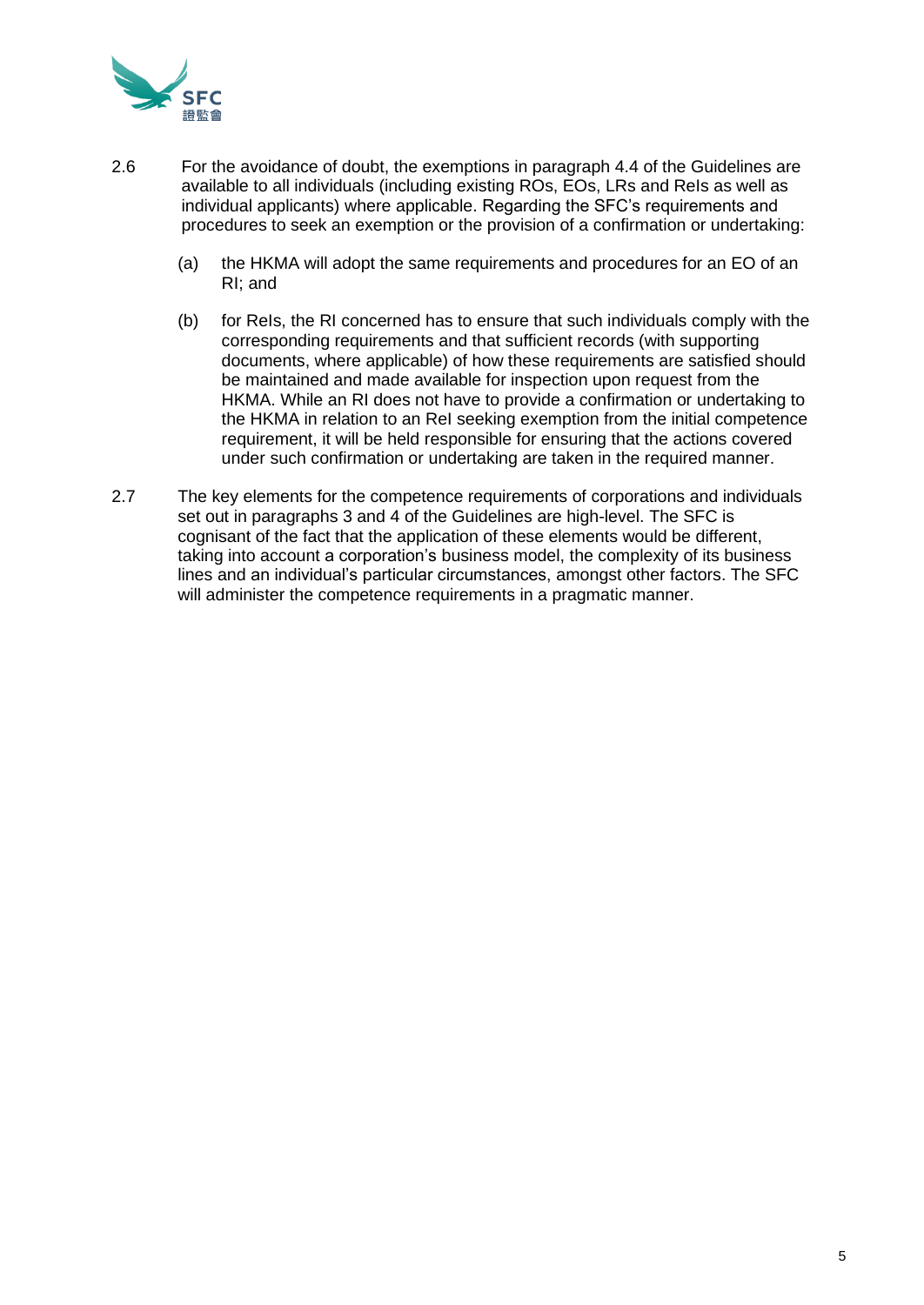

# **3. Requirements for corporations**

# **3.1 General principles**

- 3.1.1 In determining whether a corporation is competent to carry on any RA, the SFC will consider various key elements including its business, corporate governance, internal controls, operational review, risk management and compliance as well as the combined competence of its senior management and other staff members.
- 3.1.2 A corporation applying to carry on an RA should have a clear business model, detailing its *modus operandi* and target clientele. It should also have written policies and procedures to ensure continuous compliance with the relevant legal and regulatory requirements.
- 3.1.3 For corporations in which the scale of business operations and the number of staff are relatively small, the SFC will take into account that segregation of duties may not be possible in certain aspects. Under such circumstances, if the corporation can demonstrate competence in managing its risk exposures and exercising effective control over its operations, the SFC may accept alternative arrangements either at the company or the group level. Clear written operational and compliance procedures should be available.
- 3.1.4 The SFC highlights that corporations must remain competent and ensure that the individuals they engage remain competent including compliance with the CPT requirements. They must also keep the SFC informed of any material changes in their business plans, organisational structures and personnel.

# **3.2 Key elements**

3.2.1 The following non-exhaustive examples illustrate key elements that the SFC will consider for assessing the competence of a corporation:

# *Business*

- (a) Information about the proposed business lines
- (b) Information about its target clientele, products and services
- (c) Information about its remuneration model and basis of calculation
- (d) Description of its modes of operation such as the extent of system automation and outsourcing arrangements
- (e) Analysis of risks inherent to the key business lines, such as market risk, credit risk, liquidity risk and operational risk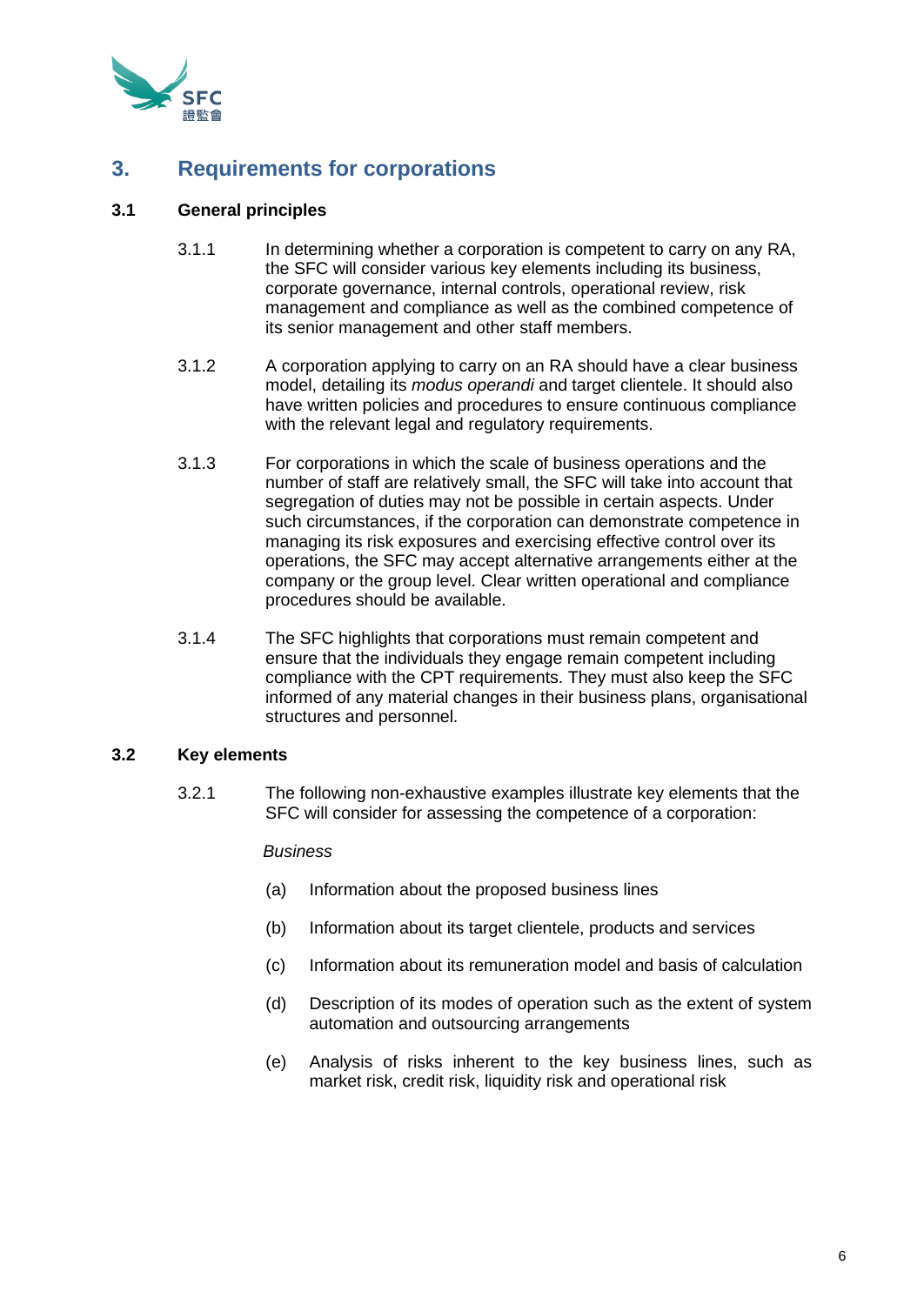

#### *Corporate governance*

- (a) The presence of a shareholding structure clearly setting out its chain of ownership and voting power<sup>2</sup> such that all substantial shareholders<sup>3</sup> and those who exercise ultimate control over the corporation can be properly identified
- (b) The presence of an organisational structure<sup>4</sup> clearly setting out the management structure of the corporation, including the roles, responsibilities, accountability and reporting lines of its senior management personnel
- (c) Policies and procedures for establishing, documenting and maintaining an effective management and organisational structure
- (d) The board of directors and senior management, including committees of the board, are composed of individuals with an appropriate range of skills and experience to understand and run the corporation's proposed activities
- (e) The board of directors and senior management, including committees of the board, are organised in a way that enables the board to address and control the activities of the corporation
- (f) Systems and controls to supervise those who act under the authority delegated by the board of directors

#### *Staff competencies*

- (a) Policies and procedures to ensure that suitably qualified staff are in post including, but not limited to, all ROs, LRs, Managers-In-Charge (MICs) <sup>5</sup> and other supervisory staff
- (b) All supervisory staff for both front and back offices should have not less than three years of relevant experience and appropriate qualifications
- (c) Arrangements to ensure that operational and control policies and procedures are communicated to new recruits
- (d) Arrangements to ensure that updated operational and control manuals are distributed to staff and are accessible at all times

<sup>&</sup>lt;sup>2</sup> For a corporation that has a complex ownership or control structure (eg, structures involving multiple layers, cross-holdings, trusts, nominee arrangements) without an obvious commercial purpose, the SFC may obtain further information to understand whether there is a legitimate reason for the particular structure.

<sup>3</sup> As defined in Schedule 1 to the SFO.

<sup>4</sup> See the "Circular to Licensed Corporations Regarding Measures for Augmenting the Accountability of Senior Management" (16 December 2016).

<sup>&</sup>lt;sup>5</sup> MICs refer to individuals appointed by an LC to be principally responsible, either alone or with others, for managing any of the core functions of the LC as set out in the circular in footnote 4. Although the SFC does not seek to apply regulatory approval to an MIC who is not a licensed person or a licence applicant, an LC should ensure that any person it employs or appoints to conduct business is fit and proper and qualified to act in the capacity so employed or appointed (see also paragraph 4.1 of the Code of Conduct for Persons Licensed by or Registered with the Securities and Futures Commission).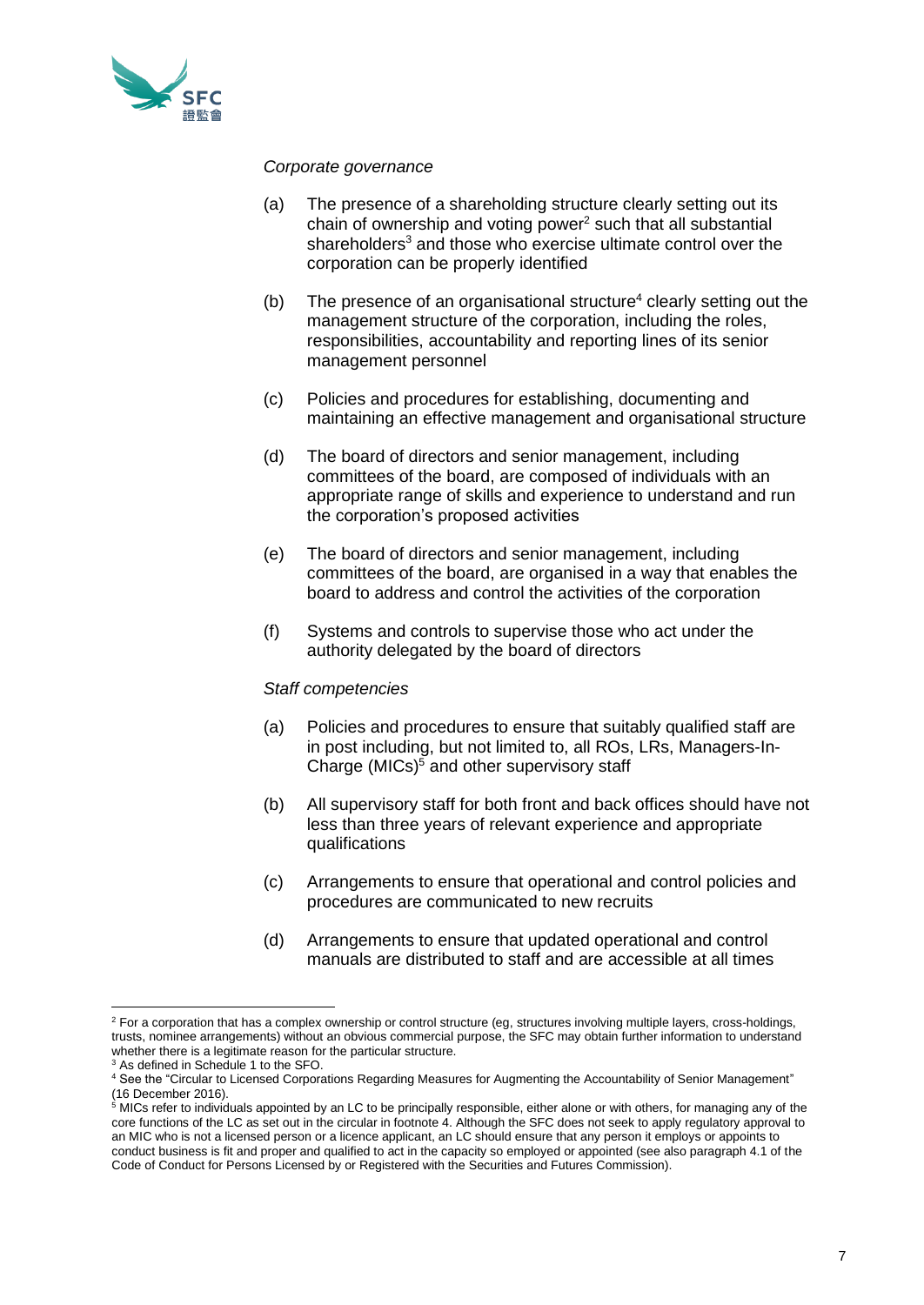

- (e) Arrangements to ensure that any changes to operational and control policies and procedures are communicated to staff
- (f) Policies and procedures to ensure staff competencies including compliance with the CPT requirements

#### *Internal controls*

- (a) Adequate internal control systems set up in accordance with the relevant codes and guidelines
- (b) Arrangements to ensure that proper audit trails are maintained
- (c) Requirements for the proper documentation of all operational and control procedures<sup>6</sup>
- (d) Reporting systems ensuring that robust information is produced for risk management and decision-making purposes
- (e) Appropriate control procedures to ensure data integrity and that data flowing into the risk management system should be consistent with trade and financial information
- (f) Appointment of a qualified information technology manager who is appropriately experienced to maintain the integrity of the corporation's operating systems

#### *Operational review<sup>7</sup>*

- (a) The presence of a function for reviewing the adherence to, and the adequacy and effectiveness of, the corporation's internal control systems
- (b) Operational review personnel have appropriate qualifications and working experience to understand the corporation's activities and risk profile
- (c) Operational review personnel are independent of core business functions and report directly to an independent, high-level authority
- (d) Operational review function to perform periodic (at least annual) risk assessment and ascribe various levels of risk to an appropriate review cycle
- (e) All review findings and issues that are not resolved within established time frames must be reported to senior management

<sup>&</sup>lt;sup>6</sup> Proper documentation of all operational and control procedures is essential for providing staff with the necessary guidance in running the business in accordance with the corporation's business objectives, professional standards and regulatory requirements.

 $7$  The review function may not necessarily be performed by internal auditors.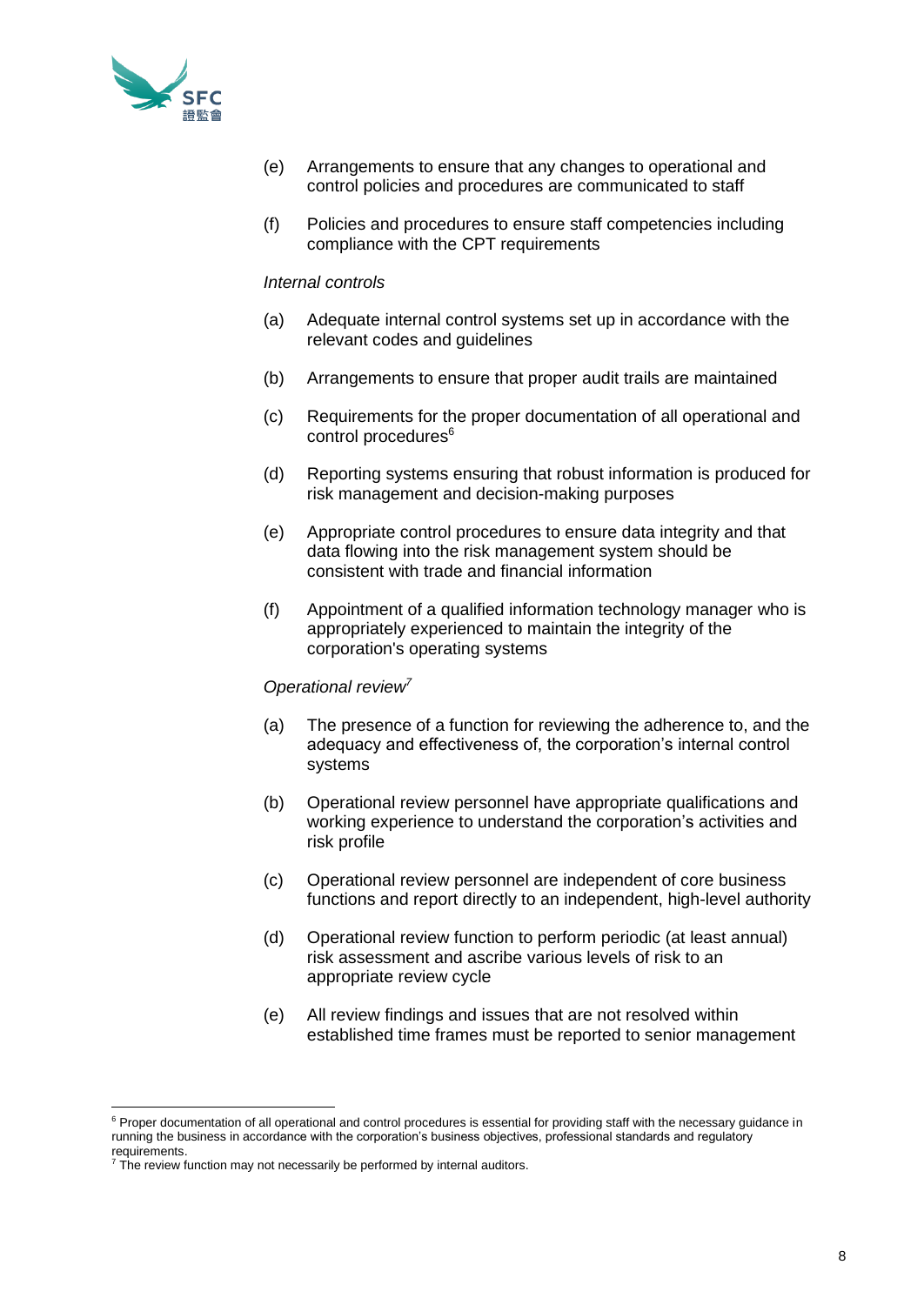

## *Risk management*

- (a) Policies and procedures with reference to the proposed business lines including:
	- (i) the setting of proper exposure limits for each key business line
	- (ii) the way that risk exposure limits are set and communicated to the responsible persons
	- (iii) the way that risks are being measured and monitored
	- (iv) the procedures to deal with exceptions to risk limits
- (b) Anticipated risks and outgoings being supported by sufficient capital available to the corporation (typically this is demonstrated by a projection of excess liquid capital computed according to the Securities and Futures (Financial Resources) Rules (FRR), if applicable)
- (c) The timing of review of established policies (eg, subject to regular review, or with respect to changes in business and markets)
- (d) Appointment of an independent risk manager<sup>8</sup> or an MIC of risk management function who has the appropriate qualifications and authority to oversee and monitor the risk exposures and systems of the corporation
- (e) Processes to ensure that the corporation regularly carries out stress testing using appropriate measures

# *Compliance*

- (a) Policies and procedures to ensure its compliance with all applicable legal and regulatory requirements as well as with its own internal policies and procedures
- (b) Policies and procedures to ensure that information submitted to the SFC is complete and accurate
- (c) Policies and procedures to deal with non-compliance
- (d) Adequate internal control systems to ensure its compliance with the FRR, and for it to commence and maintain its business operations

<sup>&</sup>lt;sup>8</sup> The SFC will not insist that an independent risk manager be appointed if there is alternative arrangement in place which is sufficient to manage business risk exposures and exercise effective control over operations. This is irrespective of whether the alternative arrangement is undertaken in Hong Kong or elsewhere, at the company level or group level. In any case, there should be clear segregation of duties; the responsibilities of the risk manager should be clearly separated from that of front office personnel. Clearly, in most circumstances, more than one person will need to be appointed.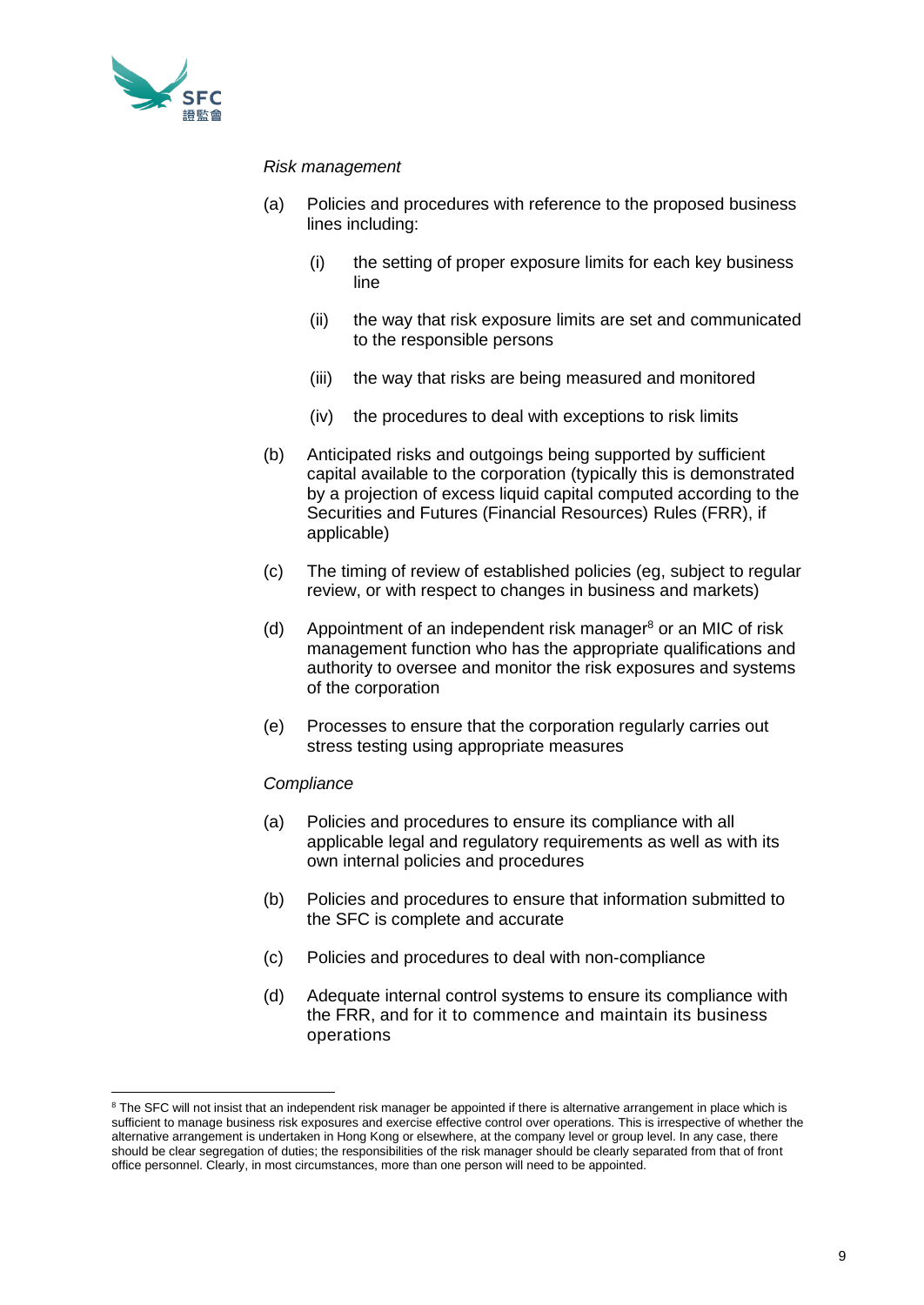

- (e) Policies and procedures on "Chinese Walls" including "Wall Crossing Procedure" and other control procedures to address conflicts of interest arising from carrying on multiple types of RAs concurrently (eg, advising on corporate finance, securities research and asset management activities) in the corporation or its group of companies
- (f) Adequate internal control systems to address other conflicts of interest such as employee dealing and client priority
- (g) Policies and procedures to ensure that the corporation's business activities conducted in a jurisdiction outside Hong Kong, if any, fully comply with the relevant legal and regulatory requirements of that other jurisdiction, including activities performed by any individuals acting for and on behalf of it in such jurisdiction $9$
- (h) Policies and procedures to ensure any branch office in Hong Kong or elsewhere has appropriate risk management and control strategy to comply with the relevant legal and regulatory requirements as well as internal policies and procedures

# **3.3 Further guidance**

- 3.3.1 Corporations that intend to carry on the following activities are required to meet additional eligibility criteria:
	- (a) Engage in sponsor and compliance adviser work under the Listing Rules<sup>10</sup> of The Stock Exchange of Hong Kong Limited (SEHK). These corporations should also refer to the requirements set out in Appendix A.
	- (b) Undertake activities in connection with matters regulated by the Codes on Takeovers and Mergers and Share Buy-backs (Codes on Takeovers). These corporations should also refer to the requirements set out in Appendix B.
	- (c) Manage products authorised under the Code on Unit Trusts and Mutual Funds (UT Code) and Code on Real Estate Investment Trusts (REIT Code). Their eligibility would be assessed separately when they apply under these codes to take up the management role.

<sup>&</sup>lt;sup>9</sup> See the "Circular clarifying the licensing obligations of corporations and individuals and more particularly those conducting business outside Hong Kong" (1 April 2010).

<sup>&</sup>lt;sup>10</sup> The term "Listing Rules" refers to the Rules Governing the Listing of Securities on The Stock Exchange of Hong Kong Limited and the Rules Governing the Listing of Securities on Growth Enterprise Market of The Stock Exchange of Hong Kong Limited.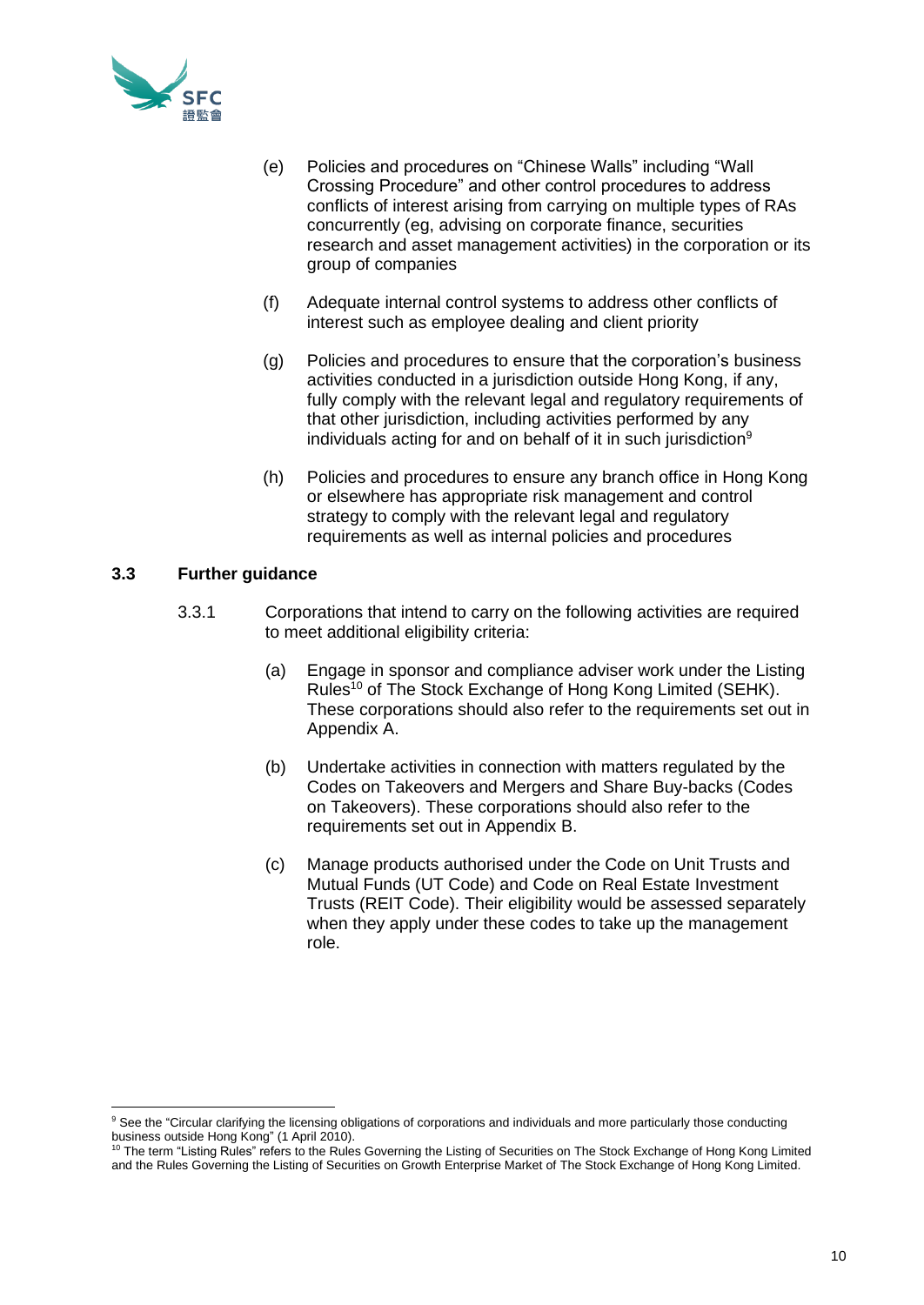

# **4. Requirements for individuals**

# **4.1 General principles**

- 4.1.1 An individual applying to carry on an RA has to demonstrate competence and satisfy the SFC that he or she:
	- (a) has the necessary academic, professional or industry qualifications;
	- (b) is knowledgeable about the financial products that he or she deals in or advises on and the markets in which he or she provides services;
	- (c) has sufficient relevant industry and management experience (where applicable);
	- (d) has a good understanding of the regulatory framework, including the laws, regulations and associated codes governing his or her intended industry sectors; and
	- (e) is familiar with the ethical standards expected of a financial practitioner<sup>11</sup>.

# **Academic and professional qualifications**

4.1.2 For academic qualification, an individual should attain at least Level 2 in either English or Chinese as well as in Mathematics in the Hong Kong Diploma of Secondary Education (HKDSE) or equivalent. Other academic or professional qualifications may also be considered as detailed in paragraphs 4.2.1 and 4.3.1 below.

# **Recognised industry qualifications and local regulatory framework papers**

- 4.1.3 Recognised industry qualifications (RIQ) should be relevant to the activities to be performed by the individual, demonstrating that the individual is knowledgeable about the financial products which he or she deals in or advises on.
- 4.1.4 The local regulatory framework paper (LRP) requirement is to ensure that the individual has an acceptable understanding of the relevant local laws and regulations with which he or she must comply when conducting RAs. This is particularly important in light of the criminal nature of liability for violations under the SFO.

<sup>11</sup> For example, *Ethics in Practice – A Practical Guide for Financial Practitioners* published jointly by the SFC, the Independent Commission Against Corruption and other organisations in October 1999.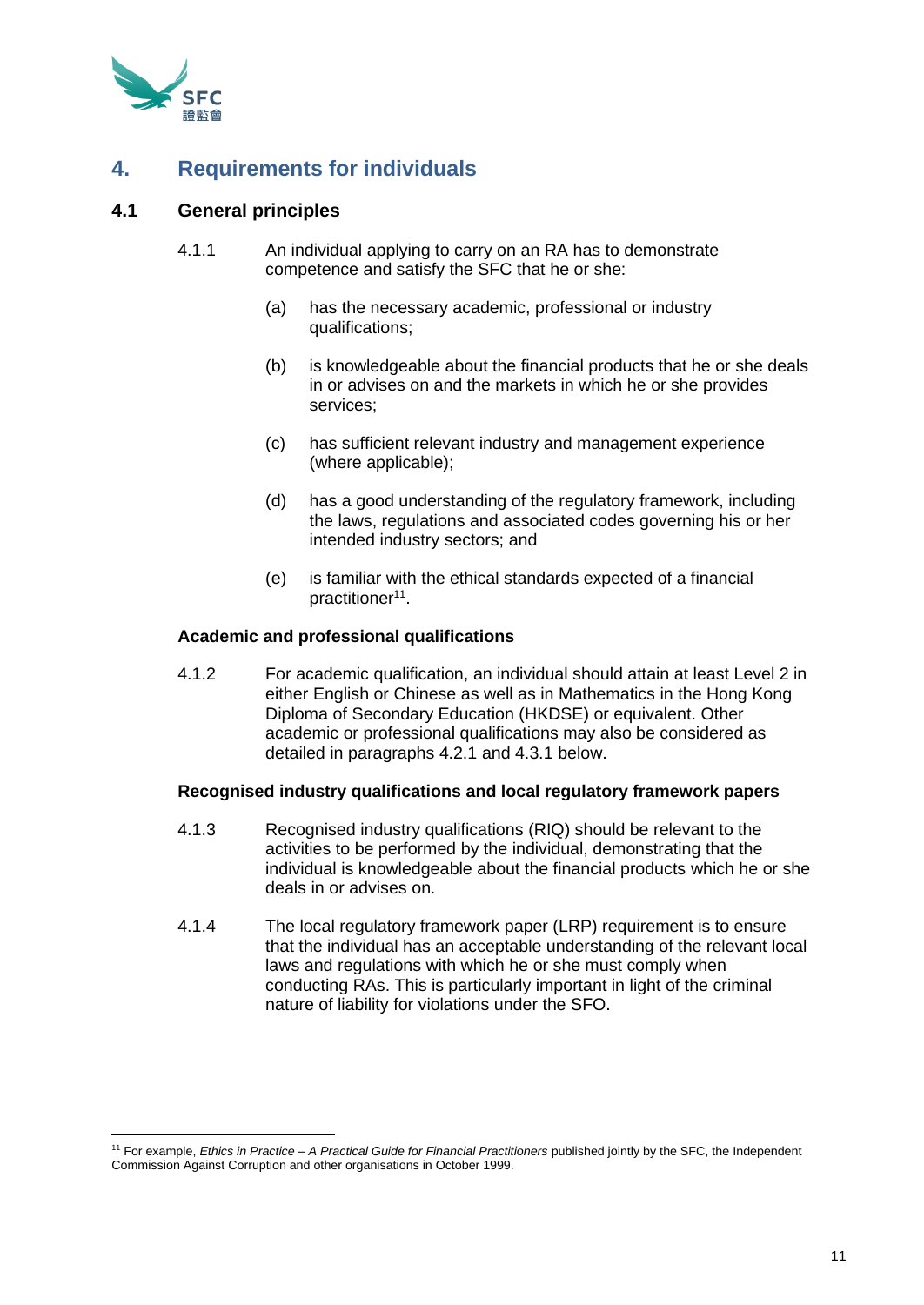

- 4.1.5 Individuals are expected to obtain the RIQ and pass the LRP not more than three years prior to the submission of the application.
- 4.1.6 However, the SFC may recognise RIQs gained more than three years ago if the individual has substantial relevant working experience and has remained in the industry or can prove recent licence or registration with a relevant regulator either in Hong Kong or elsewhere. The SFC may also recognise LRPs gained more than three years ago if the individual is or has been an LR or RO within the past three years for an RA in which such LRPs are relevant.

For example, if an individual has passed Papers 1 and 7 of the Licensing Examination for Securities and Futures Intermediaries (LE) administered by the Hong Kong Securities and Investment Institute (HKSI) and has been licensed by the SFC for RA 1 within the past three years, the individual will not be required to re-take both examinations when he or she applies to additionally carry on RA 2.

4.1.7 Without compromising investor protection, the SFC may, at its sole discretion, consider granting an individual an exemption from obtaining an RIQ, passing an LRP or both if the individual can demonstrate that he or she possesses qualifications comparable to those described in paragraphs 4.1.3 and 4.1.4. Criteria under which exemptions may be considered are detailed in paragraph 4.4.

# **Industry experience**

- 4.1.8 Relevant industry experience generally refers to hands-on working experience acquired through the carrying on of RAs in Hong Kong or similarly regulated activities elsewhere. The SFC may also accept experience gained in a non-regulated situation, for example, where the experience is relevant to the carrying on of the proposed RAs (see elaboration in paragraph 4.1.9) but the related activities are exempted from the licensing or registration requirements in Hong Kong or elsewhere.
- 4.1.9 In assessing the "relevance" of an individual's experience, the SFC will consider whether the substance of the experience is directly relevant or crucial to the RA proposed to be carried on by the individual and the role that the individual will undertake. Some non-exhaustive examples of relevant industry experience are set out below:
	- (a) Asset management<sup>12</sup>

The SFC recognises a broader range of industry experience as being relevant when considering RO applications seeking accreditation to private fund managers. For example, experience in proprietary trading, research, and managing alternative investment strategies such as special situations will be considered as industry experience directly relevant to the provision of asset

<sup>&</sup>lt;sup>12</sup> See the circular "SFC Adopts a Pragmatic Approach to Licensing Fund Managers" (11 June 2007).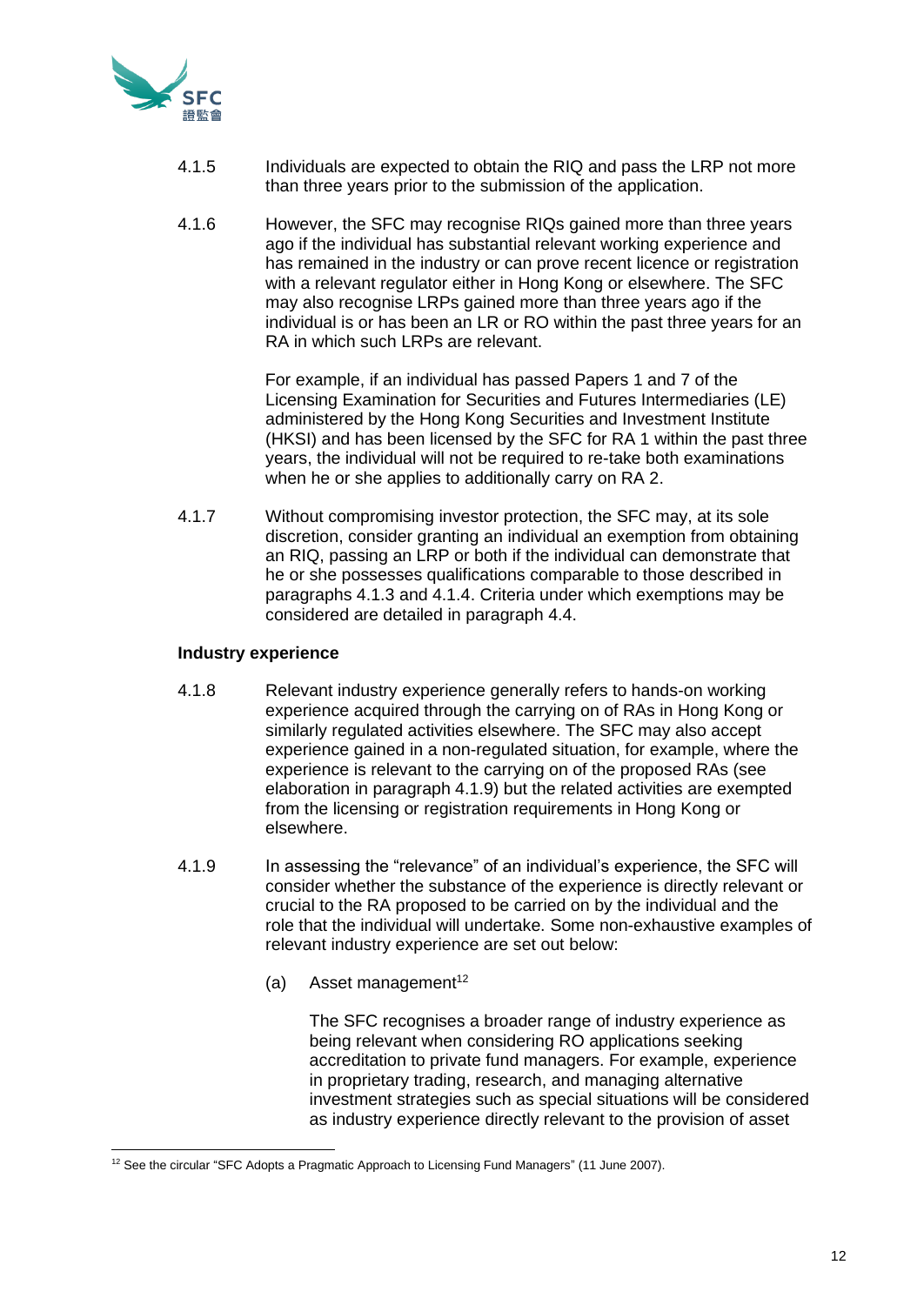

management services which target professional investors only. While the SFC may also consider an individual with experience which is indirectly relevant to asset management such as sales, marketing and risk management of funds, that individual will likely be imposed with the Non Sole Condition<sup>13</sup> on his or her licence.

(b) Discretionary account management<sup>14</sup>

The SFC may consider industry experience acquired on a wholly incidental basis as relevant to asset management. For example, the SFC may recognise the discretionary account management experience acquired by an RA 1 LR or RO who conducts such management activities wholly incidental to his or her conduct of dealing activities as relevant industry experience when he or she applies to carry on asset management.

(c) Private equity<sup>15</sup>

An individual with the following experience will be regarded as having relevant industry experience for carrying on activities relating to private equity:

- (i) conducting research, valuation and due diligence of companies in related industries;
- (ii) providing management consulting and business strategy advice to companies in related industries;
- (iii) managing and monitoring a private equity fund's underlying investments for the best interests of fund investors; or
- (iv) structuring corporate transactions, such as management buyouts and privatisations.
- (d) Financial technology<sup>16</sup>

If an individual has previously led the research, development and maintenance of an algorithmic investment and portfolio management system, such experience may be regarded as relevant industry experience for the purpose of his or her licence application accredited to a corporation which provides roboadvisory services.

<sup>&</sup>lt;sup>13</sup> A licensing condition where the individual must, when actively participating in or when directly supervising the business of the RA concerned, do so under the advice of another RO who is accredited to the same corporation for the same RA and not subject to this condition.

<sup>&</sup>lt;sup>14</sup> See the "Circular to clarify competence requirements for existing licensed persons intending to provide asset management services" (23 June 2017).

<sup>&</sup>lt;sup>15</sup> See the "Circular to private equity firms seeking to be licensed" (7 January 2020).

<sup>&</sup>lt;sup>16</sup> See the "Circular to clarify the "relevant industry experience" requirement for Responsible Officers under the Guidelines on Competence" (29 September 2017).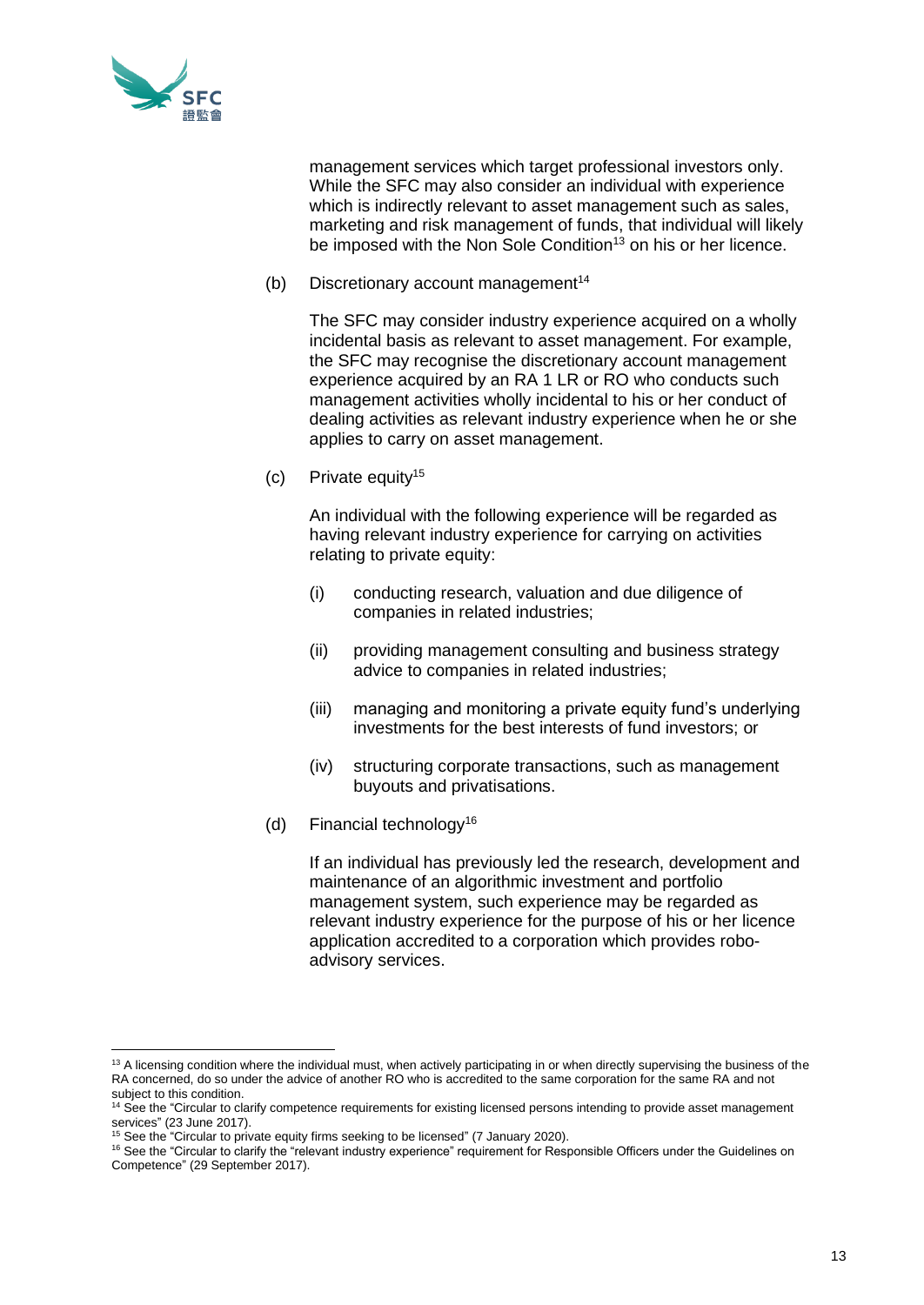

If the RA carried on by a corporation is based on the utilisation of a highly innovative technology, an individual's previous direct experience in the relevant technology itself may be essential in integrating the technology into the RA carried on by the corporation. The SFC may recognise this as relevant industry experience if the individual has been a key person in developing, or ensuring the proper and continued functioning of, a technology, platform or system (ie, not merely providing system support); and the technology, platform or system in which the individual has expertise is central to the RA of his or her new principal.

However, a traditional brokerage firm which provides some dealing services through an online trading platform is unlikely to be considered as conducting RAs with the platform being a central element of those activities. As such, the SFC may not recognise this as relevant industry experience.

(e) Credit rating services<sup>17</sup>

Apart from being an analyst involved in the rating process of a credit rating agency, experience acquired by an individual in relation to credit risk management of financial institutions, financial analysis, credit analysis or bank's internal counterparty risk assessment will also be considered as relevant industry experience for providing credit rating services.

4.1.10 In assessing whether an individual has acquired "sufficient" relevant industry experience, the SFC may consider the individual's overall career history accumulated within the industry in totality.

> However, the SFC will critically review the experience of an individual who, for example:

- (a) claims industry experience with any firm which has been largely or completely dormant for a prolonged period; or
- (b) shows a pattern of being accredited to his or her previous principals only for a short period.

These kinds of situations cast doubt as to whether the individual has in fact carried on RAs for his or her principal, and such industry experience purportedly gained by him or her will less likely fulfill the competence requirements.

4.1.11 The SFC will consider all relevant factors in assessing each individual's application on a case-by-case basis, taking into account his or her principal's business model, governance structure and internal control systems as well as the competence of all its key personnel.

<sup>17</sup> See the FAQs on "Credit rating agencies"*.*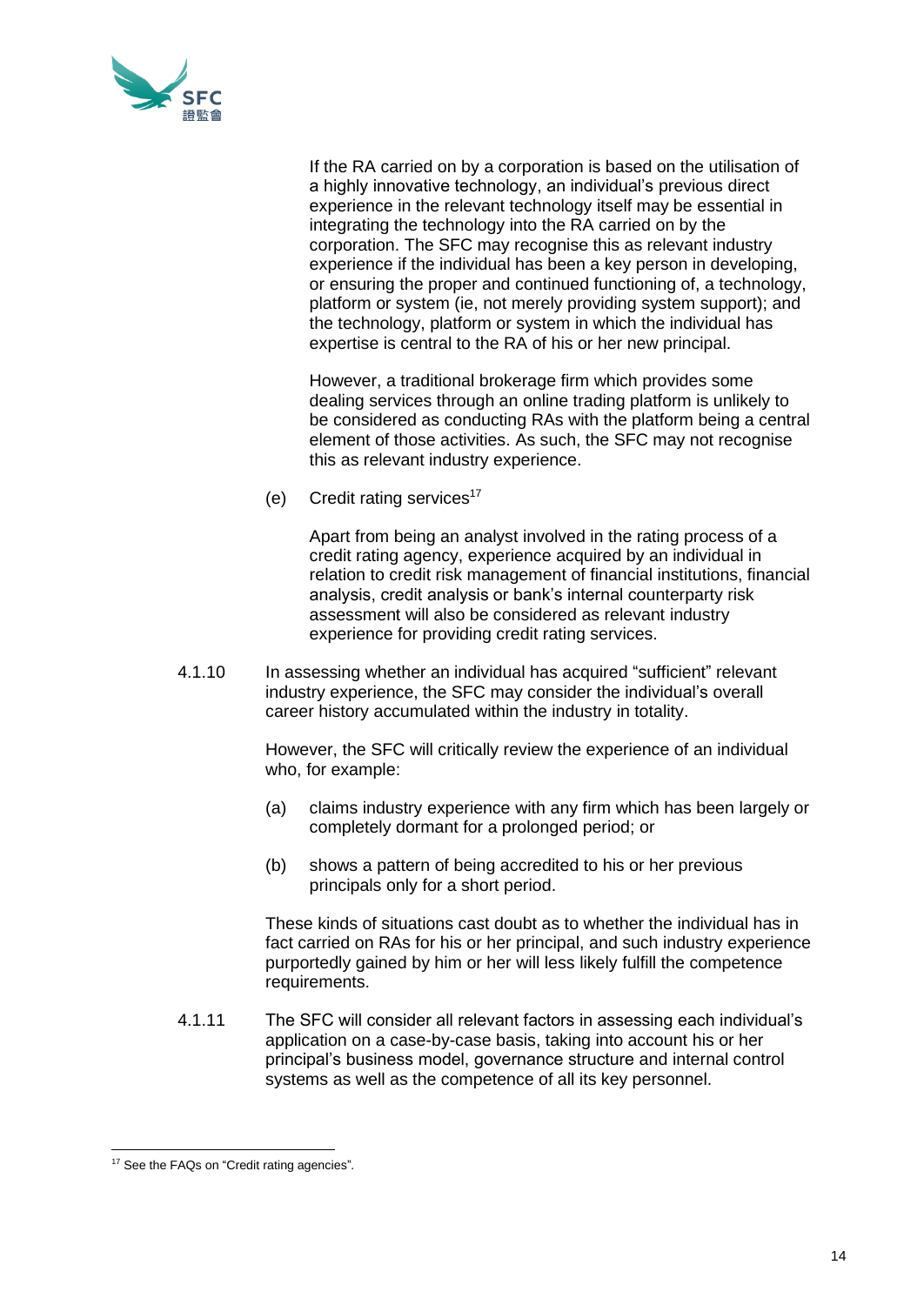

#### **Management experience**

- 4.1.12 Management experience refers to the hands-on experience in supervising and managing essential regulated functions or projects in a business setting, including the management of staff engaging in these functions or projects. For example, managing individuals conducting RAs, or an activity which would have been an RA in the absence of an applicable carve-out, may be considered as relevant management experience.
- 4.1.13 The SFC will also accept management experience acquired in the financial industry. However, the SFC would not normally accept management experience which is purely administrative (eg, supervision of human resources or office administration staff).

## **Further guidance**

- 4.1.14 Individuals who carry on multiple types of RAs concurrently in the corporation or its group of companies should ensure that they and their principals have properly addressed all potential and actual conflicts of interest. ROs should also demonstrate that they can properly manage their time to effectively discharge their supervisory duties in all of the RAs and LCs concerned.
- 4.1.15 An individual who holds a directorship in, or is engaged in the business of, companies other than his or her principal should properly address any conflicts of interest arising from such activities, especially when the directorship or engagement will likely prejudice the interests of investors due to concerns about confidentiality or other factors<sup>18</sup>.
- 4.1.16 Individuals who intend to carry on the following activities are required to meet additional eligibility criteria.
	- (a) Engage in sponsor and compliance adviser work under the Listing Rules. These individuals should also refer to the requirements set out in Appendix A.
	- (b) Undertake activities in connection with matters regulated by the Codes on Takeovers. These individuals should also refer to the requirements set out in Appendix B.
	- (c) Manage products authorised under the UT Code and REIT Code. Their eligibility would be assessed separately when they apply under these codes to take up the management role.

<sup>18</sup> See the FAQ on "Outside directorships and business interests".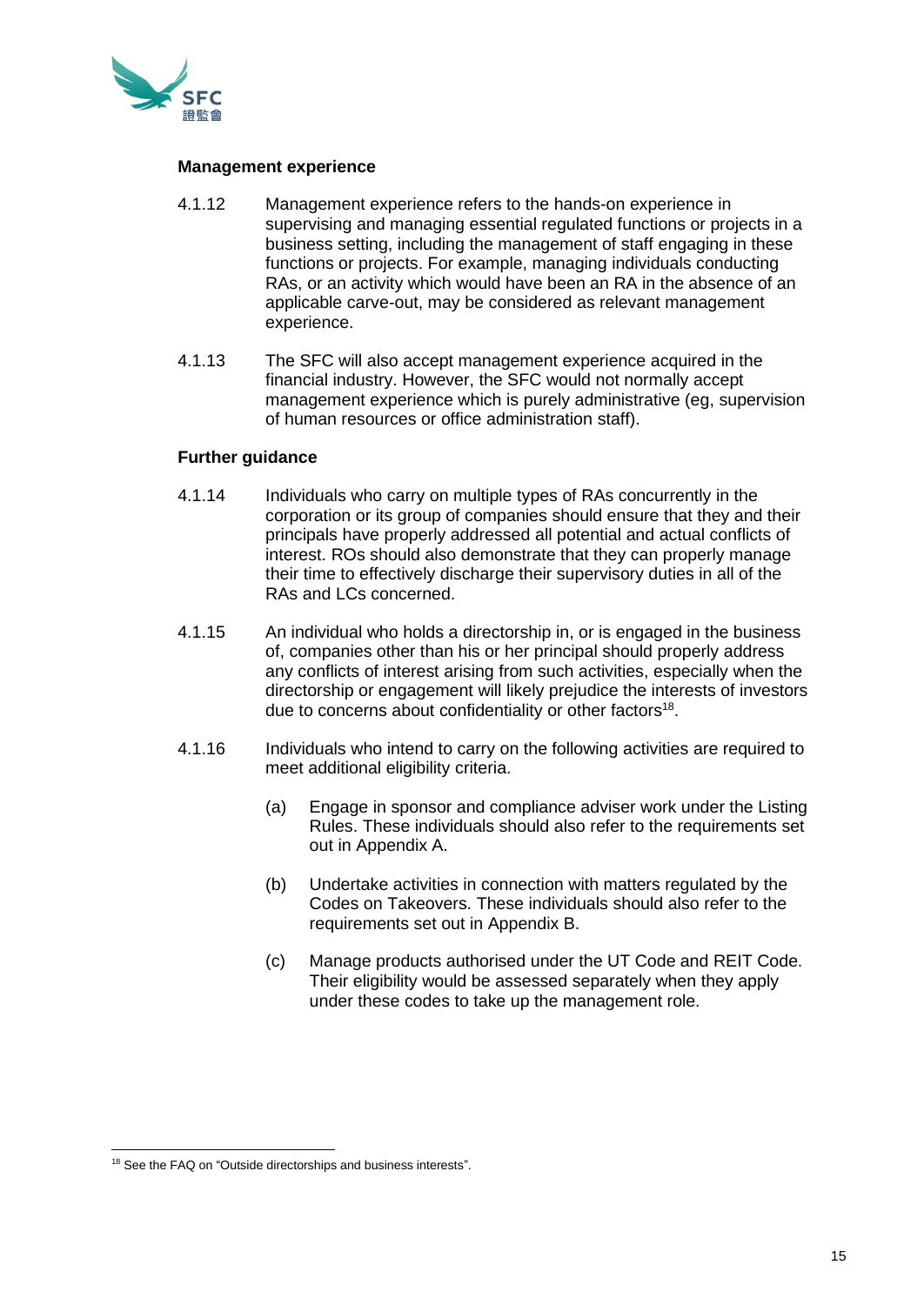

# **4.2 Responsible officers**

#### **4.2.1 Basic elements**

- 4.2.1.1 In assessing the competence of an individual applying to be an RO, the SFC will need to be satisfied that he or she possesses appropriate ability, skills, knowledge and experience to properly manage and supervise the corporation's proposed activities.
- 4.2.1.2 For an individual applying to be an RO, a summary of the options for satisfying the competence requirements is set out below:

|                                                                                                                                                                                                                                                                                             | <b>Option A</b>                       | <b>Option B</b>                                                                               | <b>Option C</b>                                                                                                              |  |
|---------------------------------------------------------------------------------------------------------------------------------------------------------------------------------------------------------------------------------------------------------------------------------------------|---------------------------------------|-----------------------------------------------------------------------------------------------|------------------------------------------------------------------------------------------------------------------------------|--|
| Degree <sup>19</sup> in the<br><b>Academic or</b><br>designated fields <sup>20</sup> ;<br>professional<br>qualifications<br>other degree <sup>19</sup> (with<br>passes in at least two<br>courses in the<br>designated fields $^{20}$ ); or<br>professional<br>qualifications <sup>21</sup> |                                       | Other degree<br>(without passes in<br>two courses in the<br>designated fields <sup>20</sup> ) | Attained Level 2 in<br>either English or<br>Chinese as well as in<br>Mathematics in the<br>HKDSE or equivalent <sup>22</sup> |  |
| <b>Relevant</b><br>industry<br>experience                                                                                                                                                                                                                                                   | At least 3 years over<br>past 6 years | At least 3 years over<br>past 6 years                                                         | At least 5<br>At least 3<br>years over<br>years<br>past 8<br>over past<br>6 years<br>years                                   |  |
| $RIQ^{23}$ or Extra<br>CPT <sup>24</sup>                                                                                                                                                                                                                                                    |                                       | Obtained relevant<br>RIQ or completed<br>relevant Extra CPT                                   | Obtained<br>Completed<br>relevant<br>relevant<br><b>RIQ</b><br><b>Extra CPT</b>                                              |  |
| <b>Management</b><br>experience                                                                                                                                                                                                                                                             | 2 years                               | 2 years                                                                                       | 2 years                                                                                                                      |  |
| $LRP^{25}$                                                                                                                                                                                                                                                                                  | Pass                                  | Pass                                                                                          | Pass                                                                                                                         |  |

<sup>&</sup>lt;sup>19</sup> If an applicant who is a degree holder has attained a post-graduate diploma or certificate which is (a) issued by a university or other similar tertiary institution in Hong Kong or elsewhere; or (b) recognised as Level 6 or above under the Qualifications Framework in Hong Kong, then the post-graduate diploma or certificate will also be taken into account in assessing the applicant's competence. For further details about the Qualifications Framework in Hong Kong, please visit www.hkqf.gov.hk.  $20$  "Designated fields" refer to accounting, business administration, economics, finance and law.

<sup>&</sup>lt;sup>21</sup> Internationally-recognised professional qualifications in law, accounting or finance. Internationally-recognised professional qualifications in finance include Chartered Financial Analyst (CFA), Certified International Investment Analyst (CIIA) and Certified Financial Planner (CFP).

 $22$  The SFC also recognises (a) the attainment of grade E or above in either English or Chinese as well as in Mathematics in the Hong Kong Certificate of Education Examination (HKCEE) and (b) passes in the same subjects in other high school public examinations (such as university entry examinations) in Hong Kong or elsewhere as equivalent to HKDSE. <sup>23</sup> See paragraph 4.2.2.

<sup>&</sup>lt;sup>24</sup> "Extra CPT" means that the individual must complete five CPT hours for each RA he or she applies for, which is a one-off requirement. The additional CPT hours should be taken within six months preceding the submission of the application.  $25$  See paragraph 4.2.3.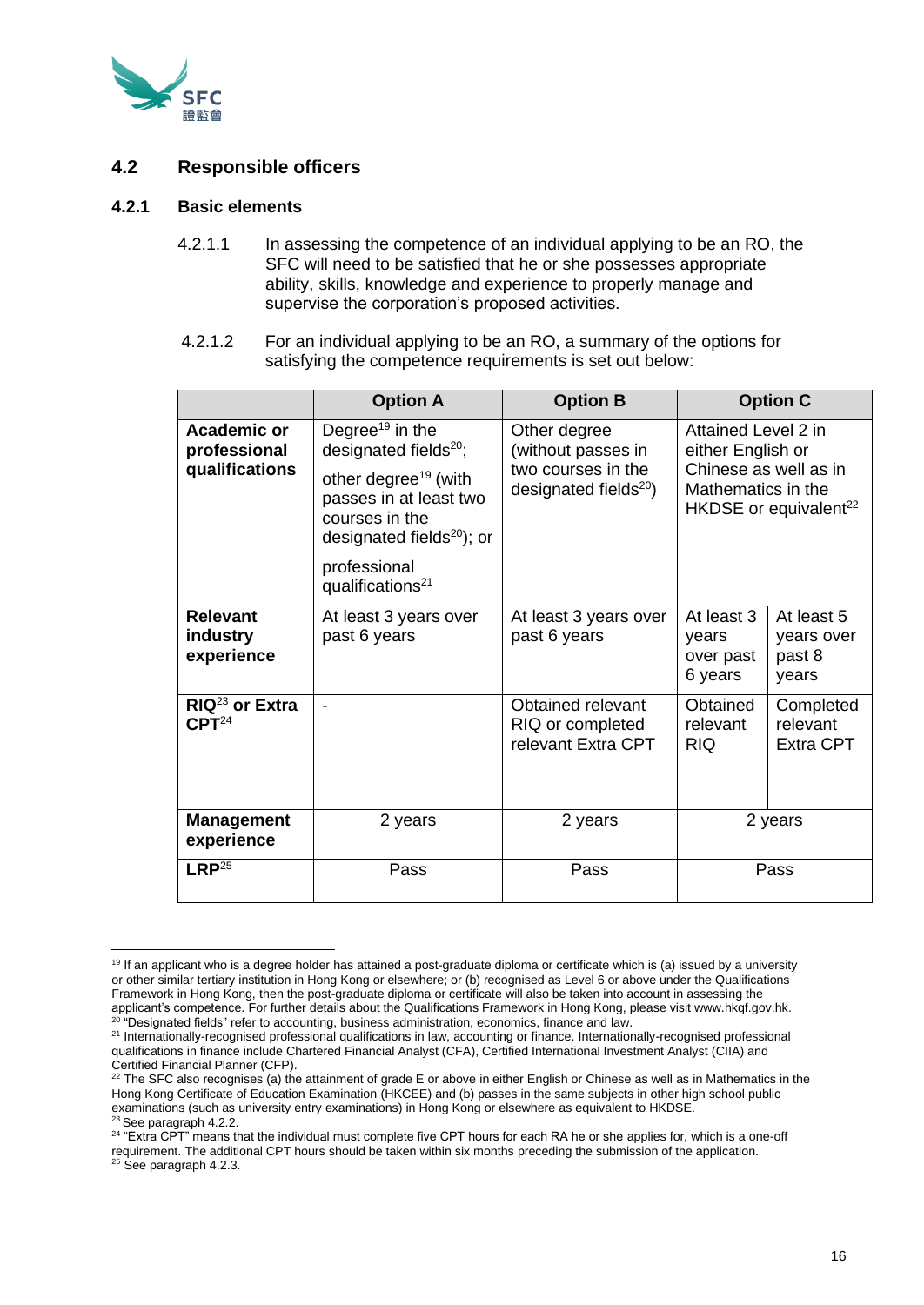

- 4.2.1.3 For an individual who does not possess the academic or professional qualifications set out in paragraph 4.2.1.2 but has been a licensee before 1 January 2022, the SFC will consider his or her application if he or she has:
	- (a) acquired at least eight years of relevant industry experience in the RA concerned over the past 11 years; and
	- (b) met the management experience and LRP requirements set out in paragraph 4.2.3.
- 4.2.1.4 For an RO who intends to engage in discretionary account services under RA 3, he or she:
	- (a) must have attained the minimum academic qualification of Level 2 in either English or Chinese as well as in Mathematics in the HKDSE or equivalent; and
	- (b) has to obtain three more years of direct foreign exchange trading experience in the inter-bank foreign exchange market or currency futures market, or its equivalent, over the past six years.

# **4.2.2 Recognised industry qualifications**

4.2.2.1 For an individual applying to be an RO, a summary of the RIQ requirements for each type of RA is set out below. These will be updated on the SFC's website as and when changes occur.

| <b>RA</b>        | <b>RIQ</b>                                                                                                                 |
|------------------|----------------------------------------------------------------------------------------------------------------------------|
| 1, 488           | HKSI LE Papers 7 & 8                                                                                                       |
| 2, 5 & $11^{26}$ | HKSI LE Papers 7 & 9                                                                                                       |
| 3                | Vocational Training Council (VTC) Leveraged<br>Foreign Exchange Trader's Responsible Officer<br><b>Examination Paper 2</b> |
| 6                | HKSI LE Papers 7 & 11                                                                                                      |
| 7                | No RIQ requirement                                                                                                         |
| 9                | HKSI LE Papers 7 & 12                                                                                                      |
| 10               | HKSI LE Papers 7 & 10                                                                                                      |
| $12^{26}$        | HKSI LE Papers 7 & 14                                                                                                      |

<sup>&</sup>lt;sup>26</sup> For RA 11 and RA 12, effective upon the commencement of the new licensing regime for these RAs.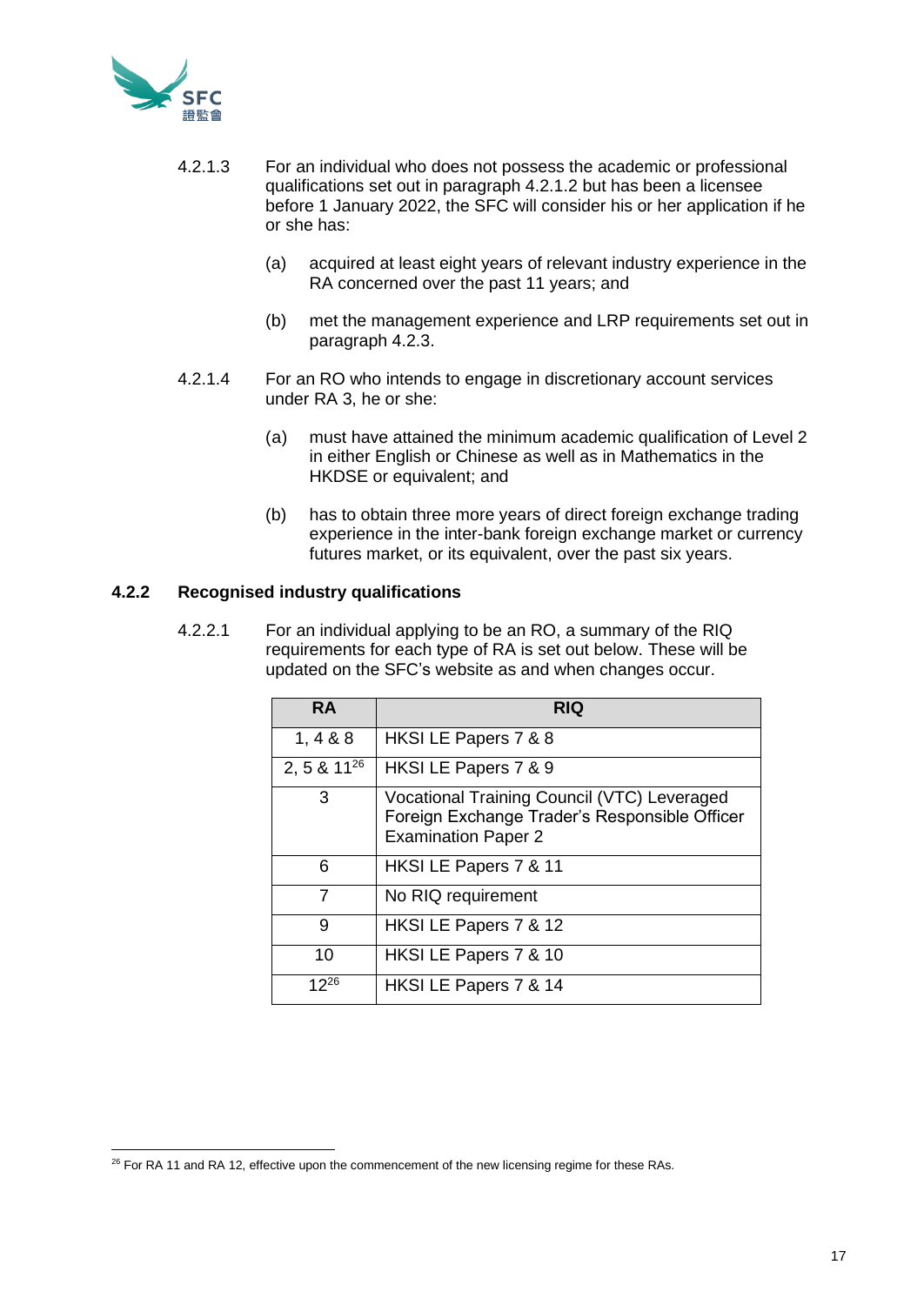

4.2.2.2 The SFC will accept industry qualifications listed in Appendix C of the previous Guidelines issued in June 2011 (please refer to the SFC's website for the previous version). Whilst the SFC may also accept qualifications obtained elsewhere, the individual has to provide supporting documents issued by the relevant academic or professional body which demonstrate the equivalence of such qualifications to the HKSI or VTC papers concerned.

# **4.2.3 Local regulatory framework papers**

4.2.3.1 For an individual applying to be an RO, a summary of the LRP requirements for each type of RA is set out below. These will be updated on the SFC's website as and when changes occur.

| <b>RA</b>        | LRP                                                                                       |
|------------------|-------------------------------------------------------------------------------------------|
| 1, 4 & 8 & 8     | HKSI LE Papers 1 & 2                                                                      |
| 2, 5 & $11^{27}$ | HKSI LE Papers 1 & 3                                                                      |
| 3                | VTC Leveraged Foreign Exchange Trader's<br><b>Responsible Officer Examination Paper 1</b> |
| 6                | HKSI LE Papers 1 & 5                                                                      |
| 7                | No LRP requirement                                                                        |
| 9                | HKSI LE Papers 1 & 6                                                                      |
| 10               | HKSI LE Papers 1 & 4                                                                      |
| $12^{27}$        | HKSI LE Papers 1 & 13                                                                     |

<sup>&</sup>lt;sup>27</sup> For RA 11 and RA 12, effective upon the commencement of the new licensing regime for these RAs.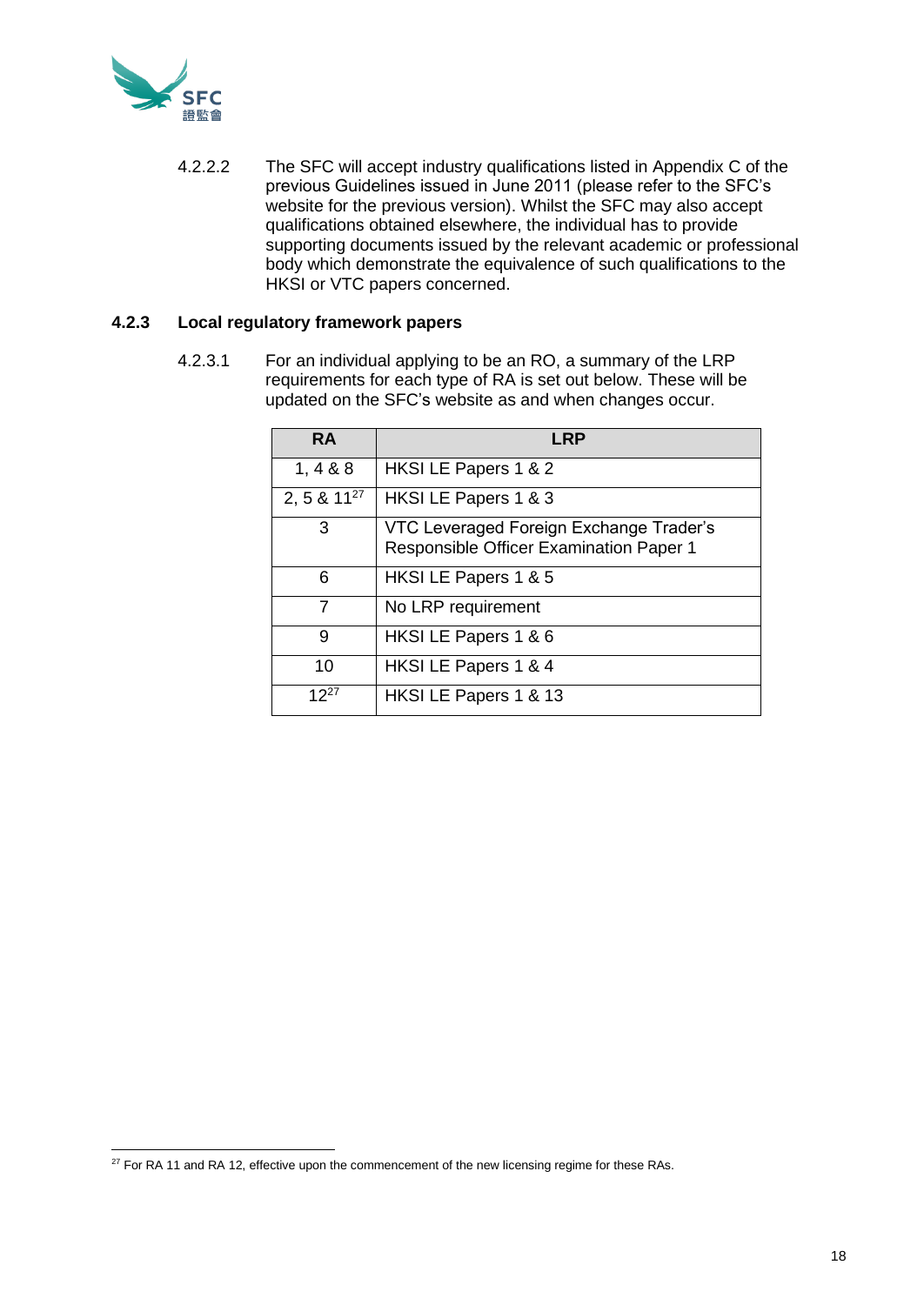

# **4.3 Licensed representatives**

#### **4.3.1 Basic elements**

- 4.3.1.1 In assessing the competence of an individual applying to be an LR, the SFC will expect him or her to have a basic understanding of the market in which he or she is to work as well as the laws and regulatory requirements applicable to the industry.
- 4.3.1.2 For an individual applying to be an LR, a summary of the options for satisfying the competence requirements is set out below:

|                                                      | <b>Option A</b>                                                                                                                                                                                                                        | <b>Option B</b>                                                                            |                                                                             | <b>Option C</b>                                                                                                                        |                                    |
|------------------------------------------------------|----------------------------------------------------------------------------------------------------------------------------------------------------------------------------------------------------------------------------------------|--------------------------------------------------------------------------------------------|-----------------------------------------------------------------------------|----------------------------------------------------------------------------------------------------------------------------------------|------------------------------------|
| <b>Academic or</b><br>professional<br>qualifications | Degree <sup>28</sup> in the<br>designated fields <sup>29</sup> ;<br>other degree <sup>28</sup> (with<br>passes in at least two<br>courses in the<br>designated fields $^{29}$ );<br>or<br>professional<br>qualifications <sup>30</sup> | Other degree (without<br>passes in two courses in<br>the designated fields <sup>29</sup> ) |                                                                             | Attained Level 2 in<br>either English or<br>Chinese as well as in<br>Mathematics in the<br><b>HKDSE</b> or<br>equivalent <sup>31</sup> |                                    |
| <b>Relevant</b><br>industry<br>experience            |                                                                                                                                                                                                                                        | At least 2<br>years over<br>past 5<br>years                                                |                                                                             | At least 2<br>years over<br>past 5<br>years                                                                                            |                                    |
| $RIQ^{32}$ or<br>Extra CPT <sup>33</sup>             |                                                                                                                                                                                                                                        |                                                                                            | Obtained<br>relevant<br>RIQ or<br>completed<br>relevant<br><b>Extra CPT</b> | Completed<br>relevant<br>Extra CPT                                                                                                     | Obtained<br>relevant<br><b>RIQ</b> |
| $LRP^{34}$                                           | Pass                                                                                                                                                                                                                                   | Pass                                                                                       |                                                                             | Pass                                                                                                                                   |                                    |

<sup>&</sup>lt;sup>28</sup> If an applicant who is a degree holder has attained a post-graduate diploma or certificate which is (a) issued by a university or other similar tertiary institution in Hong Kong or elsewhere; or (b) recognised as Level 6 or above under the Qualifications Framework in Hong Kong, then the post-graduate diploma or certificate will also be taken into account in assessing the applicant's competence. For further details about the Qualifications Framework in Hong Kong, please visit www.hkqf.gov.hk.  $29$  "Designated fields" refer to accounting, business administration, economics, finance and law.

<sup>&</sup>lt;sup>30</sup> Internationally-recognised professional qualifications in law, accounting or finance. Internationally-recognised professional qualifications in finance include Chartered Financial Analyst (CFA), Certified International Investment Analyst (CIIA) and Certified Financial Planner (CFP).

 $31$  The SFC also recognises (a) the attainment of grade E or above in either English or Chinese as well as in Mathematics in the HKCEE and (b) passes in the same subjects in other high school public examinations (such as university entry examinations) in Hong Kong or elsewhere as equivalent to HKDSE.

<sup>&</sup>lt;sup>32</sup> See paragraph 4.3.2.

<sup>&</sup>lt;sup>33</sup> "Extra CPT" means that the individual must complete five CPT hours for each RA he or she applies for, which is a one-off requirement. The additional CPT hours should be taken within six months preceding the submission of the application. <sup>34</sup> See paragraph 4.3.3.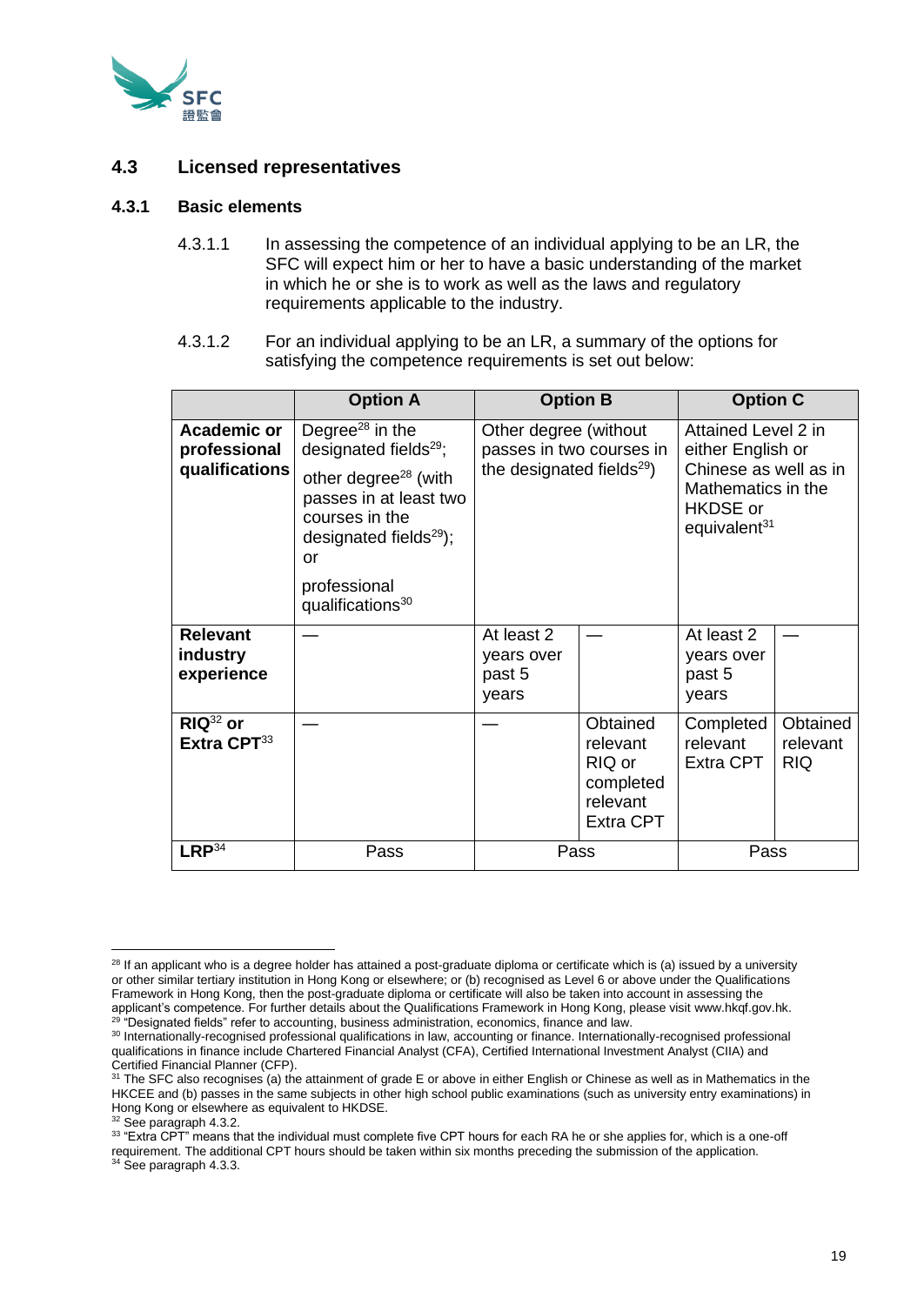

- 4.3.1.3 For an individual who does not possess the academic or professional qualifications set out in paragraph 4.3.1.2 but has been a licensee before 1 January 2022, the SFC will consider his or her application if he or she has:
	- (a) acquired either:
		- (i) at least five years of relevant industry experience in the RA concerned over the past eight years; or
		- (ii) at least two years of relevant industry experience in the RA concerned over the past five years and obtained the relevant RIQ; and
	- (b) met the LRP requirements set out in paragraph 4.3.3.
- 4.3.1.4 For an LR who intends to engage in discretionary account services under RA 3, he or she:
	- (a) must have attained the minimum academic qualification of Level 2 in either English or Chinese as well as in Mathematics in the HKDSE or equivalent; and
	- (b) has to obtain three more years of direct foreign exchange trading experience in the inter-bank foreign exchange market or currency futures market, or its equivalent, over the past six years.

# **4.3.2 Recognised industry qualifications**

4.3.2.1 For an individual applying to be an LR, a summary of the RIQ requirements for each type of RA is set out below. These will be updated on the SFC's website as and when changes occur.

| <b>RA</b>        | <b>RIQ</b>                                                                                                                         |  |
|------------------|------------------------------------------------------------------------------------------------------------------------------------|--|
| 1, 4 & 8 & 8     | HKSI LE Papers 7 & 8                                                                                                               |  |
| 2, 5 & $11^{35}$ | HKSI LE Papers 7 & 9                                                                                                               |  |
| 3                | VTC Leveraged Foreign Exchange Trader's<br>Responsible Officer Examination Paper 2 or<br><b>Representative Examination Paper 2</b> |  |
| 6                | HKSI LE Papers 7 & 11                                                                                                              |  |
| 7                | No RIQ requirement                                                                                                                 |  |
| 9                | HKSI LE Papers 7 & 12                                                                                                              |  |
| 10               | HKSI LE Papers 7 & 10                                                                                                              |  |
| $12^{35}$        | HKSI LE Papers 7 & 14                                                                                                              |  |

<sup>&</sup>lt;sup>35</sup> For RA 11 and RA 12, effective upon the commencement of the new licensing regime for these RAs.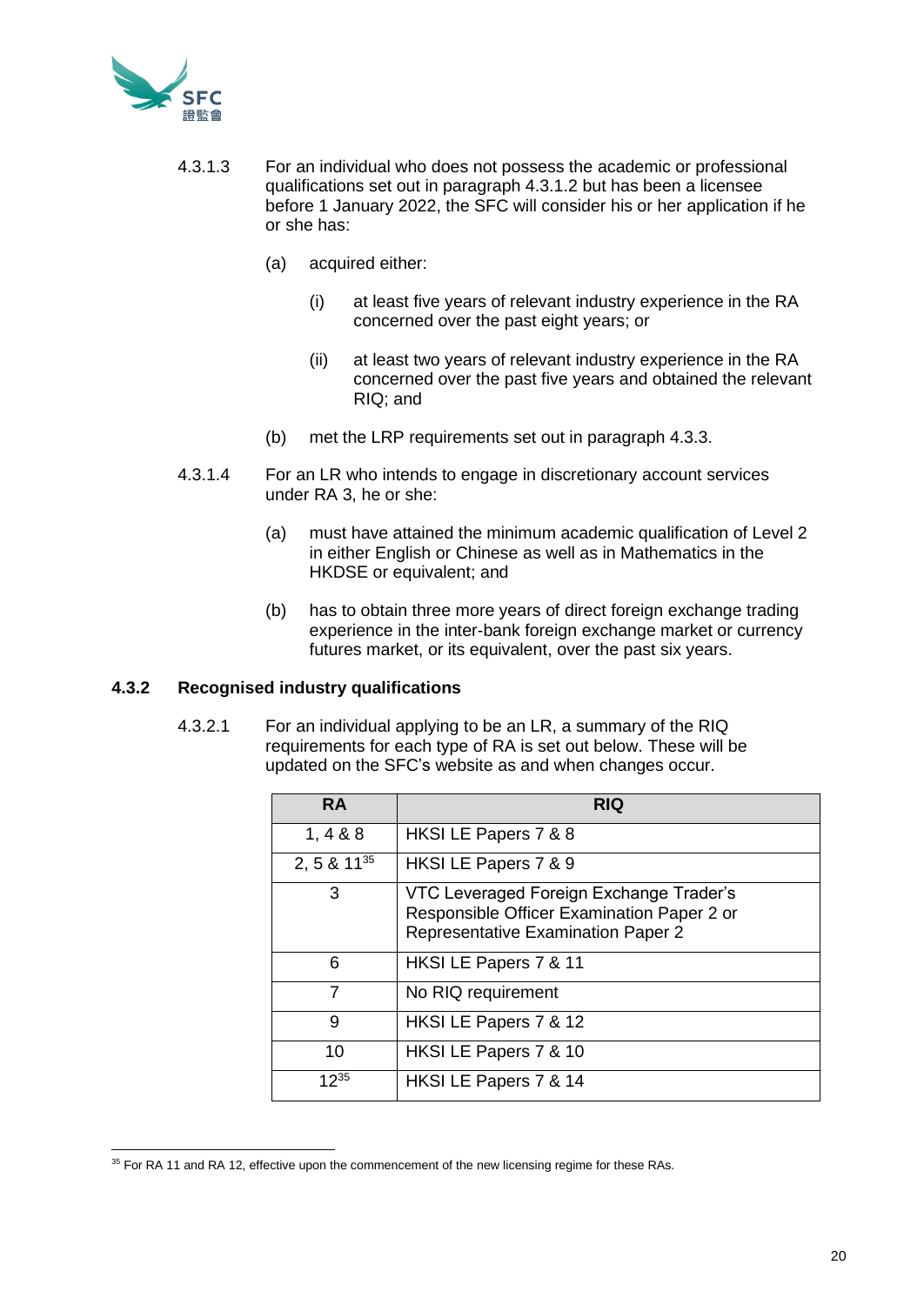

4.3.2.2 The SFC will accept industry qualifications listed in Appendix C of the previous Guidelines issued in June 2011 (please refer to the SFC's website for the previous version). Whilst the SFC may also accept qualifications obtained elsewhere, the individual has to provide supporting documents issued by the relevant academic or professional body which demonstrate the equivalence of such qualifications to the HKSI or VTC papers concerned.

# **4.3.3 Local regulatory framework papers**

4.3.3.1 For an individual applying to be an LR, a summary of the LRP requirements for each type of RA is set out below. These will be updated on the SFC's website as and when changes occur.

| <b>RA</b>                         | <b>RP</b>                                                                                                                   |
|-----------------------------------|-----------------------------------------------------------------------------------------------------------------------------|
| $1 - 12^{36}$<br>(except 3 and 7) | <b>HKSILE Paper 1</b>                                                                                                       |
| З                                 | VTC Leveraged Foreign Exchange Trader's<br>Responsible Officer Examination Paper 1 or<br>Representative Examination Paper 1 |
|                                   | No LRP requirement                                                                                                          |

<sup>&</sup>lt;sup>36</sup> For RA 11 and RA 12, effective upon the commencement of the new licensing regime for these RAs.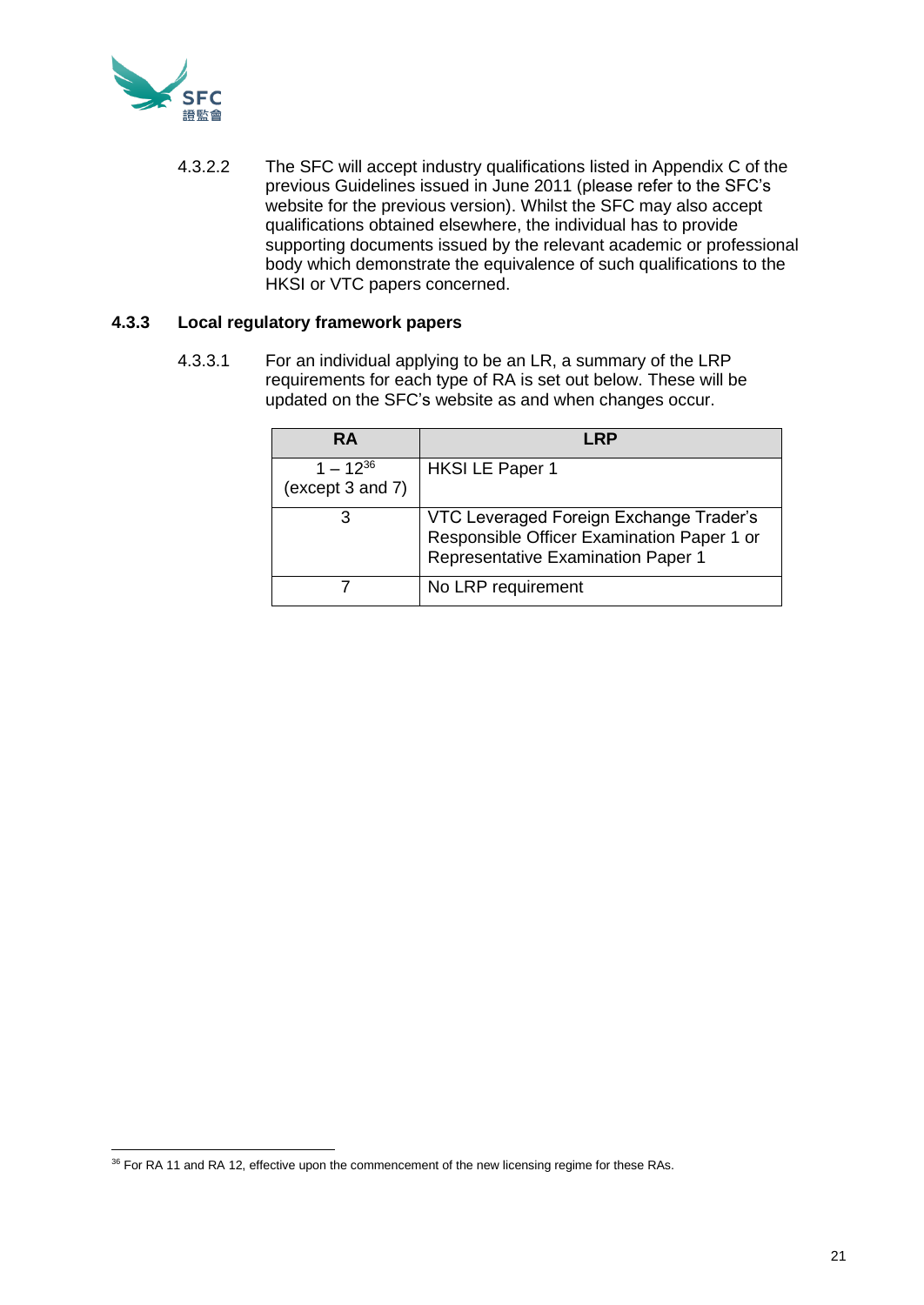

# **4.4 Exemptions from the recognised industry qualification and local regulatory framework paper requirements**

# **4.4.1 General principles**

- 4.4.1.1 The objective of requiring individuals engaging in RAs to obtain RIQ and pass LRP is to ensure that they are adequately equipped to carry out the RAs and are aware of their legal responsibilities as well as potential liabilities.
- 4.4.1.2 Notwithstanding the above fundamental principle, the SFC will review and consider all relevant facts and circumstances presented in an application in a pragmatic manner, and may at its sole discretion consider:
	- (a) granting an individual an exemption from obtaining an RIQ or passing an LRP or both, if he or she can demonstrate that he or she possesses comparable qualifications or industry experience; or
	- (b) granting approval to the licence application of an individual on the condition that he or she must pass an LRP within six months of obtaining the approval.
- 4.4.1.3 In granting the exemptions or approvals, the SFC may impose licensing conditions on, and request the provision of confirmations or undertakings from, the individuals, sponsoring corporation or both, as and when appropriate.
- 4.4.1.4 Exemptions or approvals so granted are specific to the facts and circumstances set forth in the application and in the context of the individual's engagement with the sponsoring corporation, and therefore, *non-transferable*. The individual may be required to obtain an RIQ or pass an LRP if there are changes to his or her role or the sponsoring corporation.
- 4.4.1.5 Criteria under which exemptions may be considered are detailed in paragraphs 4.4.2 to 4.4.4 below. These criteria may be changed and updated where necessary.
- 4.4.1.6 Individuals and sponsoring corporations are reminded that:
	- (a) breaching any of the conditions imposed or undertakings provided, or providing false or misleading information in the confirmations may impugn the fitness and properness of the individual, the sponsoring corporation, or both; and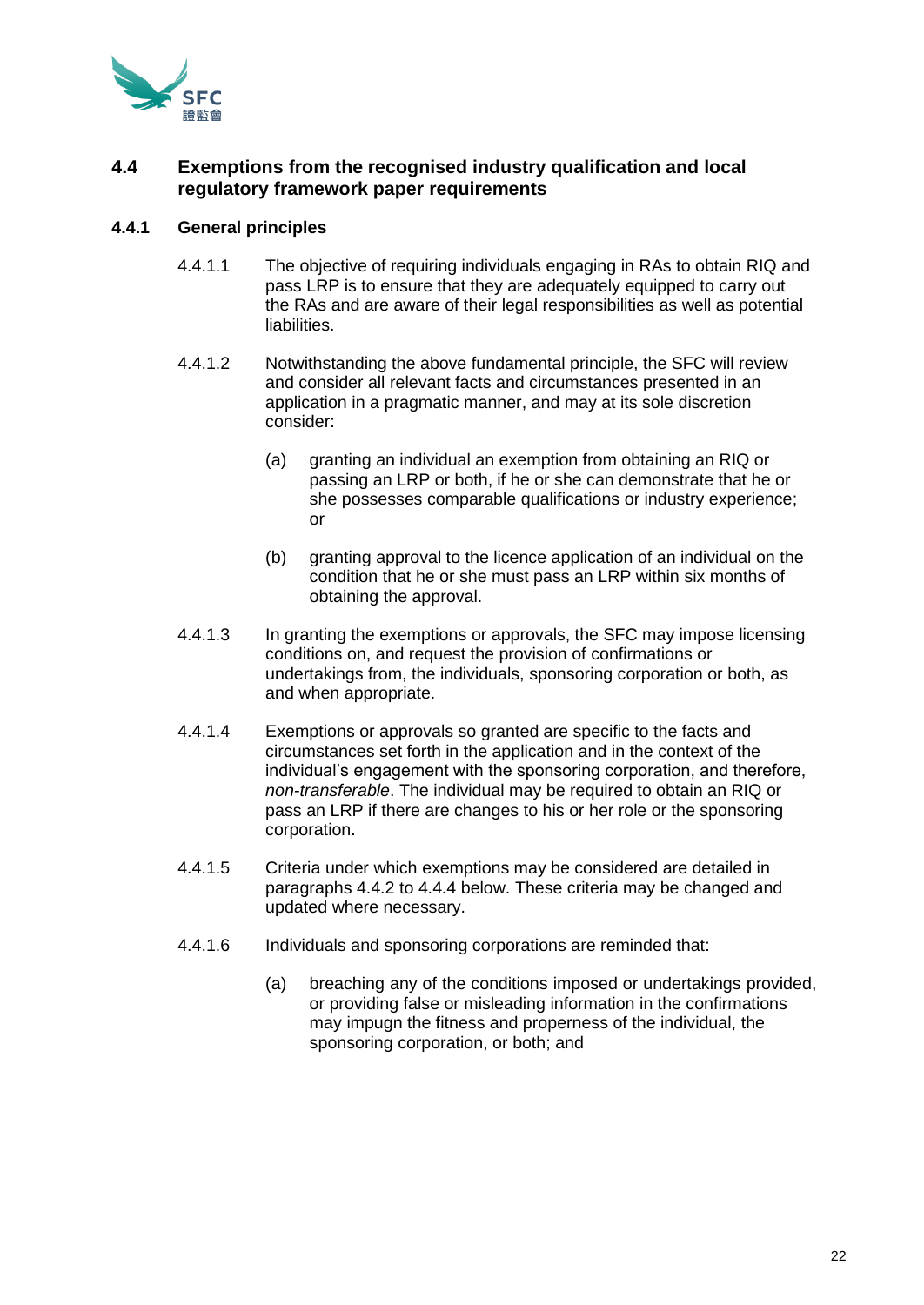

(b) failure to pass the requisite LRP within the specified time may render the approval invalid and cause the licence to lapse unless a further extension of time is granted by the SFC. The SFC may consider such an extension under exceptional circumstances as it considers appropriate. Where appropriate, the SFC may also impose additional conditions on the individual licensee limiting the scope of his or her business activities.

In addition, the above grace period (including any further extension) is usually granted once with respect to each LRP. If the individual has previously been granted a grace period (including any further extension) but did not pass the LRP concerned, he or she is expected to obtain a pass in that LRP before submitting his or her application again.

# **4.4.2 Recognised industry qualification exemptions**

# **Full exemption for ROs and LRs**

# *RIQ Full Exemption*

- 4.4.2.1 An individual may apply for *full exemption* from the RIQ requirements if he or she:
	- (a) has been a licensee within the past three years or is a current licensee and now applies to carry on an RA with the same RIQ requirements<sup>37</sup> and in the same role<sup>38</sup> as previously licensed. An example is an LR who is licensed to carry on RA 1 applies to carry on RA 4 as LR; or
	- (b) applies for a temporary licence to carry on RAs 1, 2, 4, 5, 6, 10 or 11<sup>39</sup> .

# **Conditional exemption for ROs and LRs**

*RIQ Conditional Exemption*

4.4.2.2 Under exceptional circumstances, an individual may apply for *conditional exemption* from the RIQ requirements if he or she is a current licensee who has five years of related local experience over the past eight years and now applies to carry on an RA with different RIQ requirements<sup>37</sup> but in the same role<sup>38</sup>.

> For example, if an LR is licensed to carry on RA 1 and applies to carry on RA 2 or RA 9 as LR, the individual may be granted this exemption.

<sup>&</sup>lt;sup>37</sup> See paragraph 4.2.2 (RO) and paragraph 4.3.2 (LR) for the RIQ requirements for each RA.

<sup>&</sup>lt;sup>38</sup> Either as RO or as LR.

<sup>&</sup>lt;sup>39</sup> For RA 11, effective upon the commencement of the new licensing regime for this RA.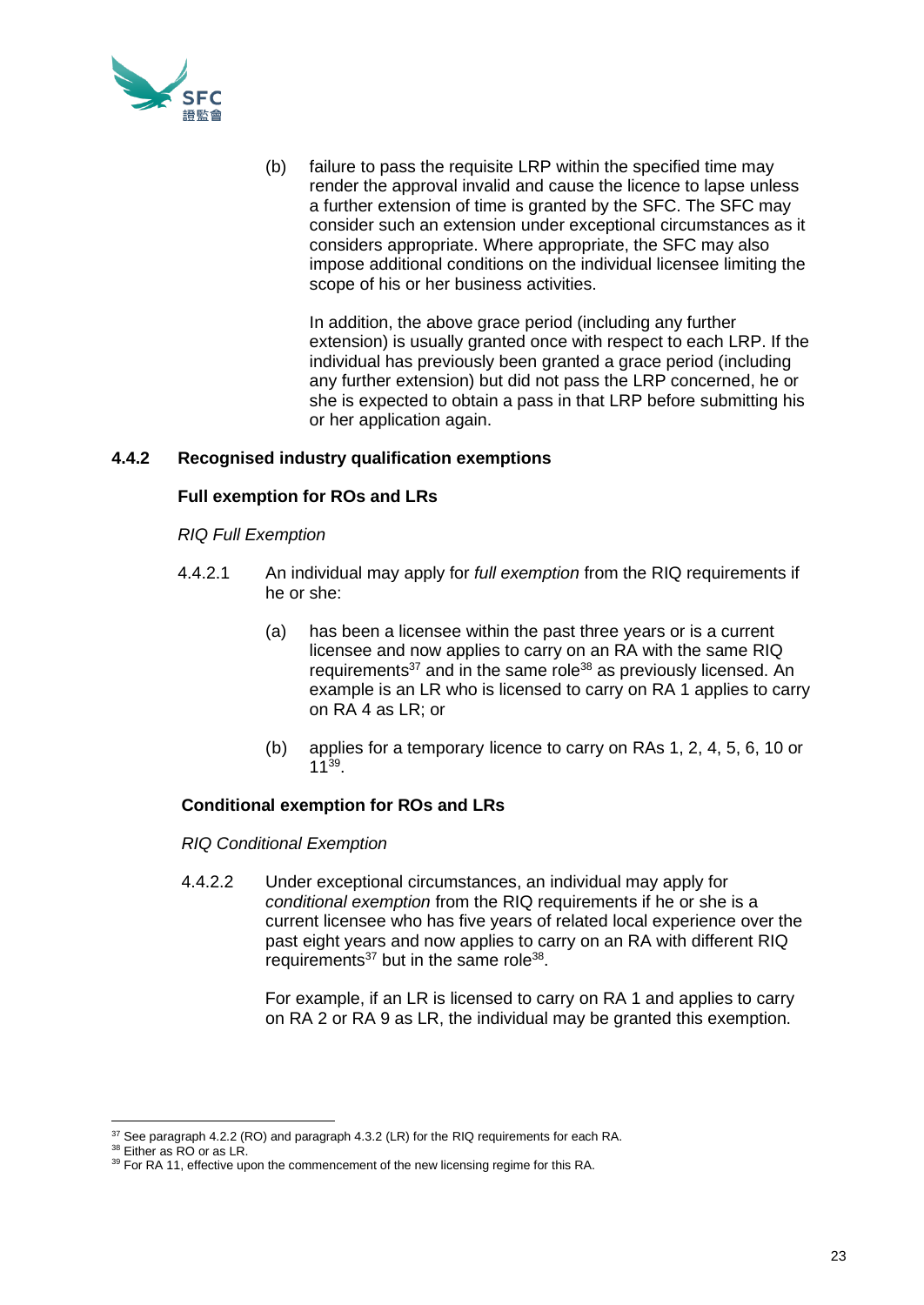

(a) Conditions to be imposed

The SFC would consider imposing licensing conditions which restrict the scope of activities to be undertaken by the individual (eg, to act for an introducing broker only or to engage in discretionary account management only) or any other licensing conditions as the SFC considers appropriate.

(b) Confirmations and undertakings to be provided

The individual must complete an additional five CPT hours in industry or product knowledge in respect of the new RA which is a one-off requirement.

- The additional CPT hours may be taken within six months preceding the submission of the application. In this case, both the individual and the sponsoring corporation should provide confirmation that the individual has already completed the required CPT hours.
- **EXECT** Alternatively, the additional CPT hours may be taken within 12 months after licence approval is granted. In this case, both the individual and the sponsoring corporation should provide undertakings to this effect.
- The related supporting records and documentary evidence for the CPT hours taken may be inspected by the SFC as and when required.

# **4.4.3 Local regulatory framework paper exemptions**

# **Full exemption for ROs and LRs**

# *LRP Full Exemption*

- 4.4.3.1 An individual may apply for *full exemption* from the LRP requirements if he or she:
	- (a) has been a licensee within the past three years or is a current licensee and now applies to carry on an RA with the same LRP requirements<sup>40</sup> and in the same role<sup>41</sup> as previously licensed;
	- (b) applies for a temporary licence to carry on RAs 1, 2, 4, 5, 6, 10 or 11 $42$ ; or

<sup>40</sup> See paragraph 4.2.3 (RO) and paragraph 4.3.3 (LR) for the LRP requirements for each RA.

<sup>&</sup>lt;sup>41</sup> Either as RO or as LR.

<sup>42</sup> For RA 11, effective upon the commencement of the new licensing regime for this RA.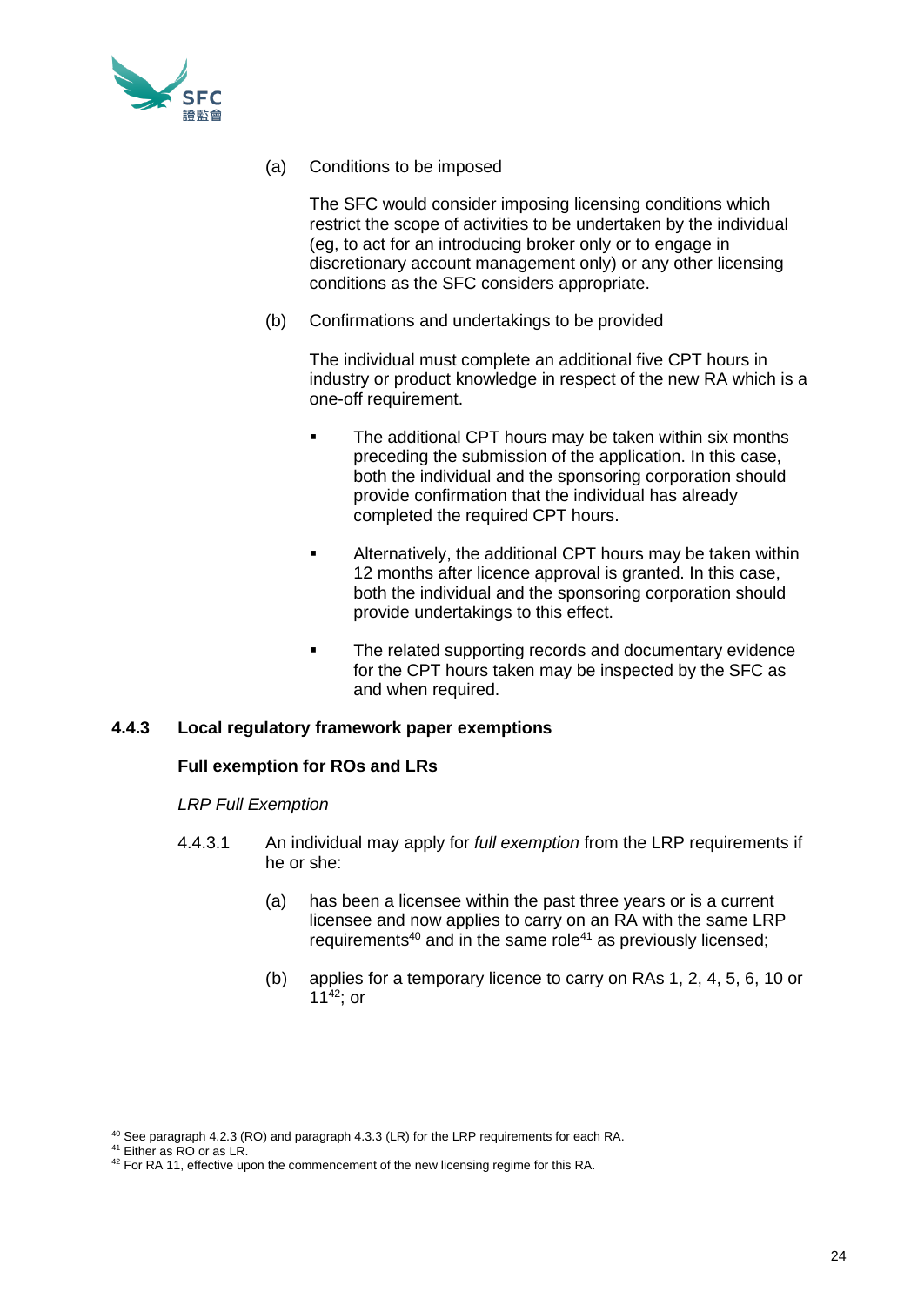

- (c) has been actively involved in regulatory or compliance work:
	- (i) in Hong Kong;
	- (ii) on a full-time basis;
	- (iii) for at least three years over the past six years; and
	- (iv) in the same RA as the licence being applied for.

The SFC would consider imposing licensing conditions which restrict the scope of activities to be undertaken by the individual or any other licensing conditions as the SFC considers appropriate.

## **Conditional exemptions for ROs only**

## *LRP Conditional Exemption 1*

- 4.4.3.2 An RO applicant may apply for a *conditional exemption* from the LRP requirements if he or she can demonstrate all of the following:
	- (a) Experience

The individual has proven substantial related experience but simply lacks the required level of local regulatory exposure.

"Substantial" means having at least:

- (i) eight years of related experience in a jurisdiction where any of the specified exchanges in Schedule 3 to the FRR is domiciled; or
- (ii) six years of related experience with at least two years licensed in Hong Kong;

with some part of it gained in the most recent three years.

- (b) Restriction of permitted activities
	- (i) The individual is either only involved in a limited scope of activities for the sponsoring corporation or only assuming a very senior management level role; or
	- (ii) the sponsoring corporation will only be carrying on a limited scope of business activities.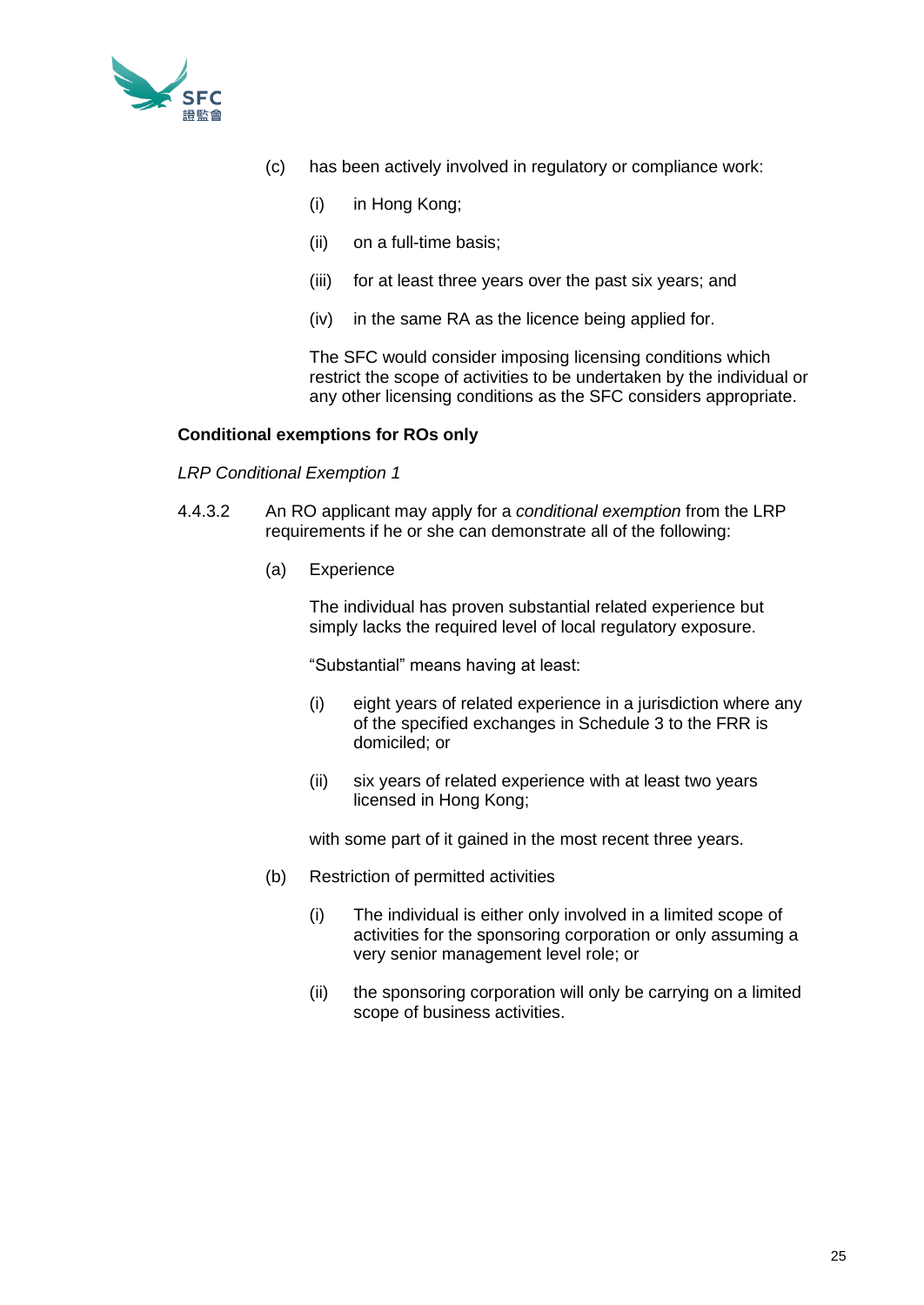

- (c) Regulatory support from other personnel
	- (i) There is at least one approved RO at the sponsoring corporation who is licensed in the relevant RA, and would be directly reporting to or otherwise responsible for advising the individual as well as supervising the daily operations of the RA.
	- (ii) This approved RO should be designated by name to the SFC and replaced with someone else equivalently approved if the designated person changes job functions or employment. Instead of notifying the SFC whenever there are changes in the designated persons, the sponsoring corporation should provide a confirmation to the SFC that it has a system to maintain records whereby these designations are kept current to reflect personnel changes so that the SFC can inspect them if needed and that if a designated person is not available, the exempted individual and the sponsoring corporation will immediately inform the SFC.
- (d) Internal control systems in place

The sponsoring corporation has in place an appropriate risk and regulatory compliance infrastructure (including a comprehensive risk management system, internal audit, compliance staff and procedures).

(e) Conditions to be imposed

The SFC would consider imposing licensing conditions which restrict the scope of activities to be undertaken by the individual, the sponsoring corporation, or both (eg, the individual's activities are all confined within the same group of related companies, or the individual does not engage in any activities with retail clients) or any other licensing conditions as the SFC considers appropriate.

(f) Confirmations and undertakings to be provided

The individual and sponsoring corporation should provide confirmations and undertakings on the following<sup>43</sup>, as applicable:

(i) confirmation from the sponsoring corporation that it has suitably qualified back office staff (including finance, compliance, and audit staff);

<sup>43</sup> These items are not intended to be exhaustive.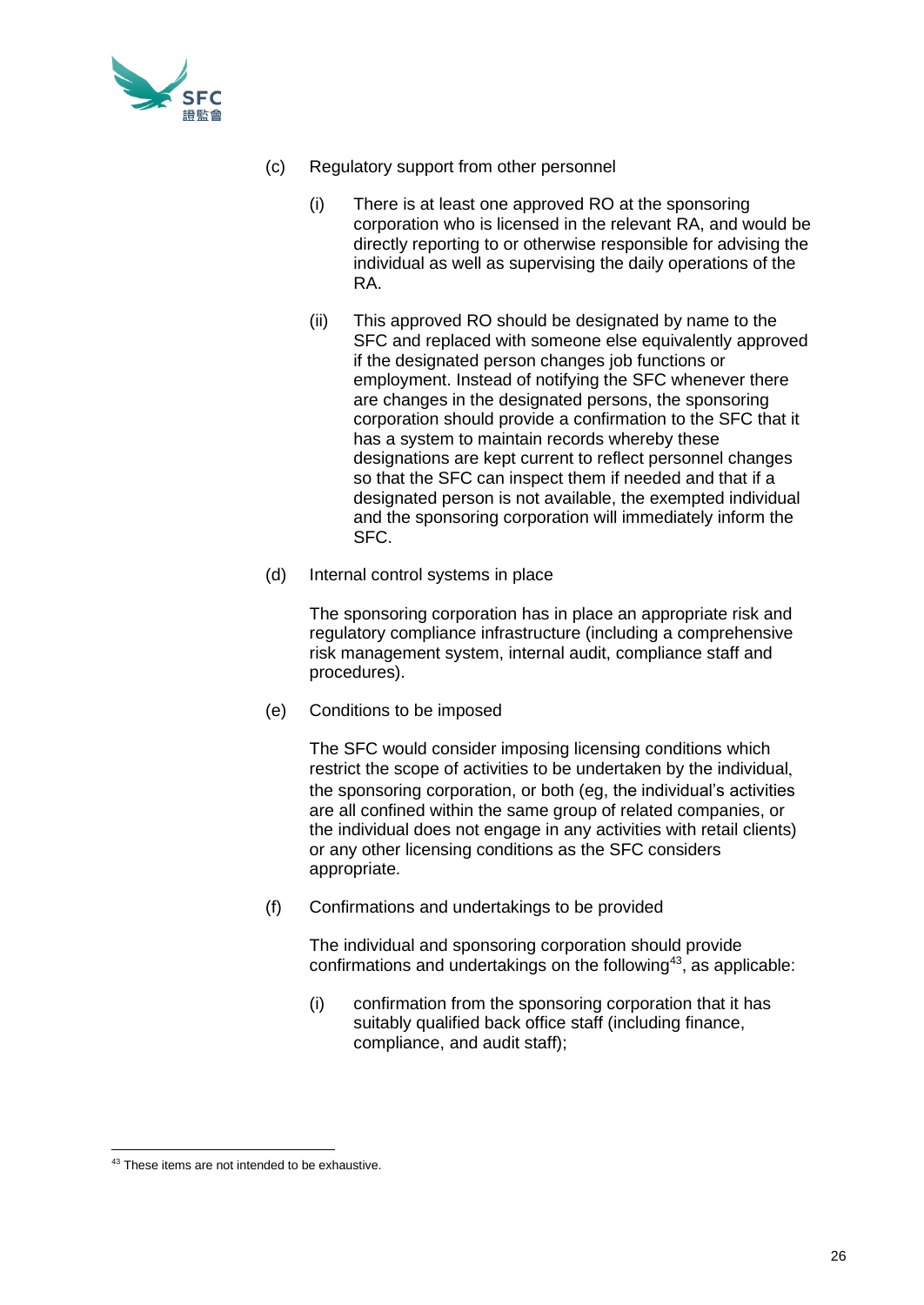

- (ii) undertakings from both the individual and the sponsoring corporation that they will update the SFC in the event there is any significant change to the underlying circumstances, including the job functions or the RA the individual engages in, the sponsoring corporation's business activity relevant to the individual, or changes in any designated licensed or support personnel; and
- (iii) the individual must complete an additional five CPT hours in local regulatory knowledge in the relevant RA which is a one-off requirement.
	- The additional CPT hours may be taken within six months preceding the submission of the application. In this case, both the individual and the sponsoring corporation should provide confirmation that the individual has already completed the required CPT hours.
	- Alternatively, the additional CPT hours may be taken within 12 months after licence approval is granted. In this case, both the individual and the sponsoring corporation should provide undertakings to this effect.
	- The related supporting records and documentary evidence for the CPT hours taken may be inspected by the SFC as and when required.

*Note: After the individual has obtained the above conditional exemption and been licensed for three years, the requirement for a designated RO to provide regulatory support can be removed.*

# *LRP Conditional Exemption 2*

- 4.4.3.3 An RO may apply for a *conditional exemption* from the LRP requirements if he or she has five years of related local experience over the past eight years and now applies to carry on an RA with different LRP requirements<sup>44</sup>.
	- (a) Conditions to be imposed

The SFC would consider imposing licensing conditions which restrict the scope of activities to be undertaken by the individual, the sponsoring corporation, or both (eg, to act for an introducing broker only or to engage in discretionary account management only<sup>45</sup>) or any other licensing conditions as the SFC considers appropriate.

<sup>44</sup> See paragraph 4.2.3 (RO) and paragraph 4.3.3 (LR) for the LRP requirements for each RA.

<sup>45</sup> See the "Circular to clarify competence requirements for existing licensed persons intending to provide asset management services" (23 June 2017).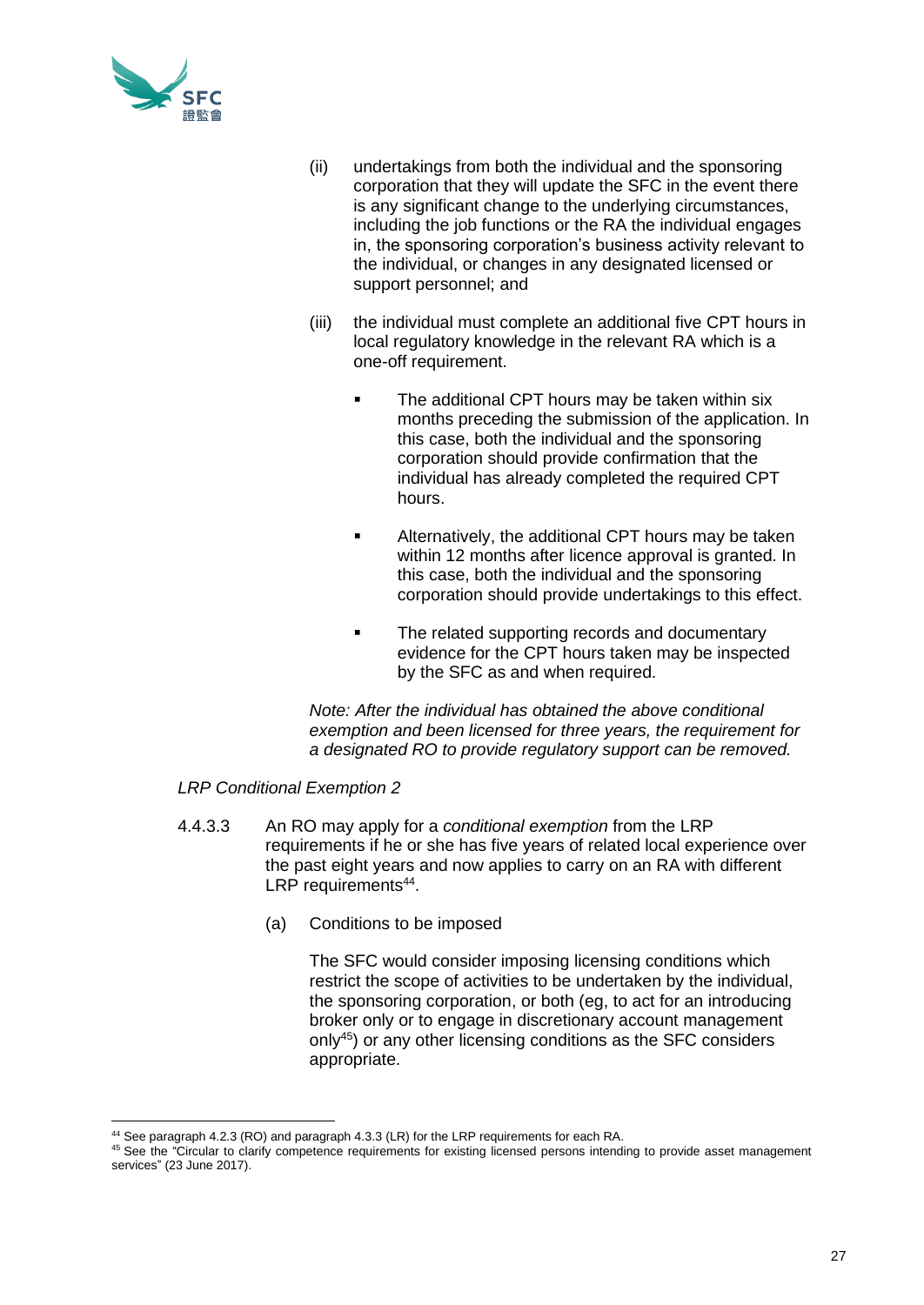

(b) Confirmations and undertakings to be provided

The individual must complete an additional five CPT hours in local regulatory knowledge relevant to the new RA which is a one-off requirement.

- The additional CPT hours may be taken within six months preceding the submission of the application. In this case, both the individual and the sponsoring corporation should provide confirmation that the individual has already completed the required CPT hours.
- **■** Alternatively, the additional CPT hours may be taken within 12 months after licence approval is granted. In this case, both the individual and the sponsoring corporation should provide undertakings to this effect.
- The related supporting records and documentary evidence for the CPT hours taken may be inspected by the SFC as and when required.

# *LRP Conditional Exemption 3*

- 4.4.3.4 An LR applying for approval to become an RO for the same RA may apply for a *conditional exemption* from the LRP requirements if he or she possesses at least three more years of relevant industry experience in addition to the general competence requirements set out in paragraph 4.2.1.2. The additional three years must be recent and licensed experience acquired in Hong Kong.
	- (a) Confirmations and undertakings to be provided

The individual must complete an additional five CPT hours in local regulatory knowledge in the relevant RA which is a one-off requirement.

- **•** The additional CPT hours may be taken within six months preceding the submission of the application. In this case, both the individual and the sponsoring corporation should provide confirmation that the individual has already completed the required CPT hours.
- **EXED Alternatively, the additional CPT hours may be taken within** 12 months after licence approval is granted. In this case, both the individual and the sponsoring corporation should provide undertakings to this effect.
- The related supporting records and documentary evidence for the CPT hours taken may be inspected by the SFC as and when required.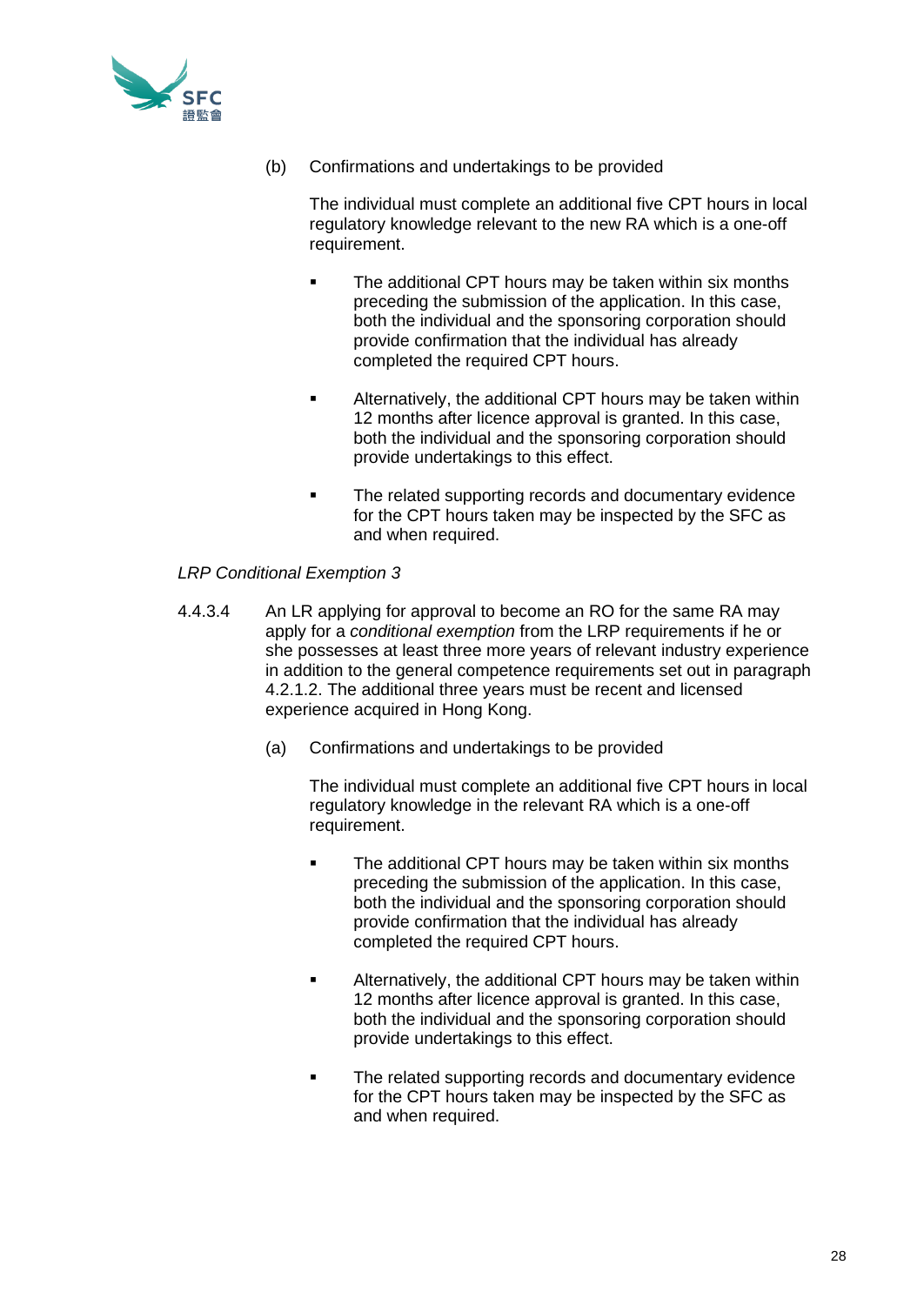

## *LRP Conditional Exemption 4*

- 4.4.3.5 An RO applicant may apply for a *conditional exemption* from the LRP requirements if he or she can demonstrate all of the following:
	- (a) Experience

The individual has at least eight years of relevant industry experience in a jurisdiction where any of the specified exchanges in Schedule 3 to the FRR is domiciled.

- (b) Serve professional investors $46$  only $47$ 
	- (i) The individual will be accredited to an LC for any or all of its RAs, where the LC is a fund manager or belongs to a fund manager group which serves professional investors only; or
	- (ii) the individual will manage private investment funds $48$ , and will be accredited to an LC which serves professional investors only in respect of RA 9.
- (c) Confirmations and undertakings to be provided
	- (i) Undertaking from the sponsoring corporation that it will provide regulatory and compliance support to the individual.
	- (ii) The individual must complete an additional five CPT hours in local regulatory knowledge in respect of the relevant RA which is a one-off requirement.
		- The additional CPT hours may be taken within six months preceding the submission of the application. In this case, both the individual and the sponsoring corporation should provide confirmation that the individual has already completed the required CPT hours.
		- **EXED Alternatively, the additional CPT hours may be taken** within 12 months after licence approval is granted. In this case, both the individual and the sponsoring corporation should provide undertakings to this effect.
		- **•** The related supporting records and documentary evidence for the CPT hours taken may be inspected by the SFC as and when required.

<sup>46</sup> As defined in the SFO and its subsidiary legislation.

<sup>47</sup> See the circular "SFC Adopts a Pragmatic Approach to Licensing Fund Managers" (11 June 2007) and the "Circular to clarify competence requirements for existing licensed persons intending to provide asset management services" (23 June 2017).

<sup>48</sup> Collective investment schemes not authorised under Part IV of the SFO.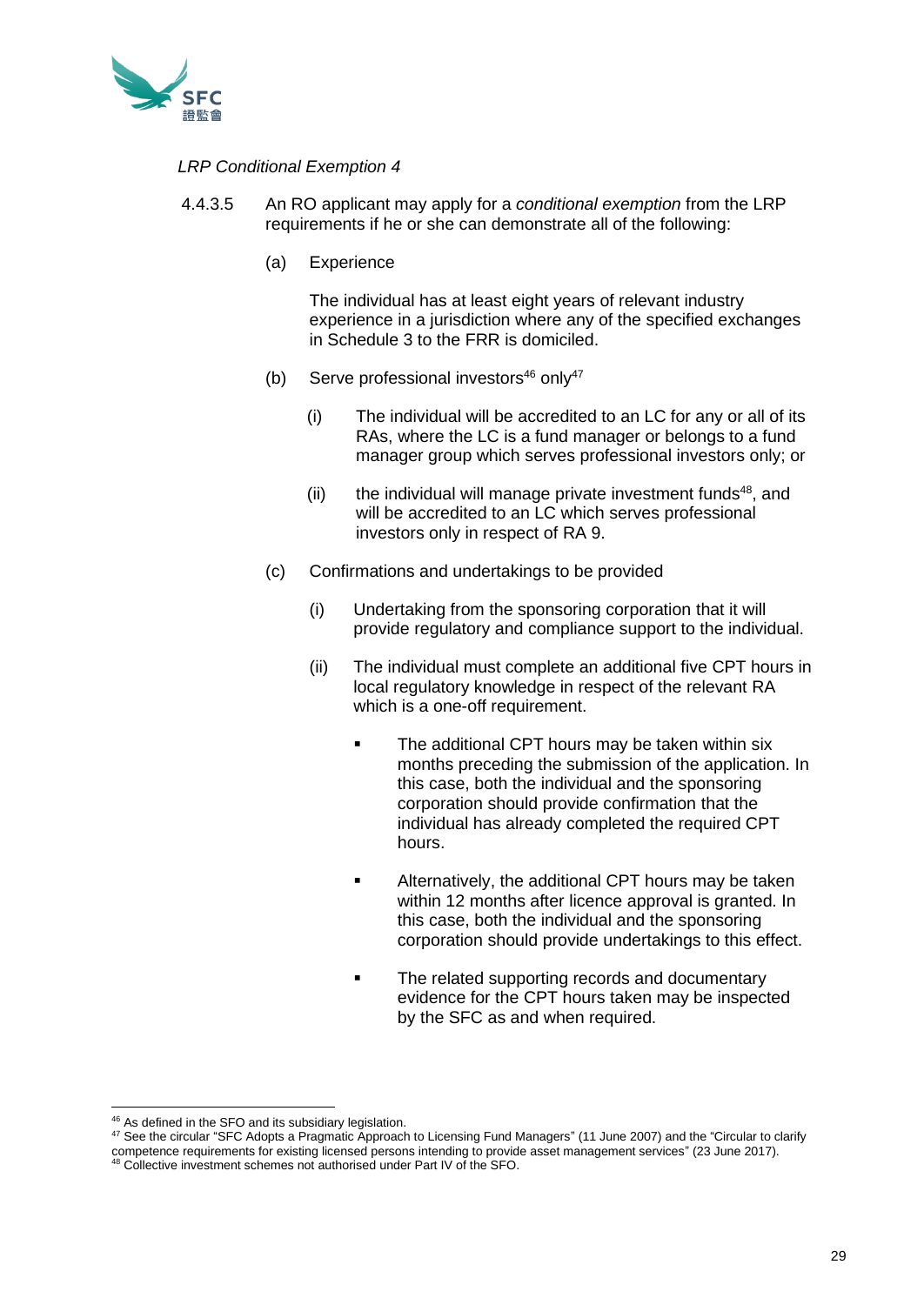

# **Conditional exemptions for LRs only**

## *LRP Conditional Exemption 5*

- 4.4.3.6 Itinerant professionals, being individuals from elsewhere who need to visit Hong Kong repeatedly for a short period each time to perform RAs in Hong Kong, may apply for a *conditional exemption* from the LRP requirements.
	- (a) Conditions to be imposed
		- (i) The individual shall not carry on RAs in Hong Kong for more than 30 days in each calendar year;
		- (ii) the individual shall at all times be accompanied by a licensed person in performing RAs in Hong Kong; and
		- (iii) without compromising investor protection, the SFC may consider removing the chaperoning requirement in condition (ii) and impose an alternative condition to the effect that the individual can only provide services which constitute RAs to professional investors<sup>49</sup>.
	- (b) Undertakings to be provided
		- (i) For itinerant professionals subject to conditions (i) and (ii) above, the sponsoring corporation should provide an undertaking to the effect that it will assume full responsibility for the supervision of the individual's activities during his or her stay in Hong Kong and ensure that he or she will comply with the relevant rules and regulations at all times.
		- (ii) For itinerant professionals subject to condition (i) and alternative condition (iii) above, the sponsoring corporation should provide additional undertakings that it will:
			- provide training in the form of a structured course to the individual to ensure that he or she is fully aware of the Hong Kong regulatory framework before he or she commences carrying on RAs in Hong Kong; and
			- comply with the requirements set out under paragraph 4.4.3.2(c), in which it will arrange at least one approved RO who is licensed in the RA to directly supervise or otherwise be responsible for advising the individual in conducting RAs in Hong Kong.

<sup>&</sup>lt;sup>49</sup> As defined in Part 1 of Schedule 1 to the SFO but does not include any person of a class which is prescribed by Securities and Futures (Professional Investor) Rules.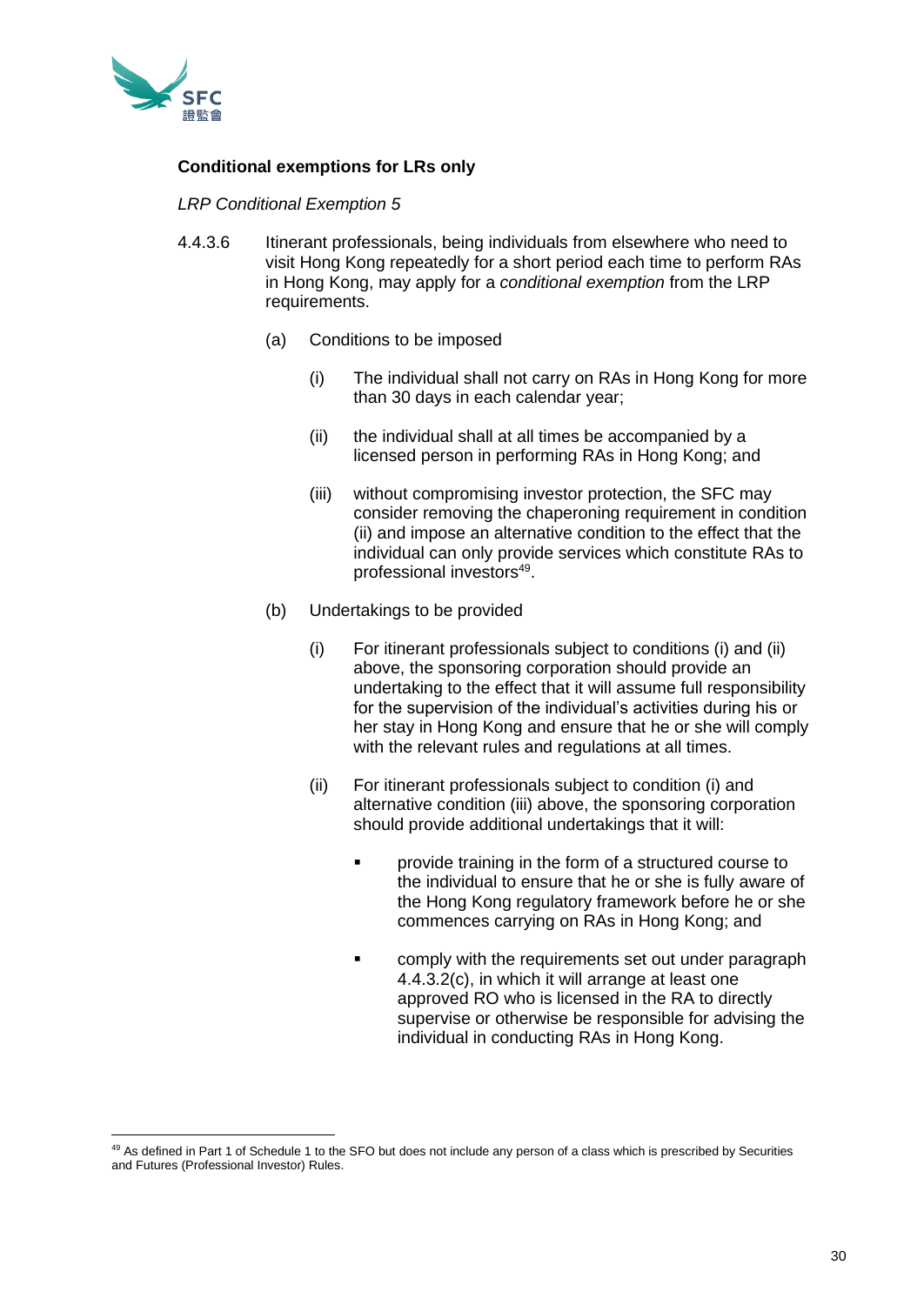

## *LRP Conditional Exemption 6*

4.4.3.7 An individual who has been an LR within the past three years or is a current LR and (a) has never attempted HKSI LE Paper 1 before and now applies to carry on an RA with the same LRP requirements<sup>50</sup> and in the same role<sup>51</sup>; or (b) now applies to carry on an RA with different LRP requirements<sup>50</sup> but in the same role<sup>51</sup>, may apply for a *conditional* **exemption** from the LRP requirements.

> For example, this exemption may be granted to (a) an LR licensed to carry on RA 1 who has never attempted HKSI LE Paper 1 before applies for addition of RA 2 or (b) an LR licensed to carry on RA 1 applies for addition of RA 3.

(a) Confirmations and undertakings to be provided

The individual must complete an additional five CPT hours in local regulatory knowledge in the relevant RA which is a one-off requirement.

- **•** The additional CPT hours may be taken within six months preceding the submission of the application. In this case, both the individual and the sponsoring corporation should provide confirmation that the individual has already completed the required CPT hours.
- **EXED Alternatively, the additional CPT hours may be taken within** 12 months after licence approval is granted. In this case, both the individual and the sponsoring corporation should provide undertakings to this effect.
- The related supporting records and documentary evidence for the CPT hours taken may be inspected by the SFC as and when required.

<sup>50</sup> See paragraph 4.3.3 (LR) for the LRP requirements for each RA.

<sup>&</sup>lt;sup>51</sup> Either as RO or as LR.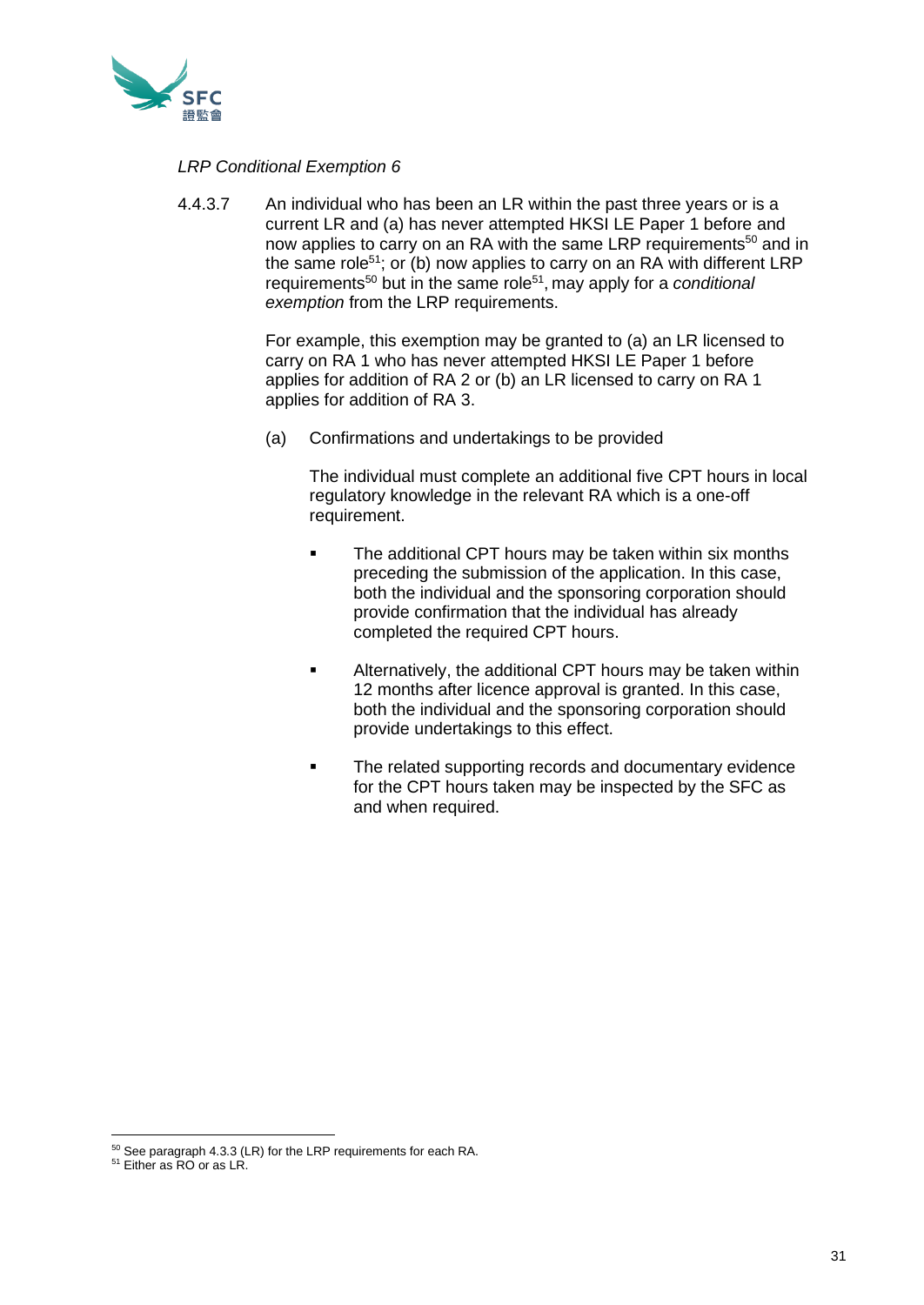

## **4.4.4 Re-entrant exemption**

4.4.4.1 An individual may apply for a *conditional exemption* from both RIQ and LRP requirements if he or she is a former practitioner who has left the industry between three to eight years, and re-applies for a licence with the same RIQ and LRP requirements<sup>52</sup> and in the same role<sup>53</sup> as previously licensed.

To be eligible for the exemption:

- (a) the individual must complete five CPT hours per RA applied for, per year of absence (any fraction of a year would be rounded up), where training in local regulatory knowledge must make up at least 50% of the CPT activities;
- (b) the required CPT hours should be taken before the submission of the application;
- (c) both the individual and the sponsoring corporation should provide confirmation that the individual has already completed the required CPT hours and that training in local regulatory knowledge was not less than 50% of the CPT activities; and
- (d) the related supporting records and documentary evidence for the CPT hours taken may be inspected by the SFC as and when required.

<sup>52</sup> See paragraphs 4.2.2 and 4.2.3 (RO) and paragraph 4.3.2 and 4.3.3 (LR) for the RIQ and LRP requirements for each RA.

<sup>&</sup>lt;sup>53</sup> Either as RO or as LR.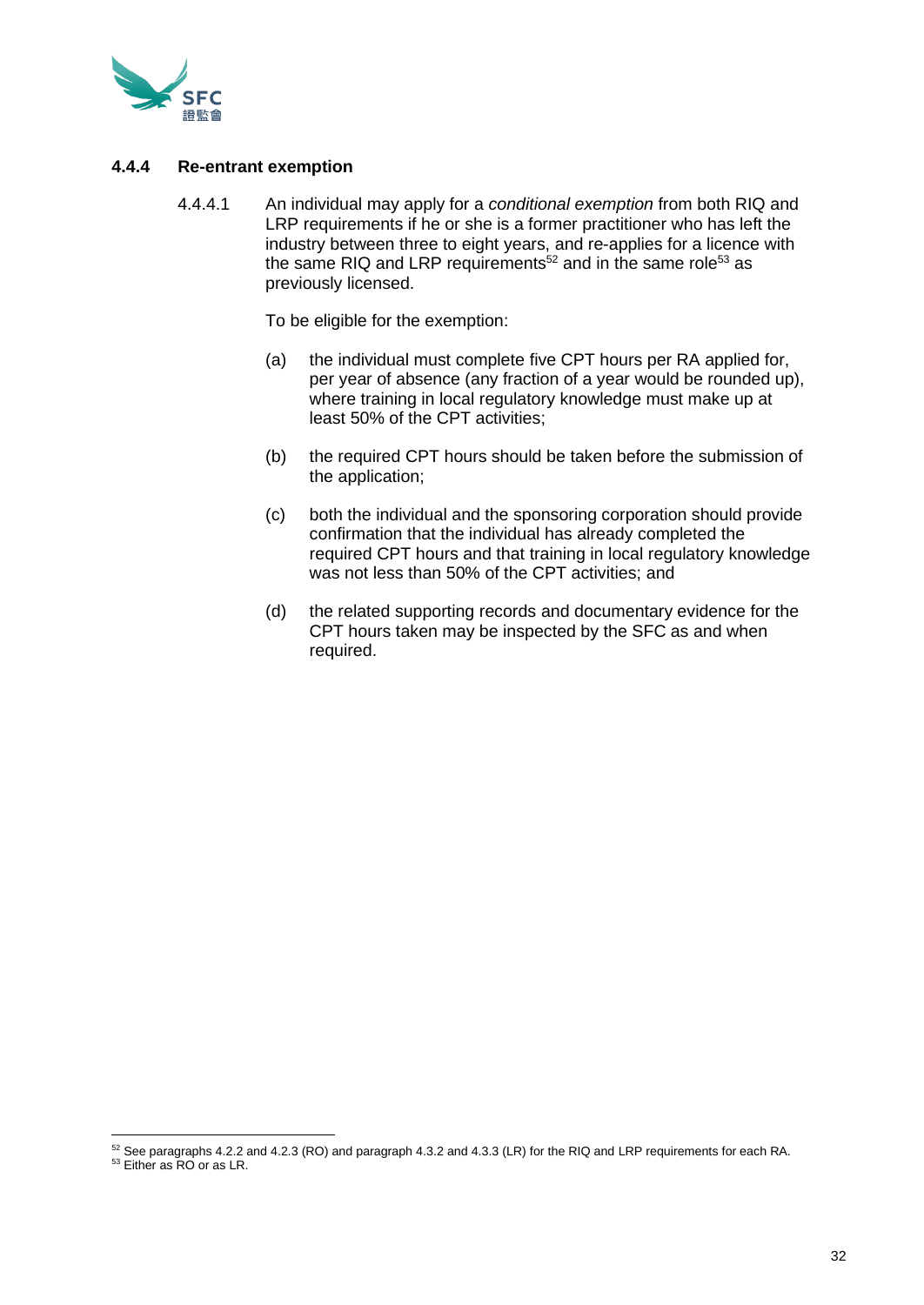

# **Appendix A**

# **Additional competence requirements for corporations and individuals engaging in sponsor and compliance adviser work (Sponsor Guidelines)**

# **Introduction**

The Sponsor Guidelines set out additional competence requirements for corporations and individuals which engage in sponsor and compliance adviser work. The Sponsor Guildelines do not replace the requirements set out in other sections of the Guidelines on Competence.

For the purpose of this appendix:

**"**Sponsor" means a corporation which acts as a sponsor in respect of an application for the listing of any securities under the Listing Rules<sup>54</sup>.

"Compliance Adviser" means a corporation appointed to act as compliance adviser under the Listing Rules.

"Principal" means an individual who meets the criteria stipulated under the Sponsor Guidelines and appointed by a Sponsor to act as a Principal; in respect of a listing assignment, a Principal means an individual appointed by a Sponsor to supervise the Transaction Team<sup>55</sup>.

Sponsors and Compliance Advisers are also reminded that in addition to the Sponsor Guidelines, they must also comply with all other relevant codes, guidelines and regulations prescribed by the SFC, such as the Fit and Proper Guidelines, the Code of Conduct for Persons Licensed by or Registered with the Securities and Futures Commission and the Corporate Finance Adviser Code of Conduct. These other codes and guidelines are not diminished in any way by any specific requirements set out in the Sponsor Guidelines.

# **1. Sponsors**

- A corporation must be licensed for RA 6<sup>56</sup> and not subject to a condition which  $1.1$ prohibits it from carrying on sponsor work in order to be eligible to act as a sponsor in respect of an application for the listing of any securities on a recognized stock market under the Listing Rules.
- It is the responsibility of the Management $57$  to ensure that Principals appointed by  $1.2$ the Sponsor meet the criteria required in the Sponsor Guidelines and are duly licensed.

<sup>&</sup>lt;sup>54</sup> The term "Listing Rules" refers to the Rules Governing the Listing of Securities on The Stock Exchange of Hong Kong Limited and the Rules Governing the Listing of Securities on Growth Enterprise Market of The Stock Exchange of Hong Kong Limited. <sup>55</sup> "Transaction Team" means the staff appointed by a Sponsor to carry out a listing assignment.

<sup>&</sup>lt;sup>56</sup> Type 6 regulated activity (advising on corporate finance).

<sup>57 &</sup>quot;Management" includes the board of directors, managing director, chief executive officer, ROs, EOs and other senior management personnel.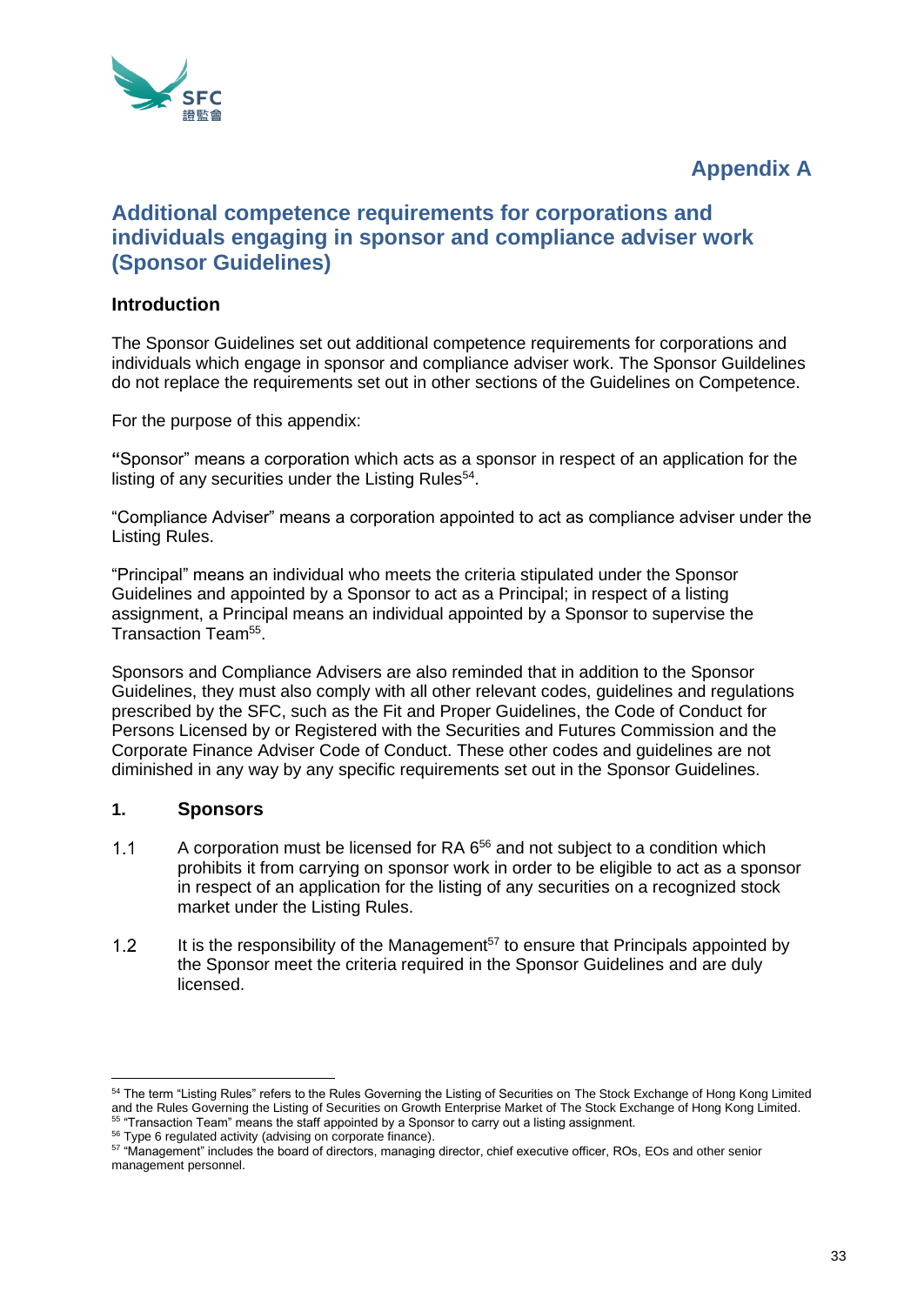

The Management should ensure that there are sufficient Principals engaged in a full-time<sup>58</sup> capacity to discharge its role in supervising the Transaction Teams taking into account the volume, size, complexity and nature of the sponsor work that is undertaken by the Sponsor. When there are joint Sponsors engaged in a particular transaction, each Sponsor should have its designated Principal to supervise the transaction.

 $1.3$ A Sponsor should have at least two Principals who have satisfied the eligibility criteria under paragraph 3.2.3 and at least one of the Principals has satisfied the eligibility criteria under Option 1 of paragraph 3.2.3 at all times.

In appointing a Principal, the Management is required to provide a written endorsement to the SFC, on behalf of the LC that the individual proposed to be appointed as Principal has met the respective requirements set out in paragraphs 3.1 and 3.2.

Records of the appointment of an RO as a Principal and assessments made by the Management, the cessation of such appointment and the decision-making process of such appointment should be properly kept to demonstrate compliance with the Sponsor Guidelines.

- $1.4$ A Sponsor should notify the SFC in writing of any changes in its appointment of Principals within seven business days after making such changes and, in the case of appointment of a Principal, file an endorsement pursuant to paragraph 1.3. The endorsement should include information, as required by the SFC, which demonstrates how the Principal has met the eligibility criteria.
- $1.5$ A Sponsor should maintain an effective reporting line and communication between the Transaction Teams and other members in the Management regarding the sponsor work undertaken. Where circumstances require, a Transaction Team may appoint more than one Principal and they shall be jointly and severally responsible in discharging their roles as Principals.
- $1.6$ A Sponsor should maintain a minimum paid-up capital of \$10 million at all times.
- $1.7$ A Sponsor should ensure its staff engaging in sponsor work have satisfied or be exempted from the examination requirement pursuant to paragraphs 4.1 to 4.3 and that it would be able to demonstrate to the SFC its compliance with this requirement upon request.

<sup>58 &</sup>quot;Full-time" means the Principal should be engaged by the Sponsor for the purpose of conducting sponsor-related work on a full-time basis. In addition, the Principal, in his or her capacity as an RO of the Sponsor under the SFO, should be available at all times to supervise the RA to which his or her approval as an RO relates.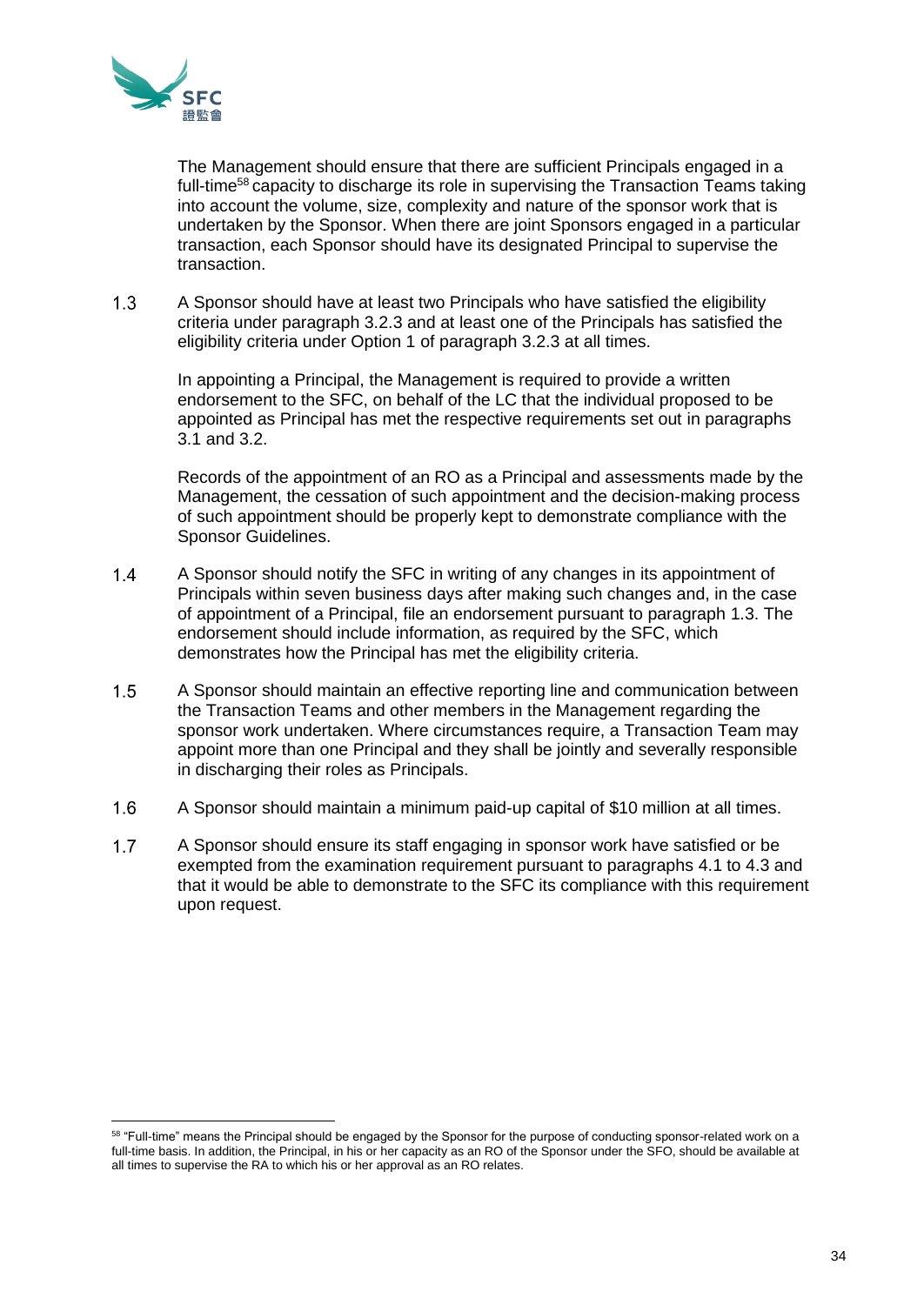

 $1.8$ If a Sponsor ceases to have at least two qualified Principals, of which at least one is eligible to act as a Principal pursuant to Option 1 of paragraph 3.2.3 as required under paragraph 1.3, it will not meet the eligibility criteria to act as a Sponsor. Therefore, the SFC may, after considering the facts and circumstances of the case, impose a licensing condition on the Sponsor restricting it from carrying out sponsor and compliance adviser work. Further, the SFC will not accept any appointment of individuals as Principals under Option 2 or Option 3 from this Sponsor until at least one individual, who is qualified under Option 1 and based in Hong Kong, has been appointed to act as its Principal.

A Sponsor must not accept new sponsor or compliance adviser work once it no longer meets the eligibility criteria to act as a Sponsor. The undertaking of any new sponsor or compliance adviser work by such Sponsor when it is not eligible to do so may raise concerns as to its ability to control business risks and its overall fitness and properness to remain licensed.

 $1.9$ Corporations which have been granted temporary licences or have applied for temporary licences will not be eligible to act as Sponsors.

# **2. Compliance advisers**

- $2.1$ A corporation must be eligible under its licence to act as a Sponsor in order to carry out work as a compliance adviser.
- $2.2$ In addition, all compliance advisers must be eligible to act as Sponsors at all times in order to be initially eligible and continue to be eligible to act as compliance advisers. In the event that an LC ceases to be eligible to act as a Sponsor, it shall cease to be eligible to act as a compliance adviser.
- $2.3$ In case of a breach by a compliance adviser of any of the relevant codes or regulations which call into question its fitness and properness to be an LC for RA 6, it may cease to be eligible to be a compliance adviser, a Sponsor or an LC for RA 6.

# **3. Sponsor Principals**

#### $3.1$ **General principles**

3.1.1 As a general guidance, a Principal is expected to be in charge of the supervision of the Transaction Team. The Principal should be involved in the making of the key decisions relating to the work carried out by the Transaction Team and must be aware of the key risks in such work and responsible for the measures to address them.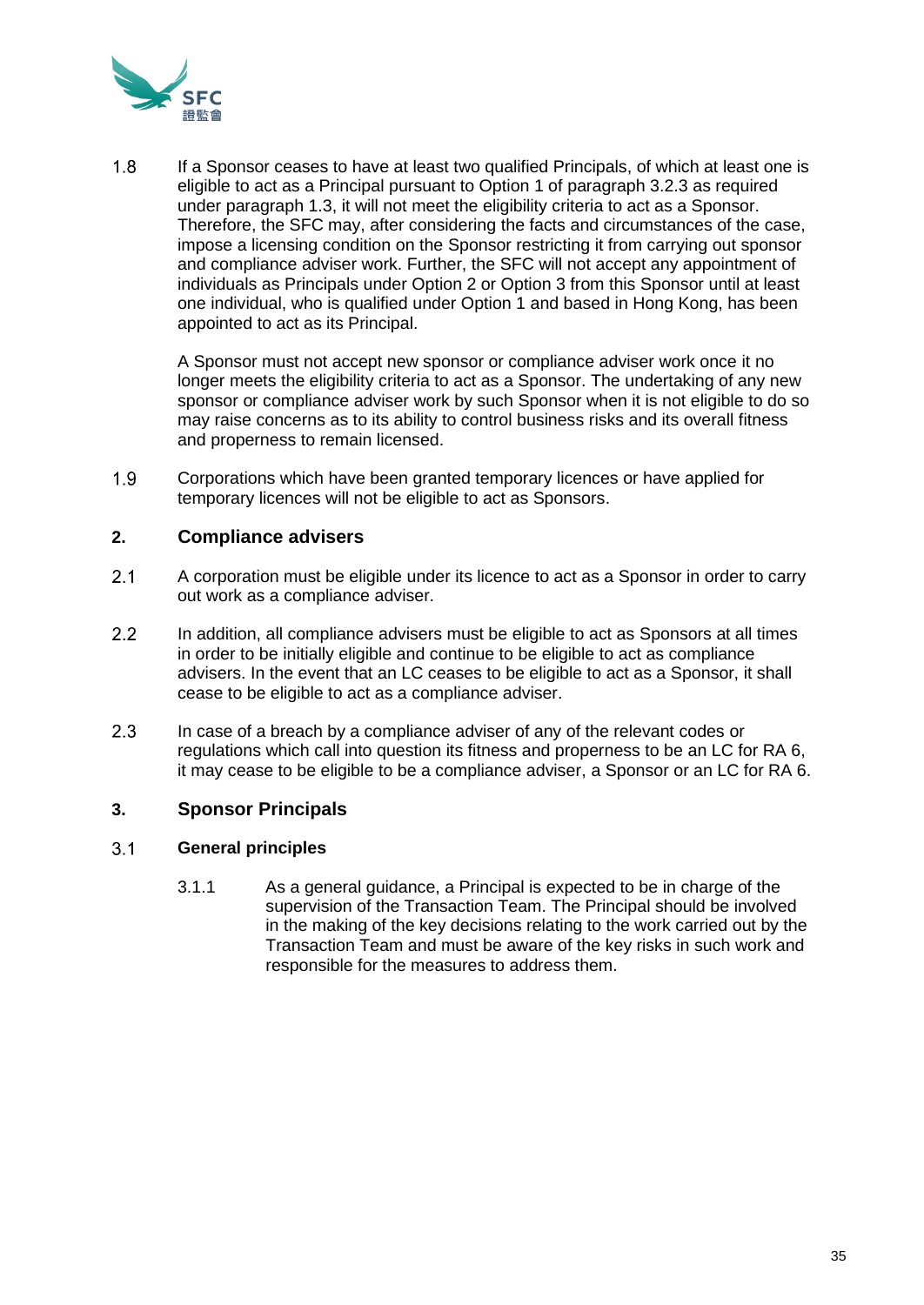

For example, in respect of conducting due diligence review on a listing applicant, the Sponsor should ensure that the Principal is involved in determining the breadth and depth of the due diligence review and the amount of resources to be deployed for carrying out such work, making a critical assessment of the results of the due diligence and overall assessment of the adequacy of the due diligence review and ensuring that steps have been taken to properly resolve all issues arising out of such review. The Principal is also expected to be fully conversant with the key issues in each sponsorship appointment, to be able to respond and react promptly to requests of the regulators (such as the SFC and SEHK) on such issues and to properly advise the applicant.

#### $3.2$ **Eligibility criteria for Principals**

- 3.2.1 In order to qualify as a Principal, an individual must be an RO for RA 6 of the LC to which he or she is accredited and responsible for supervising the RA at all times.
- 3.2.2 The individual's licence should be free from any licensing condition concerning his or her competence to advise on, or engage in, sponsor work. However, a Sponsor can appoint an RO who is subject to the Non Sole Condition<sup>59</sup> as Principal, provided that he or she is fully competent to act as a Principal and his or her licence is subject to the condition solely because he or she is based elsewhere. Such appointment is subject to the Sponsor having at least one other Principal (a) who is eligible to act as a Principal under Option 1 of paragraph 3.2.3 and based in Hong Kong and (b) whose licence is not subject to the Non Sole Condition or any other condition restricting him or her from advising on, or engaging in, sponsor work.
- 3.2.3 The individual should also demonstrate that he or she has fulfilled one of the following eligibility criteria.
	- (a) Option 1
		- (i) Has acquired a minimum of five years of corporate finance experience<sup>60</sup> in respect of companies listed on the Main Board or GEM Board of SEHK preceding his or her appointment as a Principal; and
		- (ii) in the five years immediately preceding his or her appointment, has played a substantial role<sup>61</sup> in advising a listing applicant as a Sponsor in at least two completed Initial Public Offering (IPO) transactions<sup>62</sup> on the Main Board or GEM Board of SEHK.

<sup>&</sup>lt;sup>59</sup> A licensing condition where the individual must, when actively participating in or when directly supervising the business of the RA concerned, do so under the advice of another RO who is accredited to the same corporation for the same RA and not subject to this condition.

<sup>&</sup>lt;sup>60</sup> See paragraph 3.2.4.

<sup>&</sup>lt;sup>61</sup> See paragraph 3.2.6.

<sup>&</sup>lt;sup>62</sup> See paragraph 3.2.5.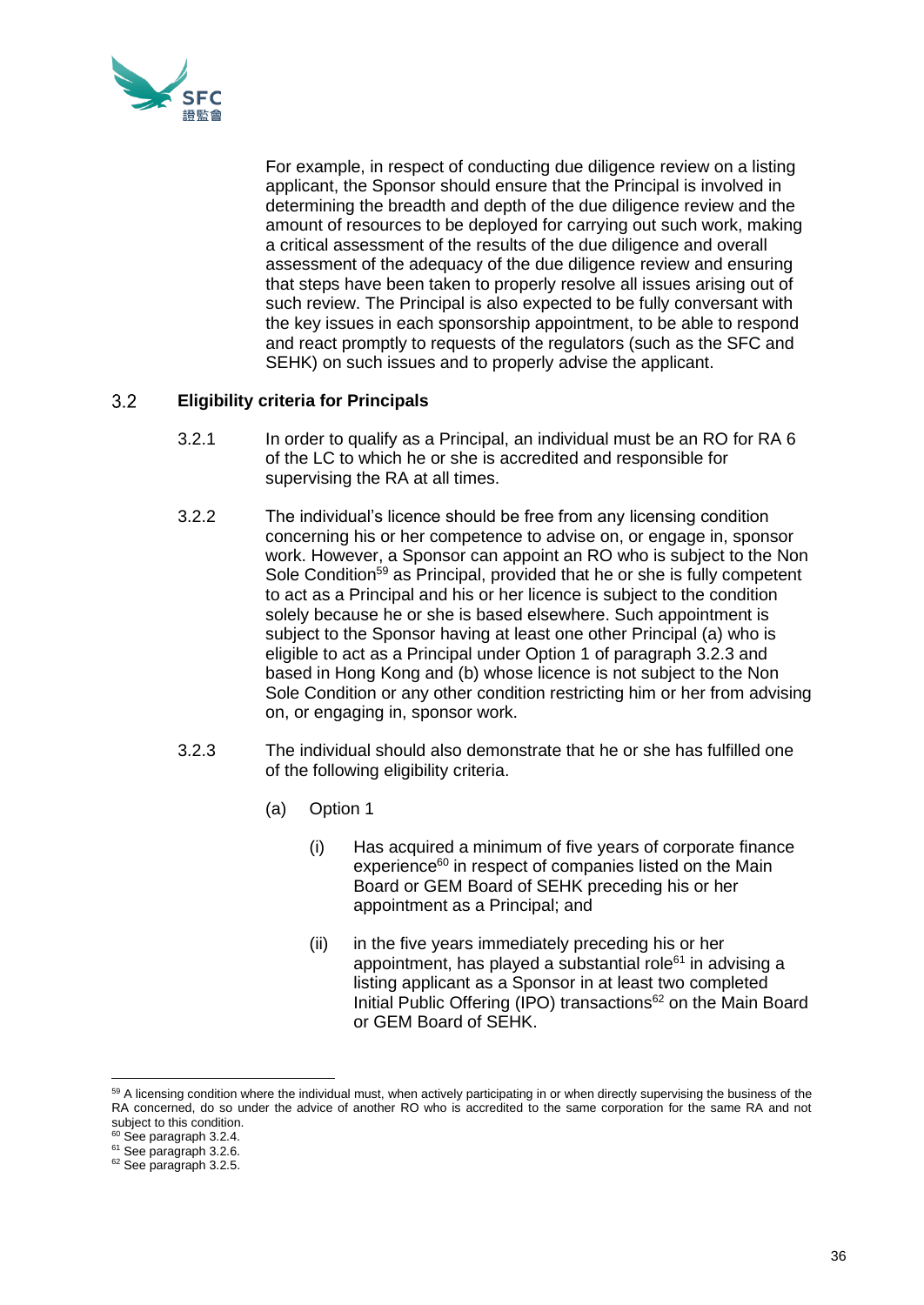

- (b) Option 2
	- (i) Is highly experienced in the area of due diligence as a result of leading IPO transactions in Australia, the UK, or the US;
	- (ii) is highly experienced in the area of corporate finance in respect of companies listed in Australia, the UK, or the US;
	- (iii) has completed a refresher course or HKSI LE Paper 15 within six months preceding his or her appointment as a Principal; and
	- (iv) is accredited to a Sponsor which has at least one other individual who is appointed as a Principal pursuant to Option 1 above.
- (c) Option 3
	- (i) Has participated actively and substantially in due diligence work in at least four completed IPO transactions<sup>63</sup> in Hong Kong within five years preceding his or her appointment as a Principal;
	- (ii) has acquired a minimum of five years of corporate finance experience<sup>64</sup> in respect of companies listed on the Main Board or GEM Board of SEHK preceding his or her appointment as a Principal;
	- (iii) has passed HKSI LE Paper 15 within six months preceding his or her appointment as a Principal; and
	- (iv) is accredited to a Sponsor that has at least one other individual who is appointed as a Principal pursuant to Option 1 above.
- 3.2.4 "Corporate finance experience" includes experience gained from providing advice on one or more of the following matters:
	- (a) IPO transactions;
	- (b) notifiable or connected transactions as defined in the Listing Rules;
	- (c) rights issues or open offers by a listed company in accordance with the Listing Rules;
	- (d) takeovers and share buy-backs subject to the Codes on Takeovers<sup>65</sup>; and

<sup>63</sup> See paragraph 3.2.5.

<sup>&</sup>lt;sup>64</sup> See paragraph 3.2.4.

<sup>&</sup>lt;sup>65</sup> "Codes on Takeovers" refers to the Codes on Takeovers and Mergers and Share Buy-backs.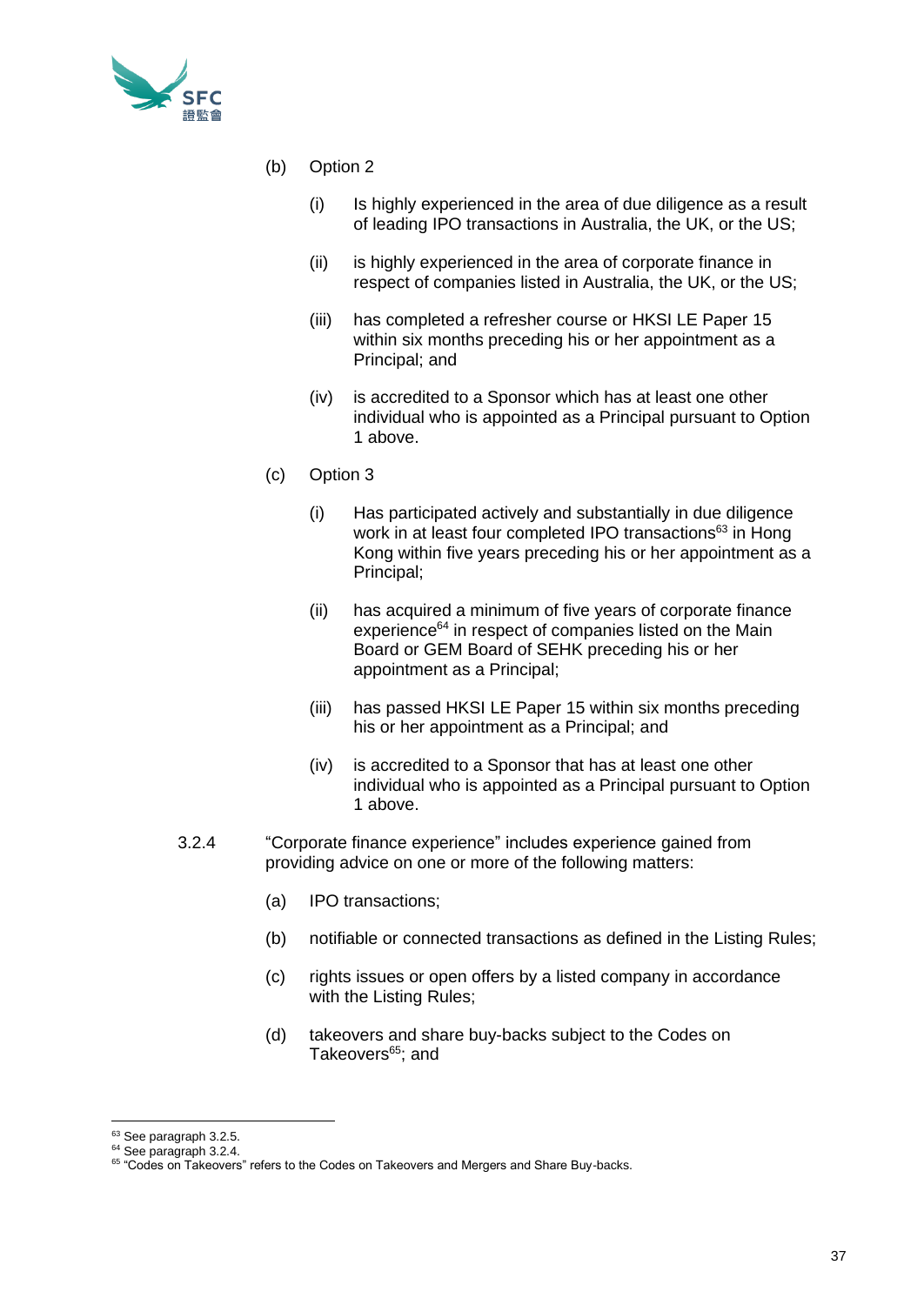

(e) any other significant transactions or equity-fund raising exercises not listed above.

Also, in demonstrating that a Principal has the relevant experience, the Sponsor has to satisfy the SFC the following:

- (i) the appointee for the role of a Principal (Appointee) has acquired a majority of the five years' corporate finance experience from transactions which have an element of equity fund raising from the public by listed issuers and the Management has to be satisfied that such experience is sufficiently recent;
- (ii) the Appointee may acquire some (but not all) of the corporate finance experience in markets other than Hong Kong provided that these markets have comparable legal and regulatory standards for the listing of companies and the public offers of securities, conduct regulation for sponsors or their functional equivalents and enforcement of rules and regulations governing these respective areas. If the Appointee's experience is mainly acquired in markets other than Hong Kong, the Appointee has to demonstrate to the satisfaction of the SFC how the corporate finance experience has been met and the SFC may impose licensing conditions on the Sponsor or Appointee as it considers appropriate; and
- (iii) the Sponsor should avoid attributing the experience of all its Appointees to the same transaction in meeting the requirements.

Where an individual is required to demonstrate five years of corporate finance experience in paragraph 3.2.3, such experience must be obtained over a continuous five-year period.

- 3.2.5 "Completed IPO transaction" means that the IPO was duly listed on the Main Board or GEM Board of SEHK. Having been through a hearing of, or obtained an approval-in-principle from, the Listing Committee hearing is not a reference point for completion. If an individual left the Transaction Team before its completion, the SFC will not recognise it as a completed transaction, even if the bulk of work was already completed before the individual left the Transaction Team.
- 3.2.6 Apart from the factors set out in paragraph 3.1.1, the following matters will be taken into account in establishing whether an individual has been engaged in a "substantial role" in an IPO:
	- (a) whether the individual was responsible for leading and supervising due diligence and participated in due diligence meetings and discussions with the listing applicant and other professional parties appointed;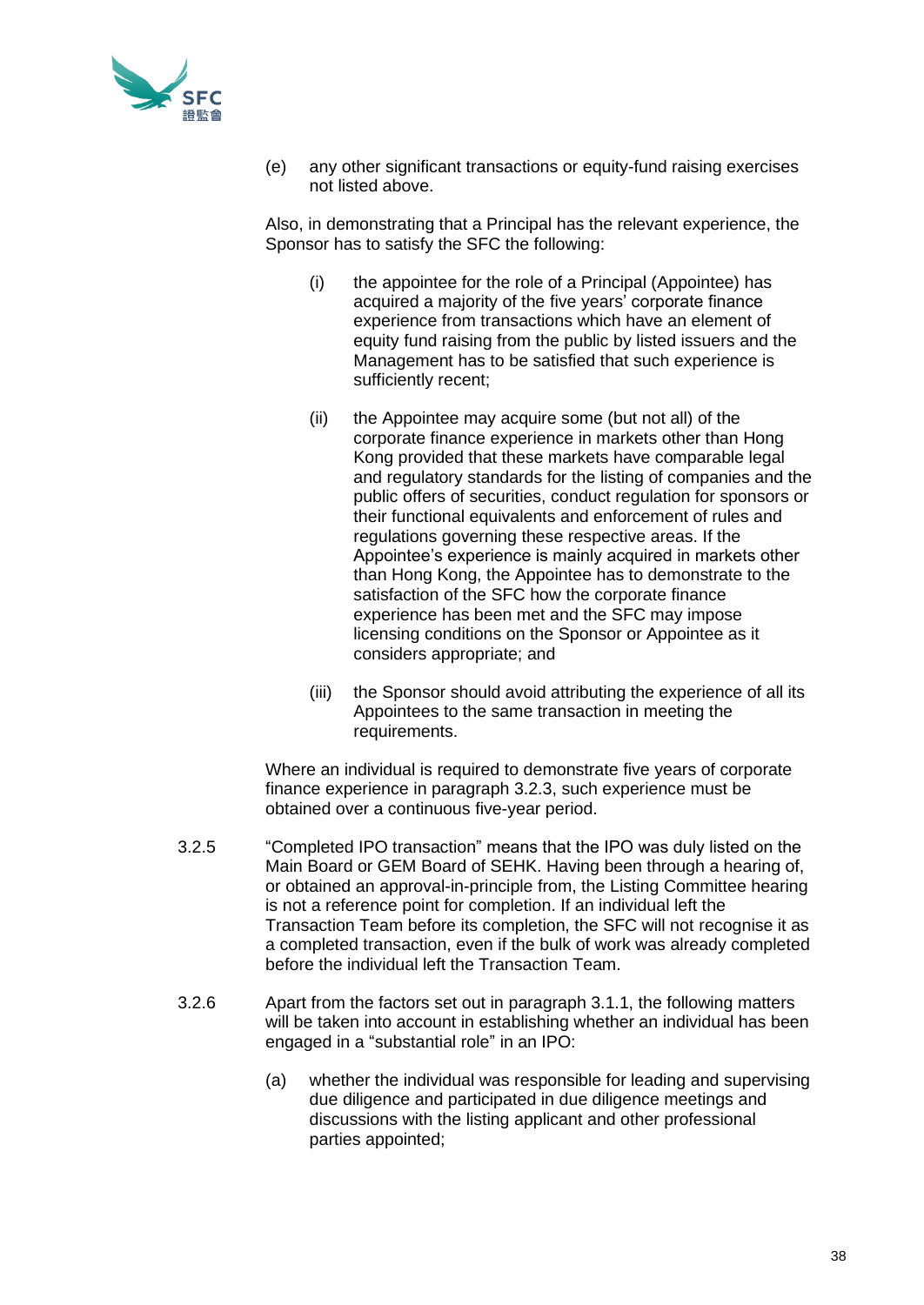

- (b) whether the individual was responsible for making key decisions relating to due diligence work carried out by the Transaction Team and was fully aware of key risks involved;
- (c) whether the individual was responsible for signing off for the Sponsor that due diligence had been completed;
- (d) whether the individual was responsible for certifying the referral of any issues arising from due diligence or issues raising reputational risks or material changes in circumstances to the appropriate committee or senior management of the Sponsor;
- (e) whether the individual was responsible for determining the scope, review, and sign off of major documentation submitted to SEHK and the SFC such as the prospectus and formal notice of the IPO, Listing Application Form (Form A1), Sponsors' Declaration and Sponsor's Undertaking to SEHK and any waiver applications;
- (f) whether the individual had a leading supervisory role in advising the client on IPO requirements under the Listing Rules including:
	- (i) advising the listing applicant on corporate and financial structure and compliance with the Listing Rules;
	- (ii) formulating listing timetable and related plans; and
	- (iii) supervision of the transaction, including due diligence and IPO execution.
- 3.2.7 The SFC may seek further details from corporations and individuals to substantiate their submissions. The provision of false or misleading information in response to such a request is likely to constitute a criminal offence under the SFO and may also have implications for their fitness and properness.
- 3.2.8 The SFC may exercise its discretion, on a case-by-case basis, to grant a dispensation from strict compliance with the eligibility requirements for Principals under Option 1 of paragraph 3.2.3 if the corporation can demonstrate that there are valid and justifiable grounds for such dispensation, which will not prejudice the overall protection of investors' interests. In considering an application for dispensation, the SFC may take into account, without limitation, the following:
	- (a) the nature and structure of the business of the group companies to which the Sponsor belongs and the internal resources and support which the group is able to provide in the carrying out of the sponsor work;
	- (b) the governance of the Sponsor and its group companies by securities regulators in other leading and well-regulated markets;
	- (c) the Sponsor's internal controls and risk management standards as well as those of its group of companies; and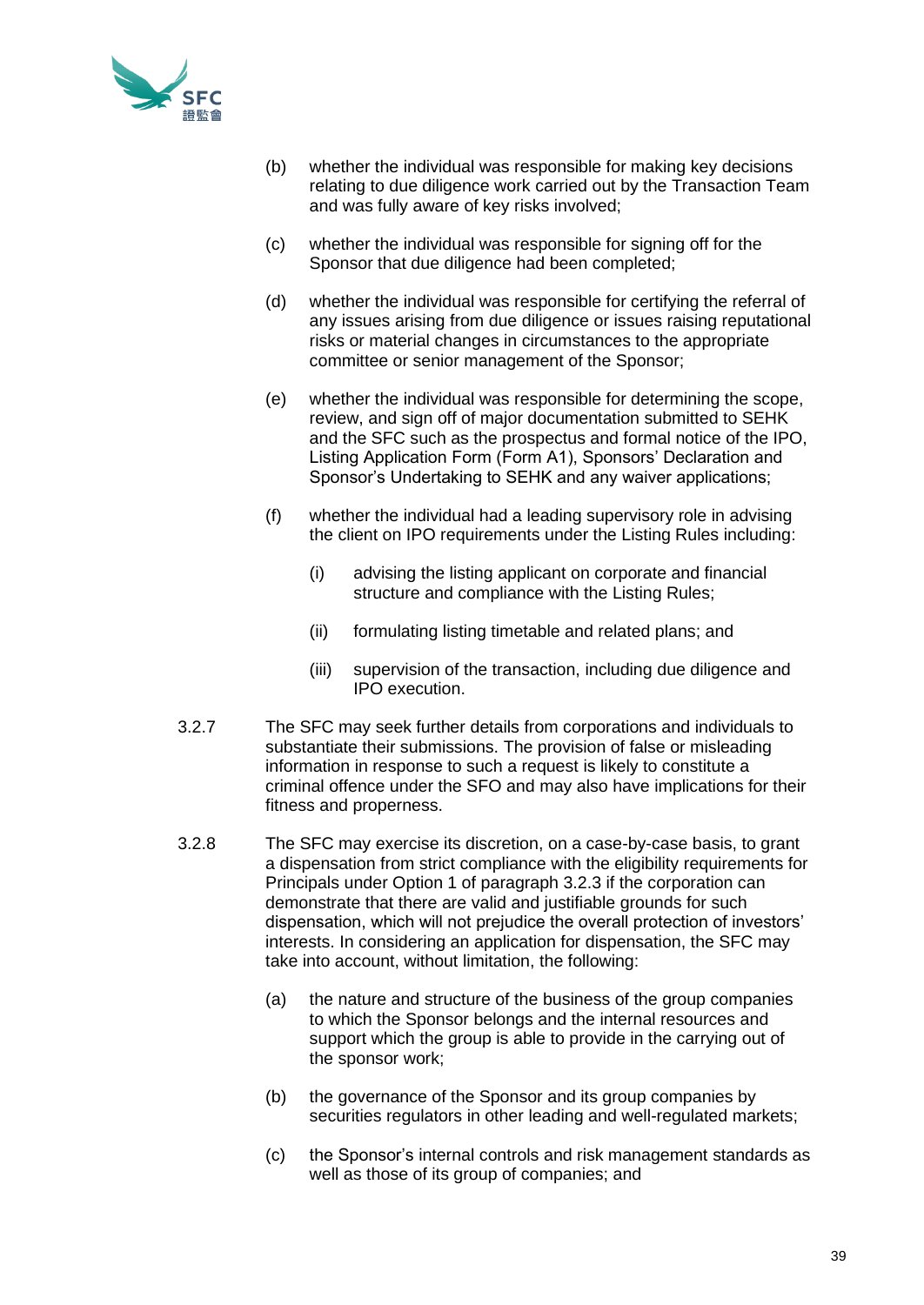

(d) the Sponsor's compliance record in Hong Kong and other jurisdictions.

The SFC may impose conditions or require the provision of undertakings by a Sponsor and its group of companies as it considers appropriate in granting a dispensation.

- 3.2.9 For the avoidance of doubt, the requirements set out at paragraph 3.2.3 apply to Principals as initial eligibility criteria only, and are not continuing requirements. However, Principals should at all times ensure that they remain competent in their role as Principals.
- 3.2.10 An individual who has ceased to act as a Principal after having previously been appointed as a Principal under Option 1 or Option 3 will not be required to demonstrate that he or she has fulfilled the eligibility criteria concerning IPO transactions in the five years immediately preceding his or her new appointment as a Principal, provided that such new appointment is made within three years after ceasing to act as a Principal and he or she is seeking to become a Principal again under the same option as he or she was previously appointed.

However, where such appointment is not made within that three years period, the individual will be required to demonstrate that he or she satisfies the eligibility criteria to be appointed as a Principal stipulated in paragraph 3.2.3. This will be so irrespective of whether the individual has remained an RO or an LR for RA 6 during the period after he or she ceased to act as a Principal.

3.2.11 As itinerant professionals should not be ROs, they are not eligible to act as Principals.

# **4. Eligibility criteria for RA 6 LR engaged in sponsor work**

- $4.1$ Subject to paragraphs 4.2 to 4.3, RA 6 LRs intending to engage in IPO sponsor work are required to have passed HKSI LE Paper 16<sup>66</sup> not more than three years prior to and not later than six months after the date of their first engagement<sup> $67$ </sup> in such work. For the avoidance of doubt, itinerant professionals and temporary RA 6 LRs are required to pass HKSI LE Paper 16 unless exempted under paragraph 4.3.
- $4.2$ Individuals who are approved as Principals are exempted from passing HKSI LE Paper 16.
- $4.3$ Individuals who have passed HKSI LE Paper 16 or are exempted from taking the examination will not be required to take the examination again unless the individuals cease to be licensed for RA 6 for more than three years.
- $4.4$ No extension will be granted for taking HKSI LE Paper 16. Individuals who fail to pass HKSI LE Paper 16 before the expiry of the six-month period are prohibited from engaging in any sponsor work until they have passed the examination.

<sup>&</sup>lt;sup>66</sup> LRs mav also choose to take HKSI LE Paper 15 which requires more in-depth knowledge of sponsor work.

<sup>67 &</sup>quot;First engagement" refers to the first time that an individual is engaged in sponsor work as a member of a Transaction Team.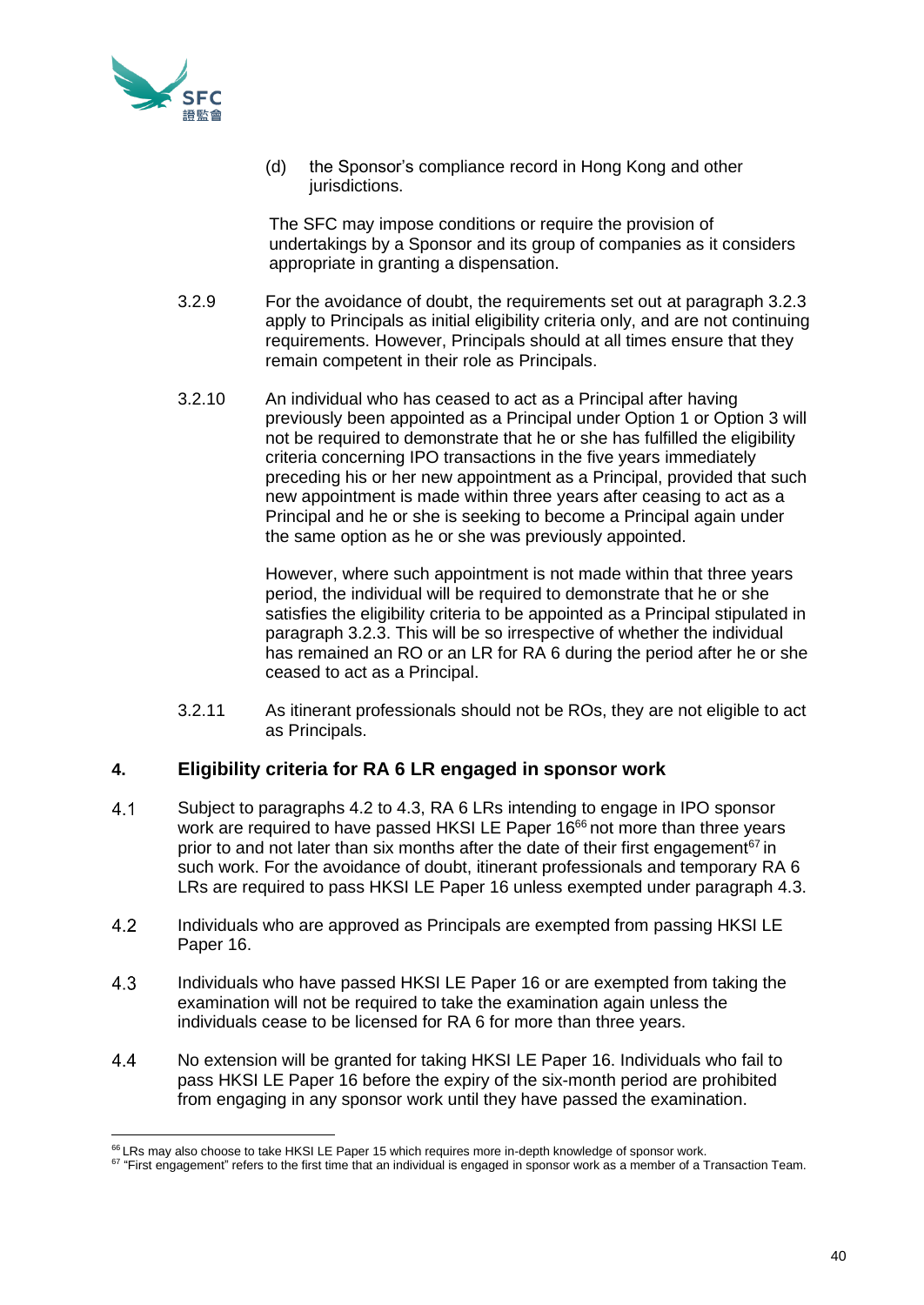

# **5. CPT Requirements**

 $5.1$ Individuals who engage in sponsor and compliance adviser work should also refer to the additional requirements set out in paragraph 5.3(a) of the Guidelines on CPT.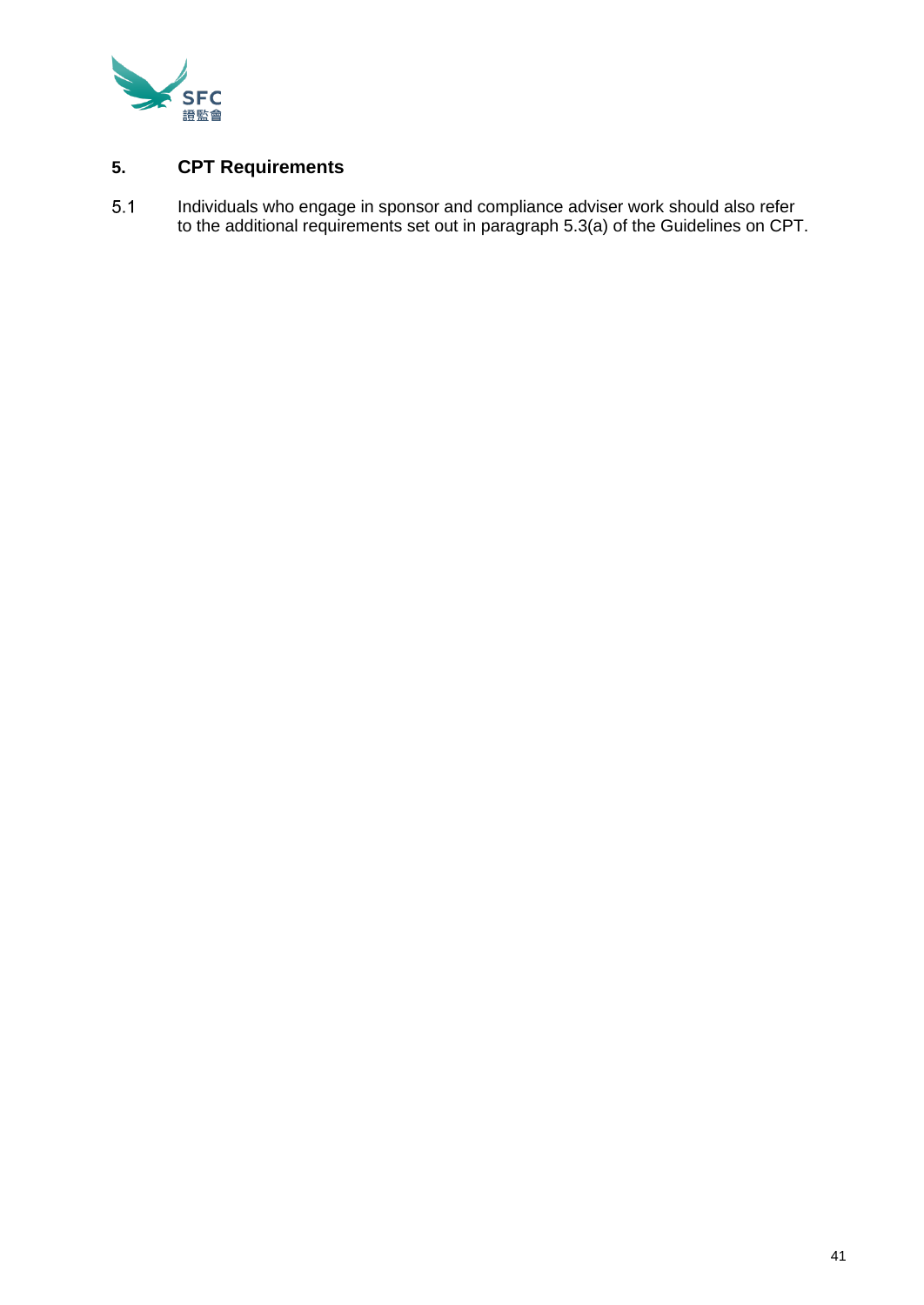

# **Appendix B**

# **Additional competence requirements for corporations and individuals which undertake activities in connection with matters regulated by the Codes on Takeovers and Mergers and Share Buybacks (TC Adviser Guidelines)**

# **Introduction**

The TC Adviser Guidelines set out additional competence requirements for corporations and individuals which advise on matters or transactions falling within the ambit of the Codes on Takeovers. The TC Adviser Guidelines do not replace the requirements set out in other sections of the Guidelines on Competence.

For the purpose of this appendix:

"Codes on Takeovers" refers to the Codes on Takeovers and Mergers and Share Buy-backs.

"TC Adviser" means a corporation that is permitted under its licence to advise on matters or transactions falling within the ambit of the Codes on Takeovers.

"TCRO" means an RO or EO for RA 6<sup>68</sup> who is eligible to advise on matters or transactions falling within the ambit of the Codes on Takeovers in a sole capacity<sup>69</sup>.

"TC Transaction" means a transaction falling within the ambit of the Codes on Takeovers.

# **1. TC Advisers**

- 1.1 A corporation should be licensed for RA 6 and not subject to a licensing condition which prohibits it from undertaking activities in connection with matters regulated by the Codes on Takeovers in order to be eligible to act as a TC Adviser.
- 1.2 It is the responsibility of the Management<sup>70</sup> to ensure that individuals appointed by the TC Adviser to advise on any TC Transaction meet the respective criteria required under the TC Adviser Guidelines and are duly licensed. The Management is expected to allocate to the TC Transaction in question sufficiently experienced and competent professional staff with the appropriate involvement of, and supervision by, a duly approved TCRO. The TCRO and his or her staff are expected to devote sufficient time and effort to the TC Transaction to discharge their responsibility as financial advisers under the Codes on Takeovers.
- 1.3 A TC Adviser should have at least one duly approved TCRO to supervise, and be involved in, each TC Transaction which the TC Adviser is advising on.

<sup>&</sup>lt;sup>68</sup> Type 6 regulated activity (advising on corporate finance).

<sup>69 &</sup>quot;Sole capacity" means the RO or EO is not subject to any condition in relation to undertaking activities in connection with matters regulated by the Codes on Takeovers.

 $70$  "Management" includes the board of directors, managing director, chief executive officer, ROs, EOs and other senior management personnel.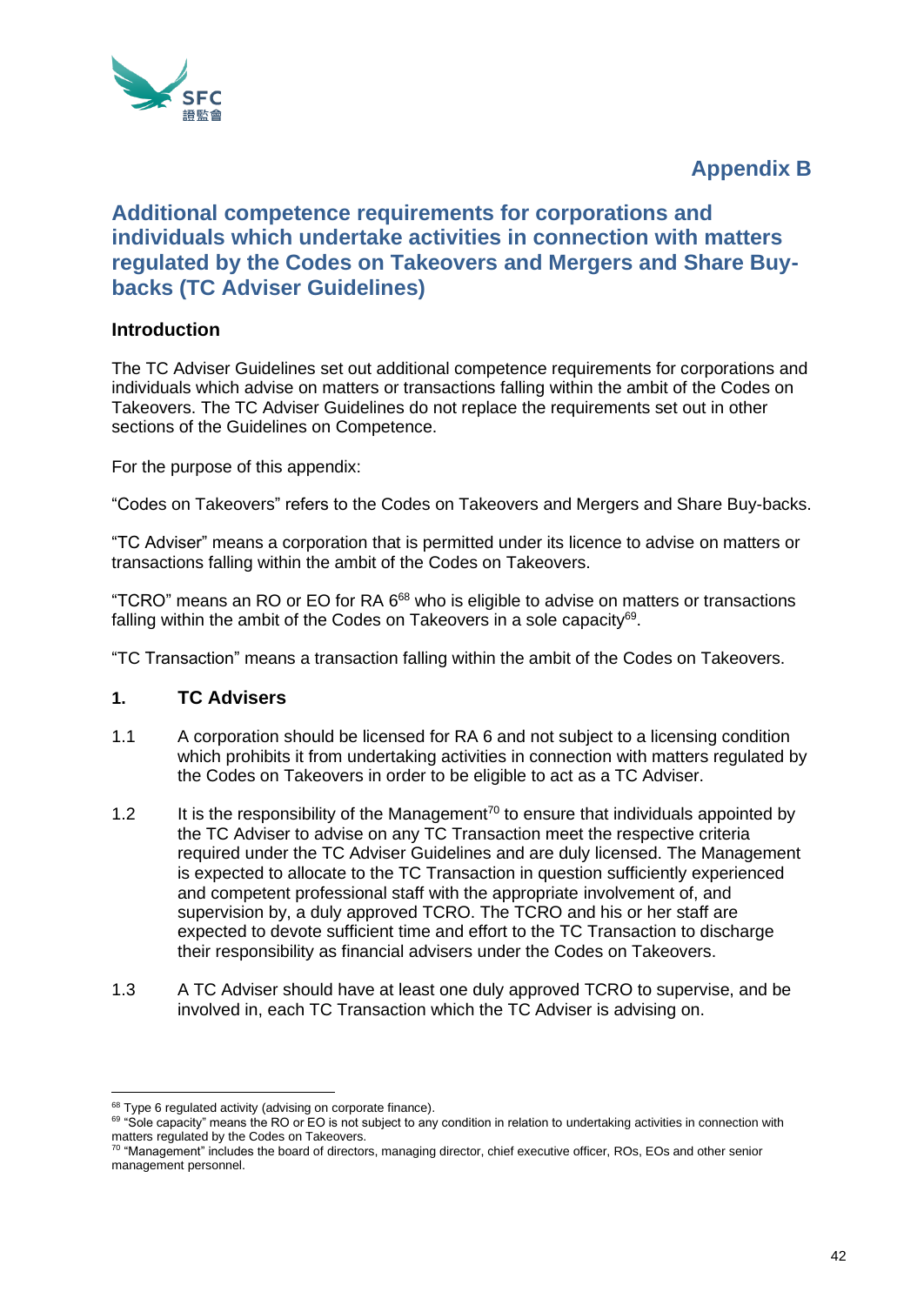

If a TC Adviser does not have at least one TCRO, the SFC may impose a licensing condition under which the corporation must, in the capacity as an adviser to a client on matters or transactions falling within the ambit of the Codes on Takeovers, act together with another TC Adviser (to the client) not subject to the same condition.

- 1.4 A TC Adviser should maintain an effective reporting line and communication within each Transaction Team<sup>71</sup> and between Transaction Teams and other members in the Management regarding the advisory work undertaken. Where circumstances require, a Transaction Team may appoint more than one TCRO and they shall be jointly and severally responsible in discharging their roles.
- 1.5 A TC Adviser should have adequate resources and internal procedures to ensure full compliance with the Codes on Takeovers and have measures in place to ensure that its clients and all its staff handling matters or transactions under the Codes on Takeovers understand and comply with the Codes on Takeovers.
- 1.6 A TC Adviser should have designated staff responsible for compliance with Rule 22 of the Code on Takeovers and Mergers and put in place internal procedures in this connection.
- 1**.**7 A TC Adviser should ensure its staff engaging in TC Transactions have satisfied or are exempted from the examination requirements under paragraphs 3.1 to 3.4 below and that it would be able to demonstrate to the SFC its compliance with these requirements upon request.
- 1**.**8 While there is an increasing trend for a TC Adviser to engage external legal advisers to assist or advise the TC Adviser in relation to TC Transactions, a TC Adviser's primary obligations and duties to its client (whether the offeror or the offeree company) remain and cannot be delegated to external legal advisers.
- 1.9 If a corporation does not intend to advise on matters or transactions falling within the ambit of the Codes on Takeovers, the SFC will impose a licensing condition under which the corporation shall not act as an adviser on the Codes on Takeovers -related matters.

# **2. ROs of TC Advisers**

#### $2.1$ **General principles**

- $2.1.1$ Where an individual applies to be an RO for RA 6 and intends to give advice on matters or transactions falling within the ambit of the Codes on Takeovers:
	- (a) if the SFC is satisfied that the individual has sufficient experience in the matter as stipulated under paragraph 2.2.1 below, he or she is eligible to advise on matters or transactions regulated by the Codes on Takeovers in a sole capacity (ie, TCRO); and

<sup>71 &</sup>quot;Transaction Team" in this Appendix means the staff assigned by a TC Adviser to advise on a TC Transaction.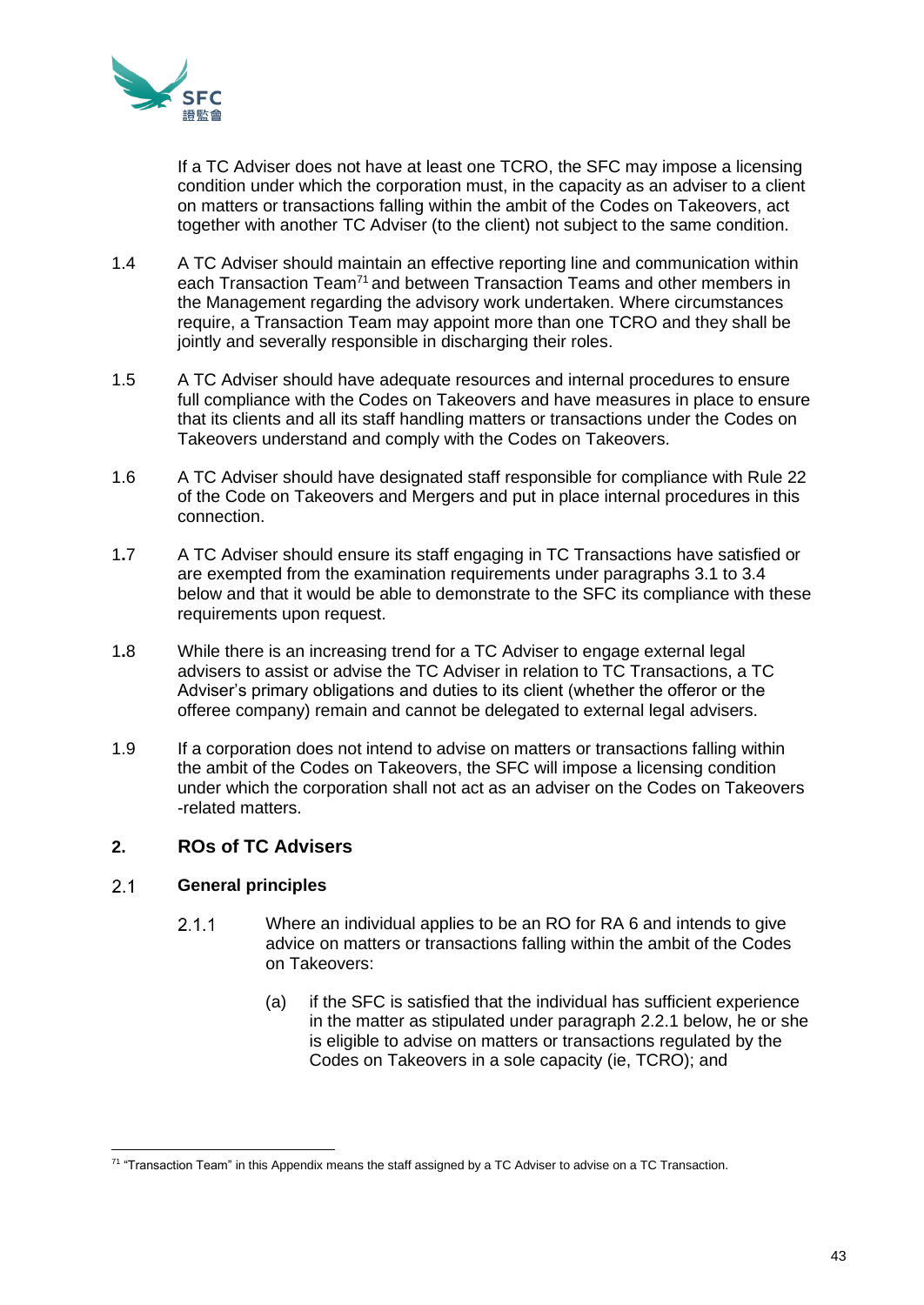

- (b) if the SFC is not satisfied that the individual is fully competent to act in a sole capacity, a licensing condition may be imposed on the individual's licence such that he or she shall act together with another TCRO when advising clients on matters or transactions regulated by the Codes on Takeovers (ie, "non-sole capacity"<sup>72</sup>).
- $2.1.2$ For the avoidance of doubt, an individual who applies to be an RO for RA 6 and intends to give advice on matters or transactions falling within the ambit of the Codes on Takeovers should also satisfy the examination requirement under paragraph 3.1 unless an exemption applies.
- $2.1.3$ As a general guidance, a TCRO is expected to be in charge of the supervision of the TC Transaction and the Transaction Teams. The TCRO should be involved in the making of the key decisions relating to the work carried out by the Transaction Team and must be aware of the key risks in such work and responsible for the measures to address them.

For example, (i) due diligence relating to: the offeror's financial resources, concert party relationships and dealings made by associates of the relevant offeror and offeree company; (ii) alerting the legal and compliance departments so that any trade restrictions would be in place and dealing disclosures are made in a timely manner; (iii) cooperating with the Executive (as defined in the Codes on Takeovers) in accordance with General Principle 10 of the Codes on Takeovers; (iv) complying with the confidentiality requirement under Rule 1.4 of the Code on Takeovers and Mergers; and (v) ensuring all relevant disclosure requirements are met. The TCRO is also expected to be fully conversant with the requirements under the Codes on Takeovers, to be able to respond and react promptly to requests of the Executive and other regulators (such as other departments within the SFC and SEHK) on such issues and to properly advise its client.

#### $2.2$ **Eligibility criteria for TCROs**

- $2.2.1$ In order to qualify as a TCRO, an individual must be an RO for RA 6 of the corporation that has appointed him or her and demonstrate that he or she has fulfilled one of the following eligibility criteria:
	- (a) Option 1
		- (i) Has acquired a minimum of five years of corporate finance experience<sup>73</sup> in respect of companies listed on the Main Board or GEM Board of SEHK preceding his or her appointment as a TCRO; and

 $72$  "Non-sole capacity" means the RO and EO is subject to a licensing condition that he or she must in the capacity as an adviser to a client on matters or transactions falling within the ambit of the Codes on Takeovers, act together with another adviser (to the client) not subject to the same condition.

<sup>&</sup>lt;sup>73</sup> See paragraph 2.2.2.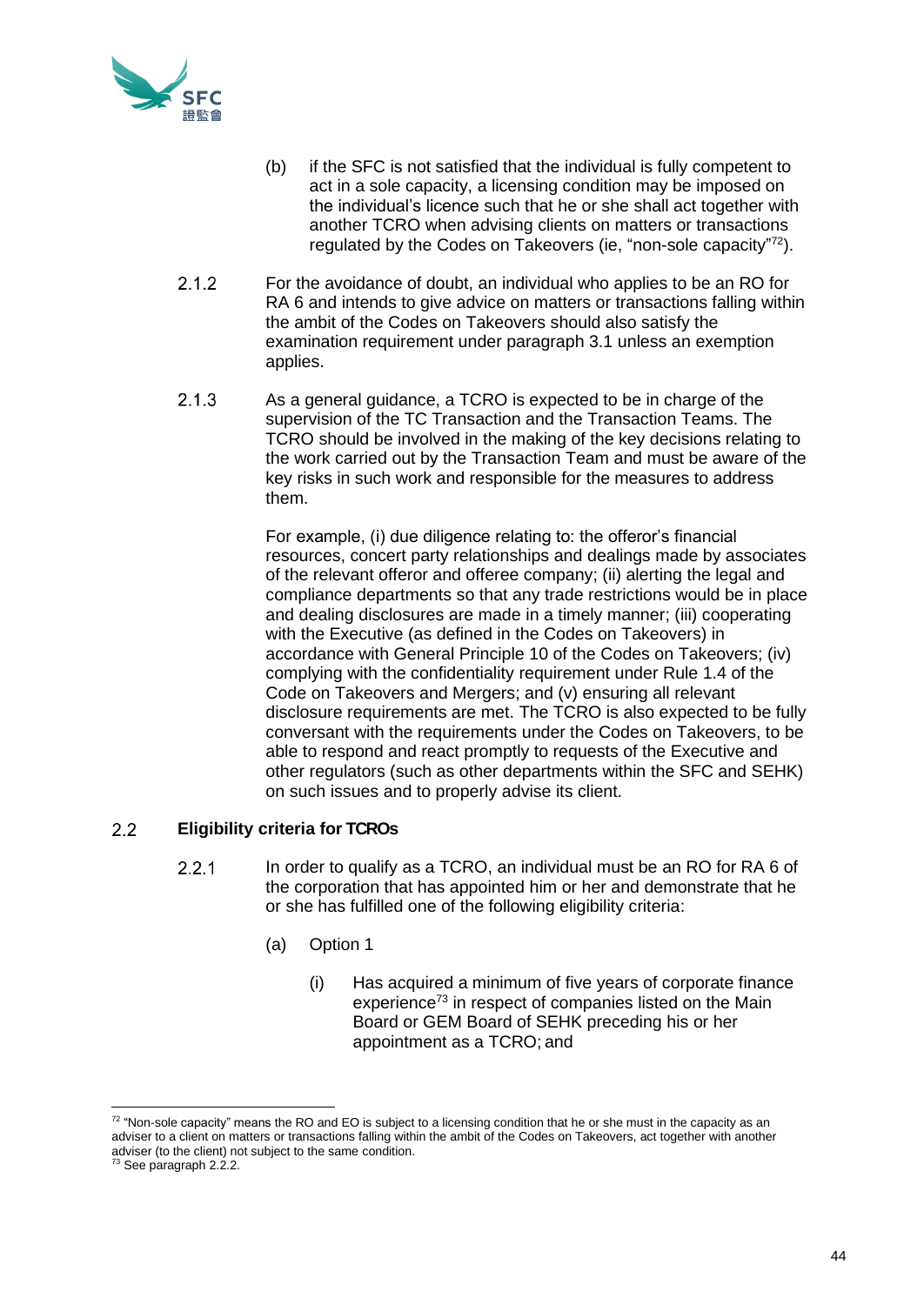

- (ii) in the five years immediately preceding his or her appointment, has been substantially involved $74$  in advising an offeror or an offeree company in at least two completed TC Transactions<sup>75</sup>.
- (b) Option 2
	- (i) Has been a member of the Takeovers and Mergers Panel in Hong Kong for two years within the last five years preceding the appointment as a TCRO.
- $2.2.2$ "Corporate finance experience" includes experience gained from providing advice on one or more of the following matters:
	- (a) IPO transactions;
	- (b) notifiable or connected transactions as defined in the Listing Rules<sup>76</sup>:
	- (c) rights issues or open offers by a listed company in accordance with the Listing Rules;
	- (d) takeovers and share buy-backs subject to the Codes on Takeovers; and
	- (e) any other significant transactions or equity fund raising exercises not listed above.

The five years of corporate finance experience described in paragraph 2.2.1 must be obtained over a continuous five-year period.

- $2.2.3$ "Completed TC Transaction" means a TC Transaction which involves the issue, and was so issued, of an offer document, offeree board circular, whitewash circular, share buy-back offer document or offmarket share buy-back circular. Engagement as an independent financial adviser would not be considered as being involved in a completed TC Transaction.
- $2.2.4$ "Substantially involved" means taking, except for the TCRO for the relevant TC Transaction in question, the lead role in supervision and execution throughout the duration of the transaction. Apart from the factors set out in paragraph 2.1.3, the following matters will be taken into account in establishing whether an individual has been "substantially involved" in a completed TC Transaction:

<sup>74</sup> See paragraph 2.2.4.

<sup>&</sup>lt;sup>75</sup> See paragraph 2.2.3.

<sup>&</sup>lt;sup>76</sup> The term "Listing Rules" refers to the Rules Governing the Listing of Securities on The Stock Exchange of Hong Kong Limited and the Rules Governing the Listing of Securities on Growth Enterprise Market of The Stock Exchange of Hong Kong Limited.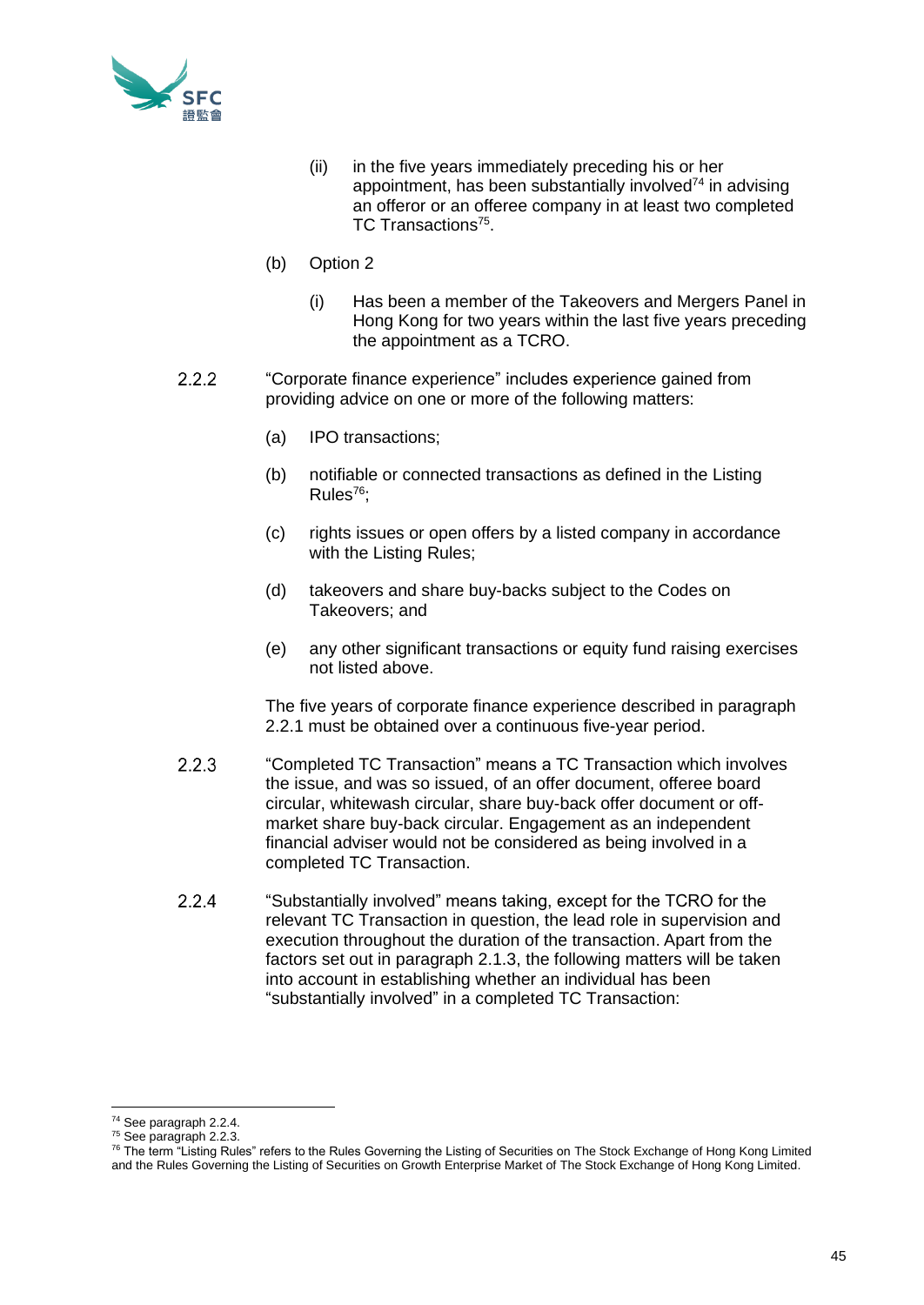

- (a) whether the individual was responsible for leading and supervising due diligence and participated in due diligence meetings and discussions with the offeror or offeree company and other appointed professional parties, including but not limited to:
	- (i) identifying parties acting in concert (as defined under the Codes on Takeovers) with the relevant offeror or offeree company;
	- (ii) identifying any previous dealings or transactions by relevant parties that may carry implications under the Codes on Takeovers; and
	- (iii) taking steps to ensure that the offeror has sufficient financial resources to satisfy the offers in full;
- (b) whether the individual was responsible for making key decisions relating to work carried out by the Transaction Team and was fully aware of key risks and implications under the Codes on Takeovers;
- (c) whether the individual was responsible for certifying the referral of any issues arising from due diligence or issues raising implications under the Codes on Takeovers or material changes in circumstances to the appropriate TCRO or senior management of the TC Adviser;
- (d) whether the individual was responsible for determining the scope, review and sign off of major documentation and relevant applications submitted to the Executive;
- (e) whether the individual had a leading supervisory role in advising the client on the Codes on Takeovers including:
	- (i) advising the offeror or offeree company on the transaction structure and compliance with the Codes on Takeovers, including dealing disclosure requirements, and ensuring timely and sufficient disclosure during the course of a TC Transaction;
	- (ii) formulating offer timetable and related plans;
	- (iii) supervising the transaction, including due diligence and execution;
	- (iv) maintaining strict confidentiality when necessary; and
	- (v) advising on the requirements in relation to meetings with outside parties.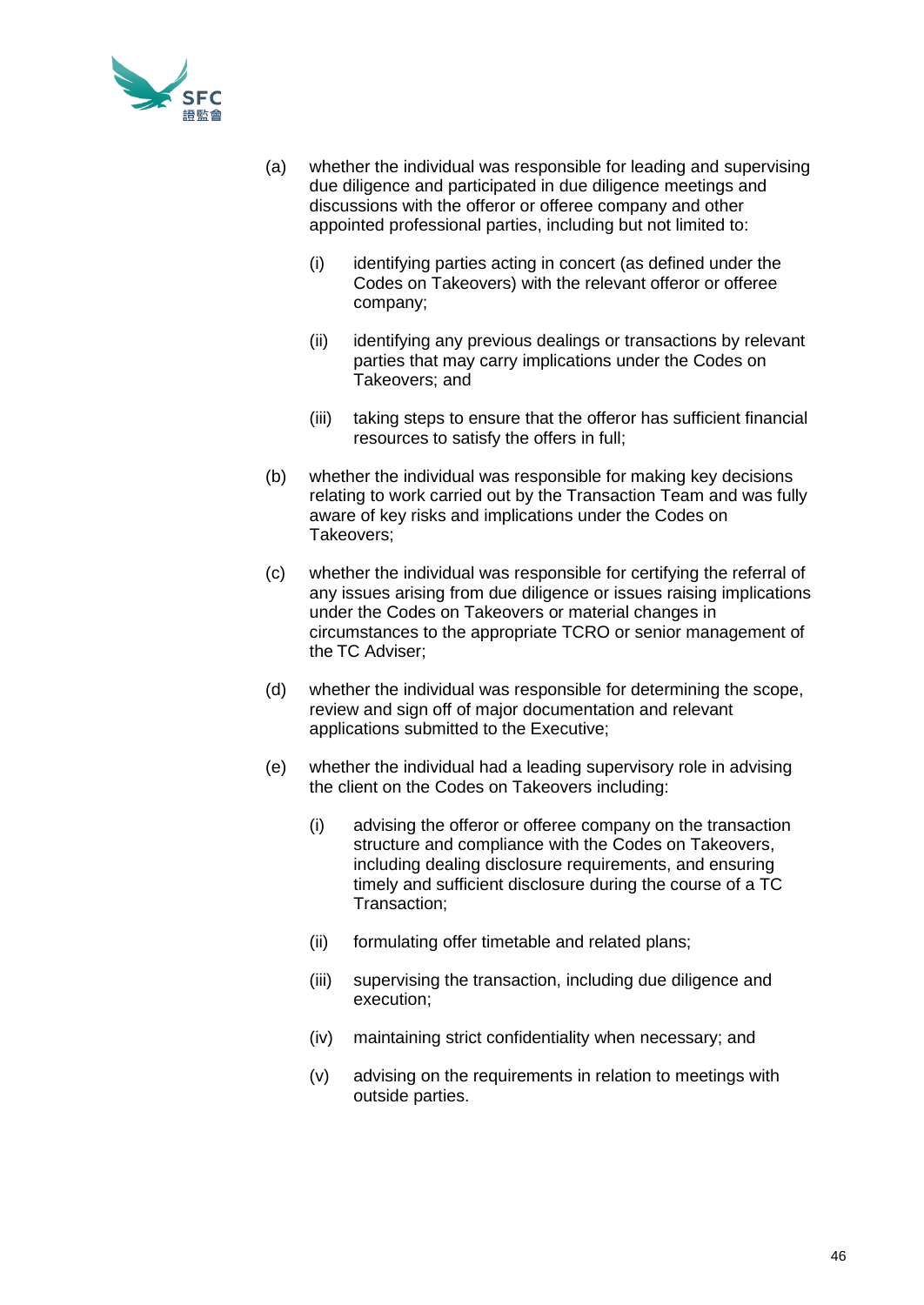

- $225$ The SFC will not consider an individual to have been substantially involved in a TC Transaction if the individual simply relies on the external legal advisers engaged by the TC Adviser in relation to requirements under the Codes on Takeovers.
- $2.2.6$ The SFC may seek further details from corporations and individuals to substantiate their submissions. The provision of false or misleading information in response to such a request is likely to constitute a criminal offence under the SFO and may also have implications for their fitness and properness.
- $2.2.7$ For the avoidance of doubt, the requirements set out at paragraph 2.2.1 apply to TCROs as initial eligibility criteria only, and are not continuing requirements. However, TCROs should at all times ensure that they remain competent in their role as TCROs.
- $2.2.8$ An individual who has ceased to act as a TCRO after having previously been approved as a TCRO will not be required to demonstrate that he or she has fulfilled the eligibility criteria as stipulated in paragraph 2.2.1, provided his or her new application is made within three years after ceasing to act as a TCRO.

However, where such application is not made within the three-year period, the individual will be required to demonstrate that he or she satisfies the eligibility criteria to be approved as a TCRO stipulated in paragraph 2.2.1. This will be so irrespective of whether the individual has remained as an RO or an LR for RA 6 during the period after ceasing to act as a TCRO.

2.2.9 As itinerant professionals should not be ROs, they will not be eligible to act as TCROs.

# **3. Eligibility criteria for RA 6 LRs of TC Advisers**

- $3.1$ Subject to paragraphs 3.2 to 3.4, RA 6 LRs intending to engage in TC Transaction work are required to have passed HKSI LE Paper 17 not more than three years prior to and not later than six months after the date of their first engagement<sup> $77$ </sup> in such work. For the avoidance of doubt, itinerant professionals and temporary RA 6 LRs are required to pass HKSI LE Paper 17 unless exempted under paragraphs 3.3 or 3.4.
- $3.2$ Individuals who are TCROs are exempted from passing HKSI LE Paper 17.
- $3.3$ Subject to paragraph 3.4, individuals who have engaged in TC Transaction work as an RA 6 LR in at least one completed TC Transaction throughout the duration of that transaction within the three years preceding 1 January 2022 are exempted from passing HKSI LE Paper 17.

 $77$  "First engagement" refers to the first time that an individual is engaged in a TC Transaction as a member of a Transaction Team following 1 January 2022.